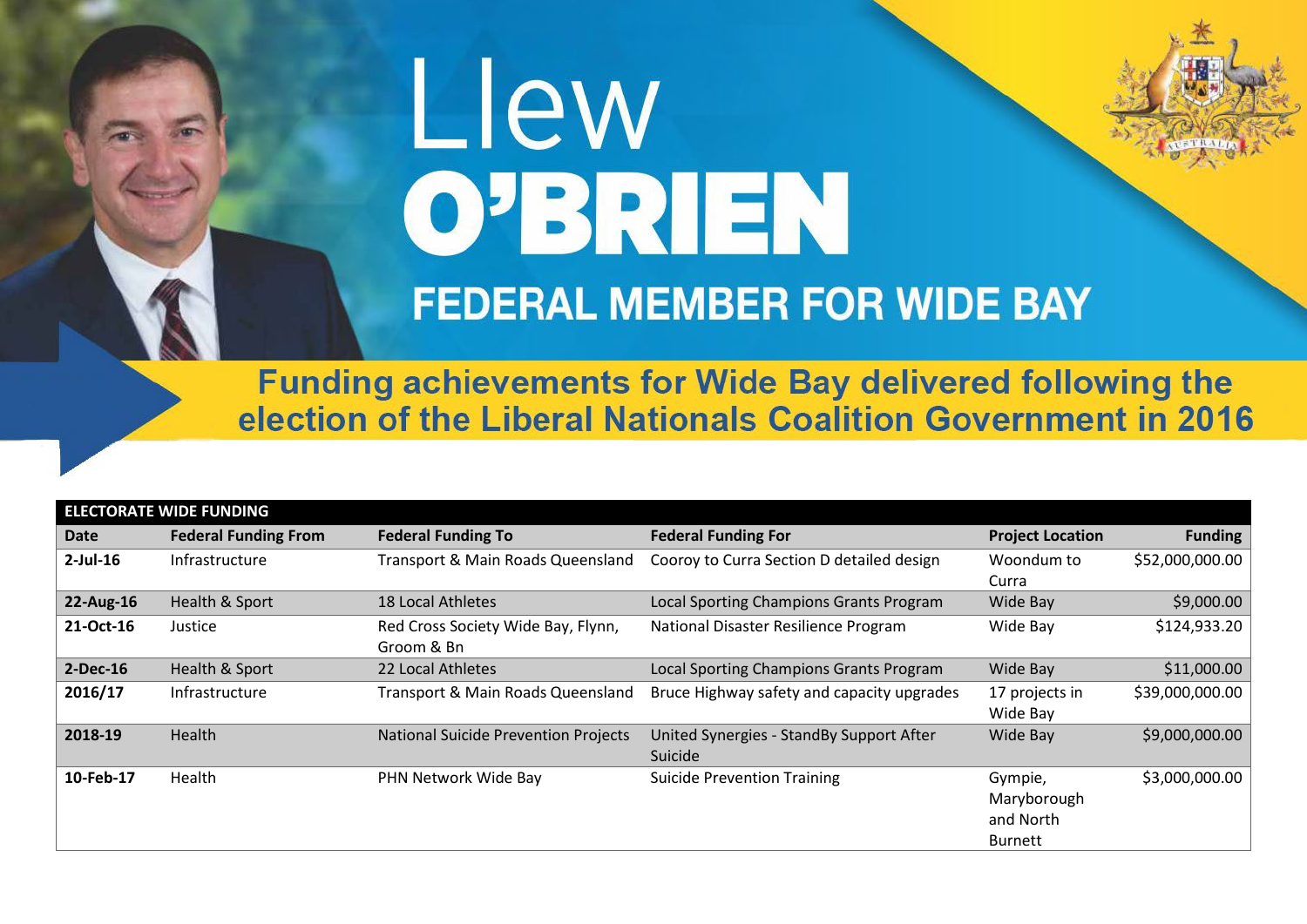| 10-Mar-17 | <b>Aged Care</b>                | Commonwealth Home Support<br>Programme                                                   | (CHSP) Growth Funding Round                                | Wide Bay                                              | \$800,925.00    |
|-----------|---------------------------------|------------------------------------------------------------------------------------------|------------------------------------------------------------|-------------------------------------------------------|-----------------|
| 3-Apr-17  | Health & Sport                  | 22 Local Athletes                                                                        | Local Sporting Champions Program                           | Wide Bay                                              | \$11,000.00     |
| 28-Apr-17 | <b>Social Services</b>          | 40 Community Groups                                                                      | Volunteer Grants Program                                   | Wide Bay                                              | \$160,000.00    |
| 25-May-17 | <b>Aged Care</b>                | Cooinda Aged Care, Infinite Aged<br>Care, Regis Aged Care                                | <b>ACAR</b>                                                | Gympie,<br>Maryborough,<br>Gympie-Cooloola            | \$13,100,000.00 |
| 26-Jul-17 | Health & Sport                  | 20 Wide Bay athletes                                                                     | <b>Local Sporting Champions Grants</b>                     | Wide Bay                                              | \$10,000.00     |
| 4-Dec-17  | Health & Sport                  | 58 Local Athletes                                                                        | Local Sporting Champions Grants Program                    | Wide Bay                                              | \$37,100.00     |
| 4-Dec-17  | Health & Sport                  | 20 Local Athletes                                                                        | Local Sporting Champions Grants Program                    | Wide Bay                                              | \$10,000.00     |
| 27-Mar-18 | Health & Sport                  | 13 Local Athletes                                                                        | Local Sporting Champions Grants Program                    | Wide Bay                                              | \$6,500.00      |
| 29-Mar-18 | Health & Sport                  | 18 Local Athletes                                                                        | Local Sporting Champions Grants Program                    | Wide Bay                                              | \$11,900.00     |
| 23-Apr-18 | Infrastructure                  | Transport & Main Roads Queensland                                                        | Cooroy to Curra Section D construction                     | Wide Bay                                              | \$800,000,000.0 |
|           |                                 |                                                                                          |                                                            |                                                       | 0               |
| 8-May-18  | Education                       | Wide Bay Schools                                                                         | National Chaplaincy school funding                         | Wide Bay                                              | \$820,000.00    |
| 8-May-18  | Education                       | Government & non-systemic<br>Independent schools                                         | School funding                                             | Wide Bay                                              | \$72,600,000.00 |
| 30-May-18 | Health                          | PHN Network Wide Bay                                                                     | <b>Suicide Prevention Training</b>                         | Gympie,<br>Maryborough<br>and North<br><b>Burnett</b> | \$1,000,000.00  |
| 16-Jul-18 | Infrastructure                  | Transport & Main Roads Queensland                                                        | Gympie to Curra upgrades                                   | Wide Bay                                              | \$9,600,000.00  |
| 6-Dec-18  | Health & Sport                  | 32 Local Athletes                                                                        | Local Sporting Champions Grants Program                    | Wide Bay                                              | \$20,400.00     |
| 5-Mar-19  | <b>Aged Care</b>                | 521 aged care beds - Tinana,<br>Cooloola, Noosa, Cooroy, Murgon.                         | <b>ACAR</b>                                                | Wide Bay                                              | \$30,000,000.00 |
| 18-Mar-19 | <b>Environment &amp; Energy</b> | Mary River Catchment Coordinating<br>Committee (MRCCC)                                   | <b>Great Barrier Reef Foundation</b>                       | Wide Bay                                              | \$646,500.00    |
| 12-Apr-19 | <b>Social Services</b>          | 34 Community Groups                                                                      | <b>Volunteer Grants Program</b>                            | Wide Bay                                              | \$144,539.56    |
| 4-Sep-19  | Health & Sport                  | 44 Local Athletes                                                                        | Local Sporting Champions Grants program                    | Wide Bay                                              | \$13,850.00     |
| 20-Nov-19 | Health & Sport                  | 21 Local Athletes                                                                        | Local Sporting Champions Grants program                    | Wide Bay                                              | \$13,850.00     |
| 21-Feb-20 | Health & Sport                  | 11 Local Athletes                                                                        | Local Sporting Champions Grants program                    | Wide Bay                                              | \$6,950.00      |
| 29-May-20 | Health & Sport                  | 22 Local Athletes                                                                        | Local Sporting Champions Grants program                    | Wide Bay                                              | \$13,000.00     |
| 10-Aug-20 | Environment                     | <b>Burnett Mary Regional Group,</b><br>Landcare organisations and Alluvium<br>Consulting | Regional Water Quality Program - Reef Trust<br>Partnership | Wide Bay and<br>Hinkler                               | \$9,400,000.00  |
| 3-Nov-20  | <b>Environment &amp; Energy</b> | 6 farmers in Wide Bay                                                                    | Energy Efficient Communities Program - Dairy<br>round      | Wide Bay                                              | \$116,241.00    |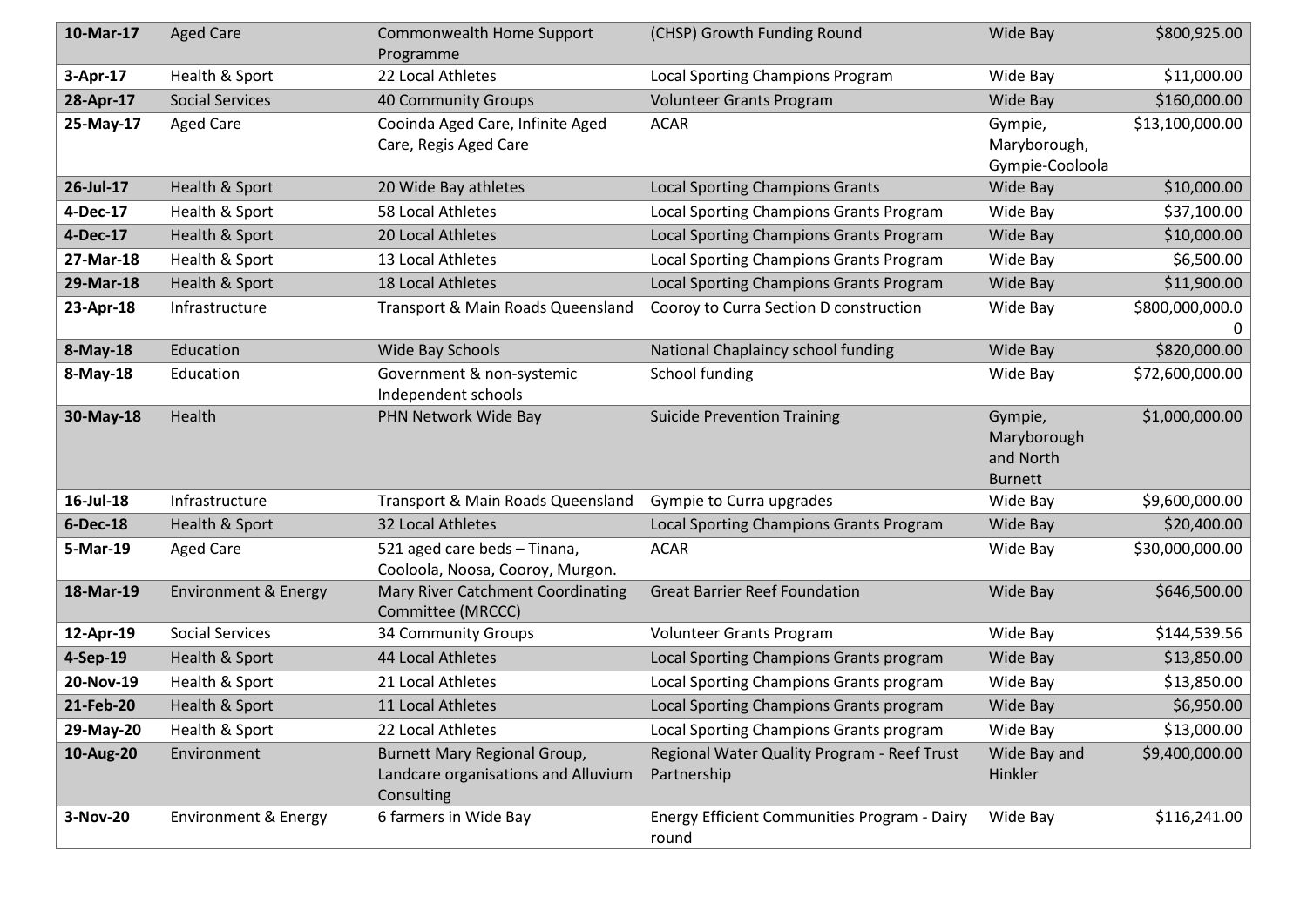| 12-Nov-20   | Health & Sport | 14 Local Athletes                  | Local Sporting Champions Grants program | Wide Bay | \$8,500.00   |
|-------------|----------------|------------------------------------|-----------------------------------------|----------|--------------|
| 9-Feb-21    | Health & Sport | 15 Local Athletes                  | Local Sporting Champions Grants program | Wide Bay | \$8,450.00   |
| 26-May-21   | Health & Sport | 24 Local Athletes                  | Local Sporting Champions Grants program | Wide Bay | \$13,700.00  |
| $6$ -Aug-21 | Health & Sport | 43 Local Athletes                  | Local Sporting Champions Grants program | Wide Bay | \$25,650.00  |
| 11-Feb-22   | Health & Sport | 9 Local Athletes                   | Local Sporting Champions Grants program | Wide Bay | \$5,550.00   |
| 8-Apr-22    | Environment    | <b>Burnett Mary Regional Group</b> | Environment Restoration Fund - damage   | Wide Bay | \$250,000.00 |
|             |                |                                    | mitigation and erosion control          |          |              |

| <b>FRASER COAST REGIONAL COUNCIL AREA</b> |                                        |                                                       |                                                                |                                                  |                 |  |  |
|-------------------------------------------|----------------------------------------|-------------------------------------------------------|----------------------------------------------------------------|--------------------------------------------------|-----------------|--|--|
| <b>Date</b>                               | <b>Federal Funding From</b>            | <b>Federal Funding To</b>                             | <b>Federal Funding For</b>                                     | <b>Project Location</b>                          | <b>Funding</b>  |  |  |
| 2016/17                                   | <b>Regional Development</b>            | <b>Fraser Coast Regional Council</b>                  | <b>Financial Assistance Grants</b>                             | <b>Fraser Coast</b><br>Council<br>communities    | \$6,626,148.00  |  |  |
| 2016/17                                   | Infrastructure                         | <b>Fraser Coast Regional Council</b>                  | <b>Roads to Recovery Program</b>                               | <b>Fraser Coast</b>                              | \$3,832,854.00  |  |  |
| $2$ -Jul-16                               | Infrastructure                         | Transport & Main Roads Queensland                     | Reconstruction of Tinana Interchange, Bruce<br>Hwy             | Tinana                                           | \$30,400,000.00 |  |  |
| $4-Aug-16$                                | <b>Defence</b>                         | Legacy Fraser Coast & Country<br><b>Burnett</b>       | <b>Building Excellence in Support &amp; Training</b><br>(BEST) | Maryborough                                      | \$13,513.00     |  |  |
| 29-Aug-16                                 | Justice                                | Fraser Coast Regional Council                         | <b>Betterment Fund</b>                                         | Gundiah                                          | \$370,000.00    |  |  |
| 4-Oct-16                                  | <b>Regional Development</b>            | Maryborough Motor Cyclist Club Inc                    | Contribution towards new shed                                  | Maryborough                                      | \$11,658.00     |  |  |
| 4-Oct-16                                  | <b>Regional Development</b>            | Peter Pan Literacy Club                               | Contribution towards technology upgrade                        | Maryborough                                      | \$13,185.00     |  |  |
| 5-Oct-16                                  | <b>Regional Development</b>            | <b>St Vincent de Paul</b>                             | Contribution towards new kitchen                               | Maryborough                                      | \$5,350.00      |  |  |
| 26-Oct-16                                 | Infrastructure                         | Transport & Main Roads Queensland                     | <b>Bruce Highway Resurfacing</b>                               | Aldershot                                        | \$1,600,000.00  |  |  |
| <b>Dec-16</b>                             | <b>Transport and Main Roads</b>        | Sheehans Rd - Bauple Woolooga Rd<br>- Bauple/Gootchie | <b>Bruce Hwy safety works</b>                                  | <b>Bauple/Gootchie</b>                           | \$3,360,000.00  |  |  |
| 27-Jan-17                                 | <b>Regional Communications</b>         | <b>Brolga Theatre &amp; Convention Centre</b>         | <b>River Terrace extension</b>                                 | Maryborough                                      | \$325,000.00    |  |  |
| 24-Apr-17                                 | <b>Transport and</b><br>Infrastructure | <b>Transport and Main Roads</b><br>Queensland         | <b>Tiaro Safety Works on Bruce Hwy</b>                         | <b>Tiaro</b>                                     | \$13,240,000.00 |  |  |
| 10-May-17                                 | <b>Regional Development</b>            | Fraser Coast Regional Council                         | <b>Portside Cultural Precinct</b>                              | Maryborough                                      | \$395,000.00    |  |  |
| 2017/18                                   | Infrastructure                         | <b>Fraser Coast Regional Council</b>                  | <b>Roads to Recovery Program</b>                               | <b>Fraser Coast</b>                              | \$3,320,308.00  |  |  |
| 2017/18                                   | Infrastructure                         | <b>Fraser Coast Regional Council</b>                  | <b>Financial Assistance Grants</b>                             | <b>Fraser Coast</b>                              | \$6,990,250.00  |  |  |
| 2017/18                                   | <b>Communications</b>                  | New & upgraded base stations                          | <b>Mobile Black Spot Program</b>                               | Maryborough -<br>Biggenden Rd;<br>Maaroom, Yerra |                 |  |  |
| $2$ -Jun-17                               | Infrastructure and<br>Transport        | <b>Fraser Coast Regional Council</b>                  | Blackspot funding - Churchill Street                           | Maryborough                                      | \$191,000.00    |  |  |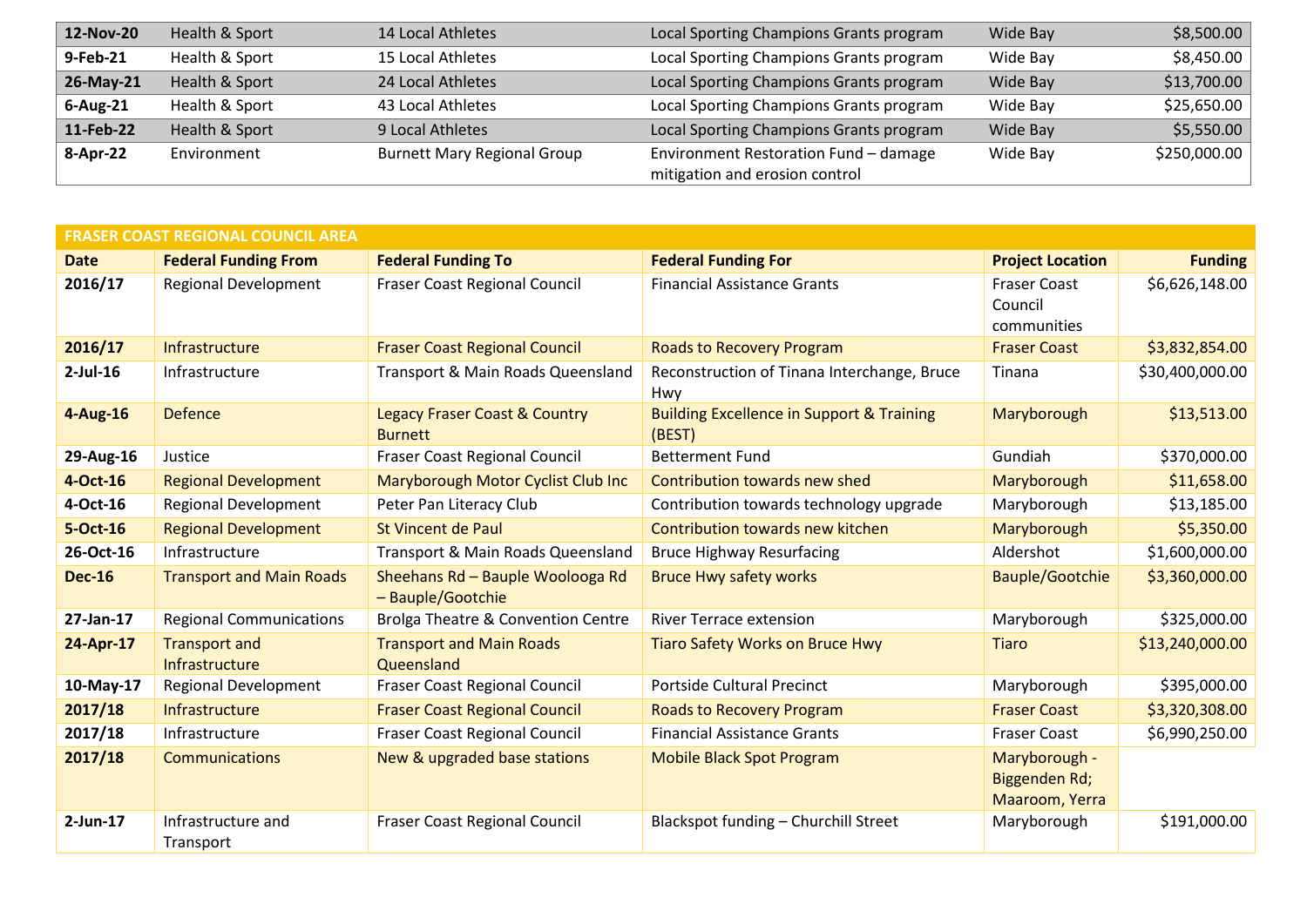| 22-Jun-17        | <b>Health</b>                                             | <b>Galangoor Duwalami</b>                                                              | Indigenous drug and alcohol rehabilitation<br>program               | Maryborough                                   | \$300,000.00    |
|------------------|-----------------------------------------------------------|----------------------------------------------------------------------------------------|---------------------------------------------------------------------|-----------------------------------------------|-----------------|
| 25-Oct-17        | Defence                                                   | Legacy Club of Fraser Coast                                                            | <b>Veterans &amp; Community Grants</b>                              | Maryborough                                   | \$6,802.00      |
| 15-Nov-17        | Infrastructure                                            | <b>Fraser Coast Regional Council</b>                                                   | <b>Smart Cities and Suburbs Program</b>                             | <b>Fraser Coast</b>                           | \$152,500.00    |
| 22-Nov-17        | Communications                                            | New & upgraded base station                                                            | Mobile Black Spot Program                                           | Poona                                         |                 |
| 12-Dec-17        | <b>Regional Development</b>                               | <b>Wide Bay Motor Complex -</b><br>equipment                                           | Stronger Communities Programme - Round 3                            | <b>Fraser Coast</b>                           | \$16,362.00     |
| 19-Dec-17        | <b>Regional Development</b>                               | <b>Bauple Band Hall - renovations</b>                                                  | Stronger Communities Programme - Round 3                            | Gympie                                        | \$13,637.00     |
| 30-Jan-18        | Infrastructure and<br>Transport                           | <b>Tinana Overtaking Lanes</b>                                                         | <b>Overtaking Lanes Program</b>                                     | Maryborough                                   | \$13,320,000.00 |
| 28-Feb-18        | <b>Veterans Affairs</b>                                   | Maryborough Military & Colonial<br>Museum                                              | Armistice Centenary Grants Program                                  | Maryborough                                   | \$5,000.00      |
| <b>28-Feb-18</b> | <b>Defence</b>                                            | Maryborough RSL Sub-Branch                                                             | <b>RSL Military Mural Project</b>                                   | Maryborough                                   | \$11,170.00     |
| 7-Mar-18         | <b>Environment &amp; Energy</b>                           | Fraser Island - world heritage listing<br>conservation                                 | National Landcare Program                                           | <b>Fraser Coast</b>                           | \$725,000.00    |
| <b>8-Mar-18</b>  | <b>Regional Development</b>                               | Dale & Meyers Operations Pty Ltd                                                       | Manufacture and production of laminated<br>hardwood timber products | Maryborough                                   | \$1,175,000.00  |
| 29-Mar-18        | Infrastructure & Transport                                | Transport & Main Roads Queensland                                                      | Final section of Bruce Highway Resurfacing                          | Tiaro                                         | \$1,870,000.00  |
| 2018/19          | <b>Regional Development</b>                               | <b>Fraser Coast Regional Council</b>                                                   | Financial Assistance Grants - 1st tranche                           | <b>Fraser Coast</b><br>Council<br>communities | \$4,570,514.00  |
| 4-Jul-18         | <b>Indigenous Affairs</b>                                 | Sunbury State School                                                                   | NAIDOC Week                                                         | Maryborough                                   | \$1,000.00      |
| $4$ -Jul-18      | <b>Indigenous Affairs</b>                                 | Maryborough Special P & C<br>Association                                               | <b>NAIDOC Week</b>                                                  | Maryborough                                   | \$1,000.00      |
| 4-Jul-18         | <b>Indigenous Affairs</b>                                 | Maryborough Aboriginal Housing<br>Corp & Cultural Dev.                                 | NAIDOC Week                                                         | Maryborough                                   | \$1,000.00      |
| $4$ -Jul-18      | <b>Indigenous Affairs</b>                                 | <b>Maryborough Aboriginal</b><br><b>Corporation for Housing &amp; Cultural</b><br>Dev. | <b>NAIDOC Week</b>                                                  | Maryborough                                   | \$2,700.00      |
| 12-Jul-18        | Infrastructure                                            | Fraser Coast Regional Council                                                          | Building Better Regions Fund -South St Ramp                         | Maryborough                                   | \$390,328.00    |
| $21$ -Jul-18     | <b>Regional Development</b>                               | <b>Fraser Coast Regional Council - WWI</b><br><b>Memorial</b>                          | <b>National Stronger Regions Fund</b>                               | Maryborough                                   | \$900,000.00    |
| 8-Aug-18         | Natural Disaster Relief &<br><b>Recovery Arrangements</b> | Fraser Coast Regional Council                                                          | <b>Betterment Fund</b>                                              | Gundiah                                       | \$1,065,000.00  |
| <b>21-Aug-18</b> | <b>Defence</b>                                            | Maryborough RSL Sub-Branch                                                             | <b>Building Excellence in Support &amp; Training</b><br>(BEST)      | Maryborough                                   | \$14,456.08     |
| 3-Dec-18         | <b>Regional Development</b>                               | Maryborough Military Aviation<br>Museum                                                | Stronger Communities Programme Round 4 -<br>Airport museum          | Maryborough                                   | \$17,720.00     |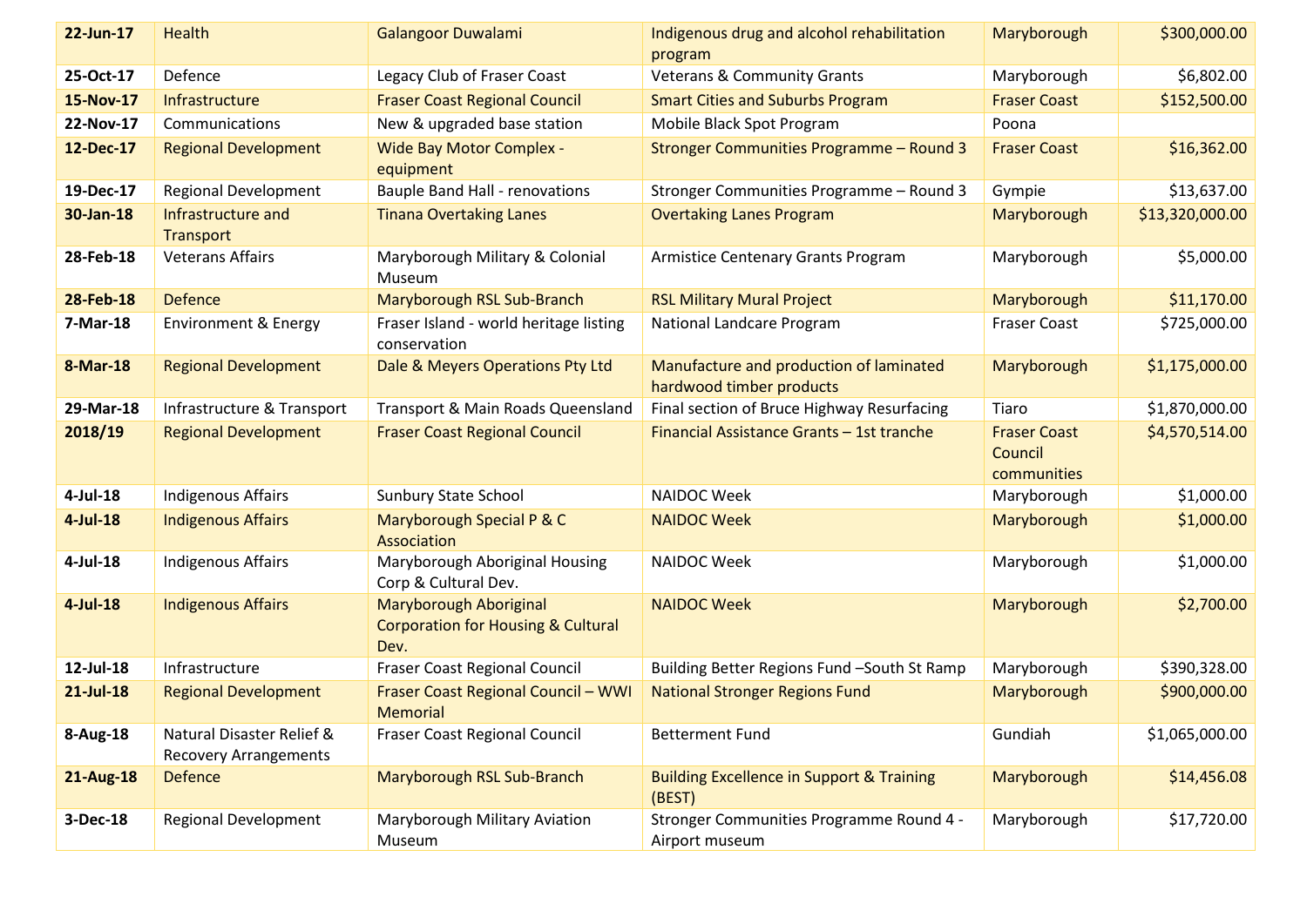| <b>3-Dec-18</b> | <b>Regional Development</b>                        | <b>Riding for the Disabled</b>                                  | <b>Stronger Communities Programme Round 4 -</b><br><b>Riding arena surfacing</b>        | Maryborough   | \$17,720.00     |
|-----------------|----------------------------------------------------|-----------------------------------------------------------------|-----------------------------------------------------------------------------------------|---------------|-----------------|
| 3-Dec-18        | <b>Regional Development</b>                        | Maryborough Wesleyan Methodist<br>Church                        | Stronger Communities Programme Round 4 -<br>New food van for Foodbasket                 | Maryborough   | \$17,718.00     |
| 13-Dec-18       | Sport                                              | <b>Maryborough and District Hockey</b><br>Association           | Community Sport Infrastructure Grant-<br>upgrade indoor sports centre                   | Maryborough   | \$426,300.00    |
| 17-Jan-19       | <b>Transport and Main Roads</b>                    | Intersection - Molteno Road and<br>Bruce Highway, Gootchie      | <b>Bruce Hwy safety works</b>                                                           | Gootchie      | \$26,640,000.00 |
| <b>7-Mar-19</b> | Infrastructure and<br>Transport                    | <b>Maryborough Showgrounds and</b><br><b>Equestrian Park</b>    | Building Better Regions Fund - Five Year<br><b>Strategic Plan</b>                       | Maryborough   | \$15,000.00     |
| 22-Mar-19       | Communications                                     | New & upgraded base stations                                    | <b>Eugarie and Central Stations Camp Ground -</b><br>Optus                              | Fraser Island |                 |
| 15-Mar-19       | Health                                             | Headspace                                                       | New headspace service                                                                   | Maryborough   | \$1,500,000.00  |
| 18-Mar-19       | Health                                             | Maryborough Men's Shed                                          | National Shed Development Program - First<br>Aid and training courses and defibrillator | Maryborough   | \$2,620.00      |
| 18-Mar-19       | Health                                             | <b>Bauple Community Shed</b>                                    | National Shed Development Program -<br>Improvements including solar batter storage      | <b>Bauple</b> | \$4,500.00      |
| 20-Mar-19       | Infrastructure and Regional<br>Development         | Regional Growth Fund                                            | NIOA Rheinmetall Joint Venture                                                          | Maryborough   | \$28,500,000.00 |
| 21-Mar-19       | <b>Infrastructure and Regional</b><br>Development. | <b>Maryborough Military and Colonial</b><br><b>Museum</b>       | <b>Community Development Grants Programme</b><br>- Air Conditioning                     | Maryborough   | \$50,000.00     |
| 21-Mar-19       | Infrastructure and Regional<br>Development.        | Independent Riders Workshops                                    | <b>Community Development Grants Programme</b><br>- Security Equipment and Laptops       | Maryborough   | \$20,000.00     |
| 26-Mar-19       | <b>Infrastructure and Regional</b><br>Development. | Maryborough Riding for the Disabled<br><b>Association (RDA)</b> | <b>Community Development Grants Programme</b><br>- New Covered Area                     | Maryborough   | \$68,000.00     |
| 26-Mar-19       | Infrastructure and Regional<br>Development.        | Maryborough Softball Association                                | <b>Community Development Grants Programme</b><br>- New Night Lighting                   | Maryborough   | \$140,000.00    |
| 5-Apr-19        | <b>Infrastructure and Regional</b><br>Development  | <b>Regional Growth Fund</b>                                     | MSF Sugar - Off-stream water storage                                                    | Maryborough   | \$18,000,000.00 |
| 15-Apr-19       | <b>Education and Training</b>                      | <b>Industry Training Hub</b>                                    | Industry Training Hub program                                                           | Maryborough   | \$10,000,000.00 |
| 23-Apr-19       | Sport                                              | <b>Granville Hockey Club</b>                                    | Community Sport Infrastructure Grant-<br>amenities upgrade                              | Maryborough   | \$181,000.00    |
| 3-Jul-19        | Infrastructure                                     | Fraser Coast Regional Council                                   | Bridge Renewal Program - Boar Creek Bridge<br>replacement                               | Bauple        | \$369,168.00    |
| $3$ -Jul-19     | Infrastructure                                     | <b>Fraser Coast Regional Council</b>                            | Bridge Renewal Program - St Mary's Bridge<br>replacement                                | <b>Tiaro</b>  | \$633,578.00    |
| 12-Jun-19       | Infrastructure                                     | Transport & Main Roads Queensland                               | Bruce Highway safety works Maryborough<br>West                                          | Maryborough   | \$7,820,000.00  |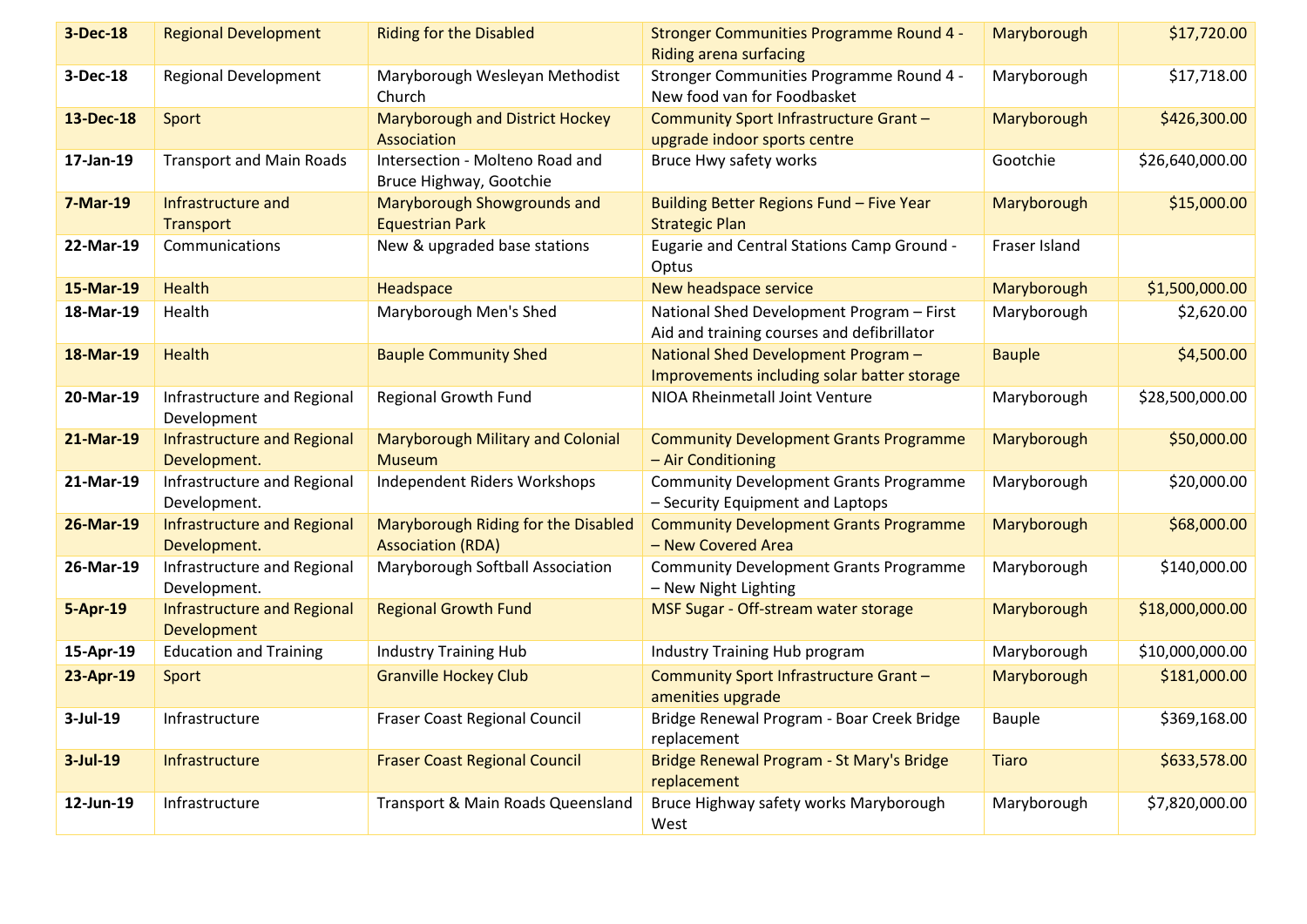| <b>7-Aug-19</b>  | <b>Education and Training</b> | <b>Churches of Christ In-Home Care</b><br><b>Wide Bay</b>                                    | <b>Community Child Care Fund (CCCF)</b>                                                                                    | Maryborough          | \$189,293.00   |
|------------------|-------------------------------|----------------------------------------------------------------------------------------------|----------------------------------------------------------------------------------------------------------------------------|----------------------|----------------|
| 7-Aug-19         | <b>Education and Training</b> | Kids Choice Granville                                                                        | Community Child Care Fund (CCCF)                                                                                           | Maryborough          | \$100,000.00   |
| <b>7-Aug-19</b>  | <b>Education and Training</b> | Little Gems Child Care & Early<br><b>Learning Centre Maryborough</b>                         | <b>Community Child Care Fund (CCCF)</b>                                                                                    | Maryborough          | \$50,000.00    |
| 9-Aug-19         | Defence                       | Maryborough Military Aviation<br><b>Museum Association</b>                                   | Saluting Their Service program - Commission<br>an Honour Board for WWII RAAF                                               | Maryborough          | \$3,900.00     |
| 8-Oct-19         | <b>Defence</b>                | Maryborough RSL                                                                              | <b>Armistice Centenary Grants Program - RSL</b><br><b>Mural</b>                                                            | Maryborough          | \$11,170.00    |
| 12-Nov-19        | Health                        | Maryborough Men's Shed                                                                       | National Shed Development Programme -<br><b>Tools and Equipment</b>                                                        | Maryborough          | \$2,170.00     |
| 20-Dec-19        | Sport                         | <b>Fraser Coast Regional Council</b>                                                         | <b>Community Swimming Grants Program -</b><br><b>Maryborough Aquatic Centre</b>                                            | <b>Fraser Coast</b>  | \$9,999.00     |
| 31-Jan-20        | Defence                       | <b>Global Manufacturing Group</b>                                                            | Sovereign Industrial Capability Priority grants<br>program Enhance Supply Chain Capabilities                               | Maryborough          | \$785,150.00   |
| <b>28-Feb-20</b> | <b>Regional Development</b>   | <b>Fraser Coast Regional Council</b>                                                         | <b>Blackspot Funding - Albert &amp; John Streets</b>                                                                       | Maryborough          | \$108,000.00   |
| 28-Feb-20        | <b>Regional Development</b>   | Fraser Coast Regional Council                                                                | Blackspot Funding - Albert & Fort Streets                                                                                  | Maryborough          | \$107,500.00   |
| 21-May-20        | <b>Social Services</b>        | Maryborough Neighbourhood<br>Centre                                                          | Volunteer Grants Program - Food service<br>chiller and heated displays                                                     | Maryborough          | \$4,300.00     |
| 21-May-20        | <b>Social Services</b>        | Maryborough Mural Project                                                                    | Volunteer Grants Program - Equipment,<br>volunteer training and fuel allowance                                             | Maryborough          | \$4,310.00     |
| 10-Jun-20        | <b>Defence</b>                | <b>Gundiah Memorial Hall</b>                                                                 | Saluting Their Service program - Install 50<br>framed photos and stories of those who have<br>served from the Gundiah area | Gundiah              | \$5,778.00     |
| 30-Jun-20        | Infrastructure                | Fraser Coast Regional Council                                                                | Roads To Recovery Program                                                                                                  | <b>Fraser Coast</b>  | \$1,073,263.00 |
| <b>10-Aug-20</b> | <b>Health</b>                 | <b>Maryborough Woodturners</b>                                                               | <b>National Shed Development Program - First</b><br>aid training                                                           | Maryborough          | \$2,025.00     |
| 2-Dec-20         | Agriculture                   | Fraser Coast Agriculture Show<br>Society                                                     | Supporting Agricultural Shows and Field Days<br>program                                                                    | Maryborough          | \$24,030.11    |
| 28-Apr-21        | Environment                   | <b>Fraser Coast Regional Council</b>                                                         | Australian Heritage Grants - Waste<br>management strategy on Fraser Island                                                 | <b>Fraser Island</b> | \$440,000.00   |
| 11-Jun-21        | Defence                       | Maryborough Military Aviation<br>Museum                                                      | Saluting Their Service program - purchase a<br>DH82 Tiger Moth for the Maryborough<br><b>Military Aviation Museum</b>      | Maryborough          | \$10,000.00    |
| 11-Jun-21        | <b>Defence</b>                | <b>Maryborough Military Aviation</b><br><b>Museum</b>                                        | Saluting Their Service program - install flag<br>poles                                                                     | Maryborough          | \$2,000.00     |
| $6$ -Jul-21      | Indigenous Affairs            | Kahwun - Wooga Aboriginal and<br><b>Torres Strait Islanders Corporation</b><br>for Community | NAIDOC Week                                                                                                                | Maryborough          | \$1,000.00     |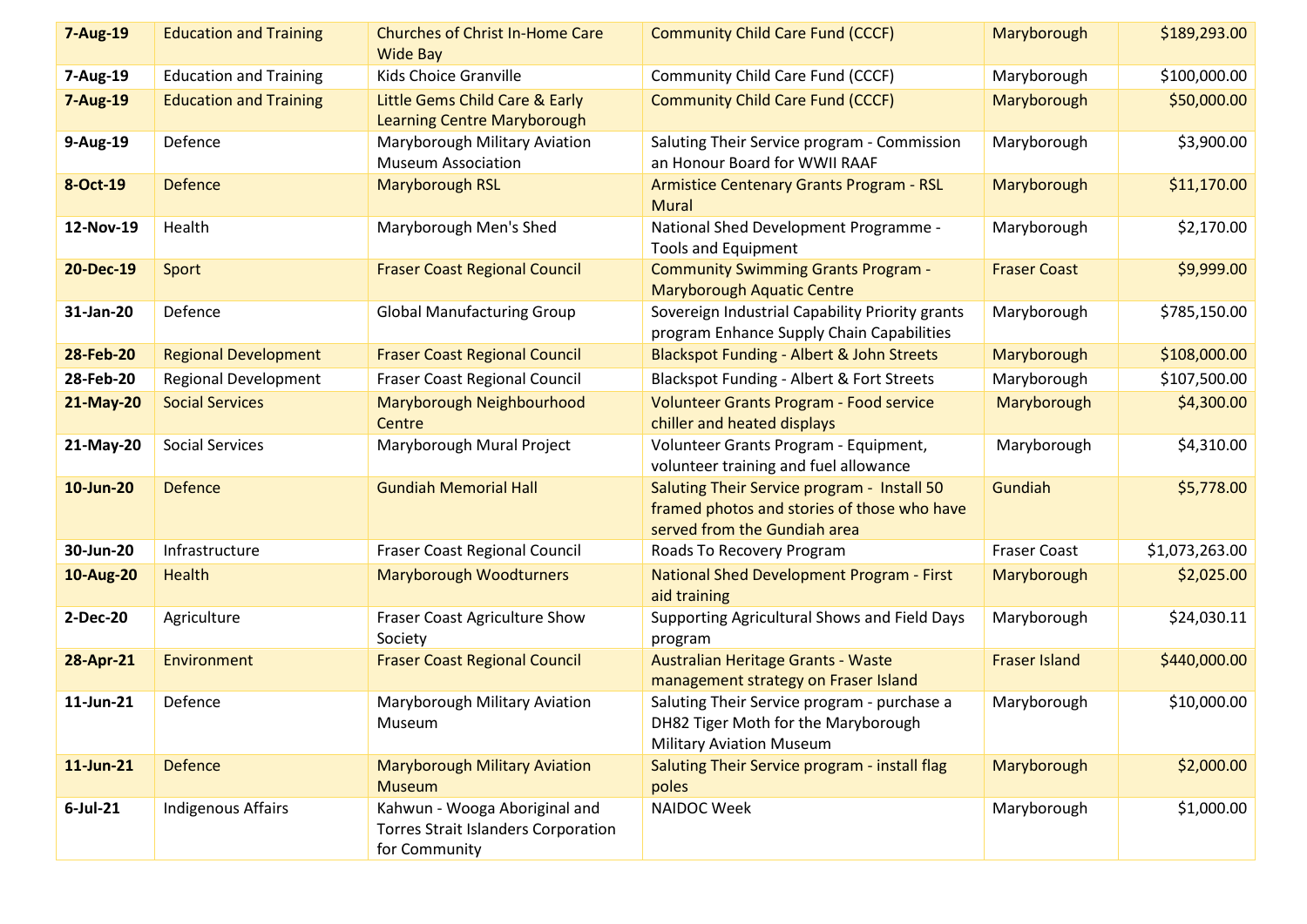| $11$ -Jul-21 | <b>Veterans</b>                        | <b>Glenwood Progress Association</b>                                                  | Saluting Their Service - Memorial plinth and<br>plaque for new Glenwood ANZAC and Peace<br><b>Keepers' Memorial</b>             | Glenwood         | \$10,000.00  |
|--------------|----------------------------------------|---------------------------------------------------------------------------------------|---------------------------------------------------------------------------------------------------------------------------------|------------------|--------------|
| 15-Jul-21    | <b>Regional Development</b>            | Maryborough Bears Australian<br><b>Football Club</b>                                  | Stronger Communities Programme Round 6 -<br>Install fencing at front of AFL club grounds                                        | Granville        | \$13,443.00  |
| 15-Jul-21    | <b>Regional Development</b>            | <b>Maryborough City Progress</b><br><b>Association Divine Dunnies</b><br>Subcommittee | Stronger Communities Programme Round 6 -<br>Assist with Divine Dunnies renovation of toilet<br>block at Maryborough City Hall   | Maryborough      | \$5,000.00   |
| 15-Jul-21    | <b>Regional Development</b>            | Maryborough Sporting car Club                                                         | Stronger Communities Programme Round 6 -<br>Install shade shelters over junior competitor<br>area at Maryborough Speedway       | Maryborough      | \$15,000.00  |
| 3-Aug-21     | Infrastructure                         | <b>Fraser Coast Regional Council</b>                                                  | Local Roads and Community Infrastructure<br>Program - upgrade Brolga carpark with<br>addition of 105 carpark spaces             | Maryborough      | \$780,000.00 |
| 06-Aug-21    | Education                              | St Mary's College                                                                     | Local Schools Community Fund - Create a<br>'Senior Hub' and refurbish three classrooms<br>with display boards and movable walls | Maryborough      | \$10,000.00  |
| 06-Aug-21    | <b>Education</b>                       | <b>Brooweena State School</b>                                                         | Local Schools Community Fund - Purchase ICT<br>equipment to develop a Technology Hub<br>Makerspace                              | <b>Brooweena</b> | \$13,025.00  |
| 06-Aug-21    | Education                              | <b>Bauple State School</b>                                                            | Local Schools Community Fund - Purchase<br>interactive panel and trolley                                                        | Bauple           | \$4,795.00   |
| 06-Aug-21    | <b>Education</b>                       | <b>Tiaro State School</b>                                                             | <b>Local Schools Community Fund - Construction</b><br>of a garden with a path of personalised pavers                            | <b>Tiaro</b>     | \$4,500.00   |
| 06-Aug-21    | Education                              | Maryborough Special School                                                            | Local Schools Community Fund - Install an<br>irrigation system and pump to water the<br>school oval                             | Maryborough      | \$9,488.00   |
| 06-Aug-21    | <b>Education</b>                       | <b>Aldridge State School</b>                                                          | <b>Local Schools Community Fund - Install</b><br>outdoor seating and sink                                                       | Maryborough      | \$10,200.00  |
| 06-Aug-21    | Education                              | Amamoor State School                                                                  | Local Schools Community Fund - Purchase 9<br>laptop computers                                                                   | Amamoor          | \$7,780.00   |
| 06-Aug-21    | <b>Education</b>                       | <b>Glenwood State School</b>                                                          | <b>Local Schools Community Fund - Purchase</b><br>digital display panels                                                        | Glenwood         | \$17,780.00  |
| 15-Sep-21    | Regional<br>Development/Infrastructure | Fraser Coast Regional Council                                                         | Black Spot Program - Roundabout, traffic<br>islands and new surfacing at the intersection<br>of Albert Street and Tooley Street | Maryborough      | \$401,000.00 |
| 15-Sep-21    | Regional<br>Development/Infrastructure | <b>Fraser Coast Regional Council</b>                                                  | Black Spot Program - New kerb ramps,<br>footpaths and road markings at the<br>intersection of Ann Street and Adelaide Lane      | Maryborough      | \$108,500.00 |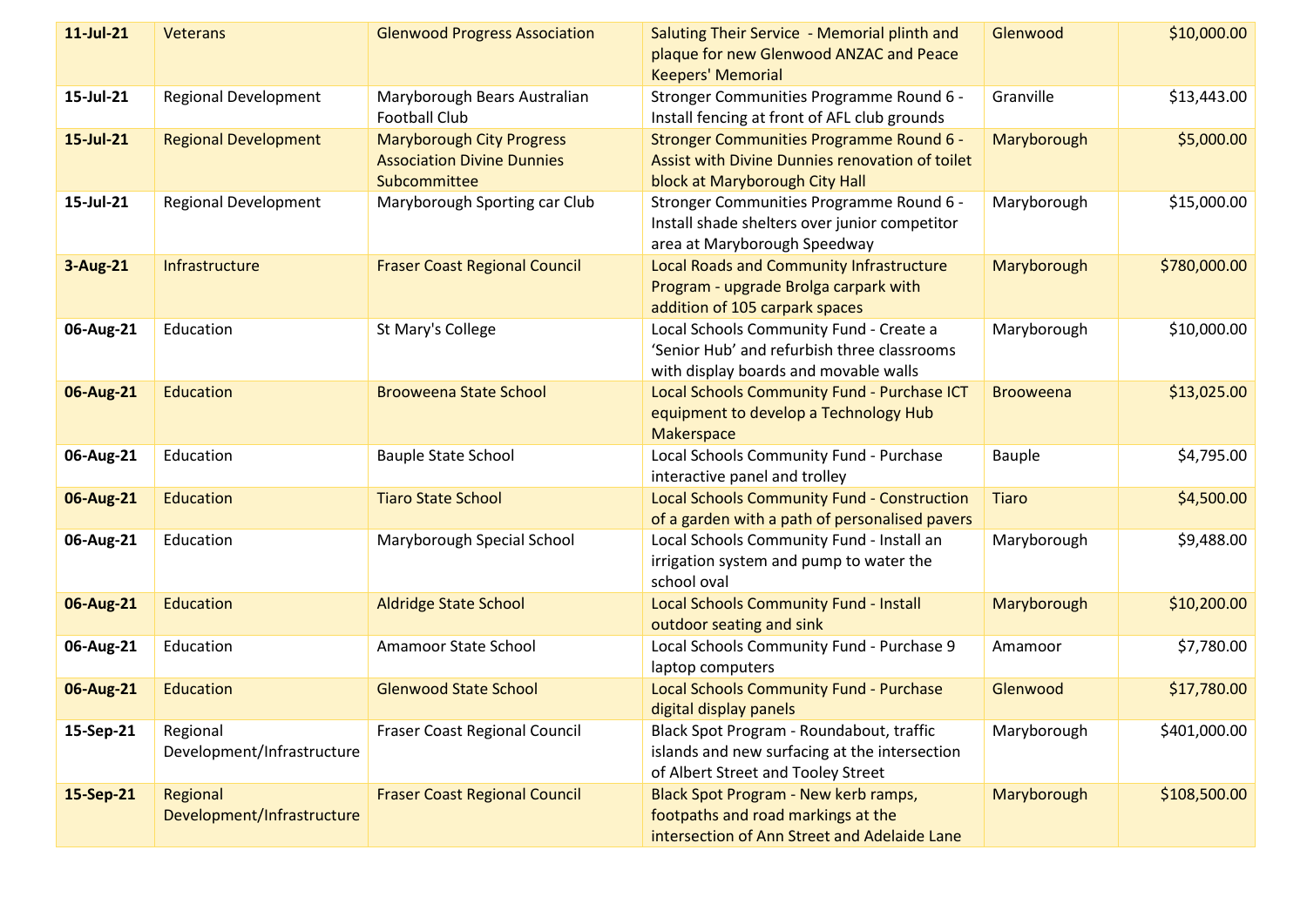| 8-Oct-21  | <b>Regional Development</b>              | Maryborough Amateur Athletics<br>Club                        | Building Better Regions Fund - upgrade<br>grounds at Tinana                                                                                                              | Tinana               | \$80,000.00    |
|-----------|------------------------------------------|--------------------------------------------------------------|--------------------------------------------------------------------------------------------------------------------------------------------------------------------------|----------------------|----------------|
| 8-Oct-21  | <b>Regional Development</b>              | <b>Kingfisher Bay Villa Primary</b><br>Thoroughfare GTP 5010 | Building Better Regions Fund - upgrade<br><b>Kingfisher Jetty</b>                                                                                                        | <b>Fraser Island</b> | \$466,450.00   |
| 15-Oct-21 | <b>Energy and Emissions</b><br>Reduction | <b>Poona Community Progress</b><br>Association               | Powering Communities Program - upgrade<br>lighting at hall                                                                                                               | Poona                | \$6,500.00     |
| 15-Nov-21 | Infrastructure                           | <b>Fraser Coast Regional Council</b>                         | <b>Local Roads and Community Infrastructure</b><br>Program                                                                                                               | Maryborough          | \$3,824,114.00 |
| 10-Dec-21 | <b>Social Services</b>                   | Maryborough Amateur Athletics<br>Club                        | Volunteers Grant Program - outdoor<br>equipment, aluminium seating and scoring<br>facilities                                                                             | Maryborough          | \$4,385.00     |
| 10-Dec-21 | <b>Social Services</b>                   | Maryborough and District Rifle Club                          | Volunteers Grant Program - electronic target<br>and two tablets to aid in keeping scores for<br>volunteers and fuel for ride-own mower                                   | Maryborough          | \$2,400.00     |
| 10-Dec-21 | <b>Social Services</b>                   | Maryborough and Wide Bay<br><b>Historical Society</b>        | Volunteers Grant Program - two chest freezers<br>to freeze an historic book collection to<br>eradicate bookworms, and equipment to<br>assist in recording oral histories | Maryborough          | \$5,000.00     |
| 10-Dec-21 | <b>Social Services</b>                   | <b>Maryborough Sailing Club</b>                              | <b>Volunteers Grant Program - fuel for rescue</b><br>boats and the launching tractor                                                                                     | Maryborough          | \$1,500.00     |
| 10-Dec-21 | <b>Social Services</b>                   | Maryborough Softball Association                             | Volunteers Grant Program - upgrade the<br>kitchen with a new oven, rangehood and<br>other electrical appliances                                                          | Maryborough          | \$4,926.00     |
| 10-Dec-21 | <b>Social Services</b>                   | <b>Maryborough Sporting Car Club</b>                         | <b>Volunteers Grant Program - two laptops to</b><br>assist volunteers in record-taking                                                                                   | Maryborough          | \$2,394.00     |
| 10-Dec-21 | <b>Social Services</b>                   | Maryborough Woodturners and<br>Woodcraftsmen                 | Volunteers Grant Program - laptop computer<br>and accounting software                                                                                                    | Maryborough          | \$1,997.00     |
| 10-Dec-21 | <b>Social Services</b>                   | <b>Meals on Wheels Fraser Community</b>                      | <b>Volunteers Grant Program - chairs and filing</b><br>cabinets for volunteers                                                                                           | Maryborough          | \$2,991.00     |
| 10-Dec-21 | <b>Social Services</b>                   | Maryborough Foodbasket                                       | Volunteers Grant Program - computer to assist<br>with record-keeping                                                                                                     | Maryborough          | \$2,250.00     |
| 10-Dec-21 | <b>Social Services</b>                   | <b>Wide Bay Motor Complex</b>                                | Volunteers Grant Program - laptop and printer                                                                                                                            | Maryborough          | \$1,400.00     |
| 10-Dec-21 | <b>Social Services</b>                   | <b>Glenwood Progress Association</b>                         | Volunteers Grant Program - ride-on mower                                                                                                                                 | Glenwood             | \$5,000.00     |
| 10-Dec-21 | <b>Social Services</b>                   | <b>Gundiah Memorial Hall</b>                                 | <b>Volunteers Grant Program - 10 folding tables</b><br>and 60 stackable chairs with trolleys as well as<br>new crockery and cutlery                                      | Gundiah              | \$5,000.00     |
| 2-Feb-22  | Defence                                  | Maryborough RSL Sub-Branch                                   | Saluting Their Service program - new cabinets<br>to display military memorabilia and uniforms                                                                            | Maryborough          | \$8,394.00     |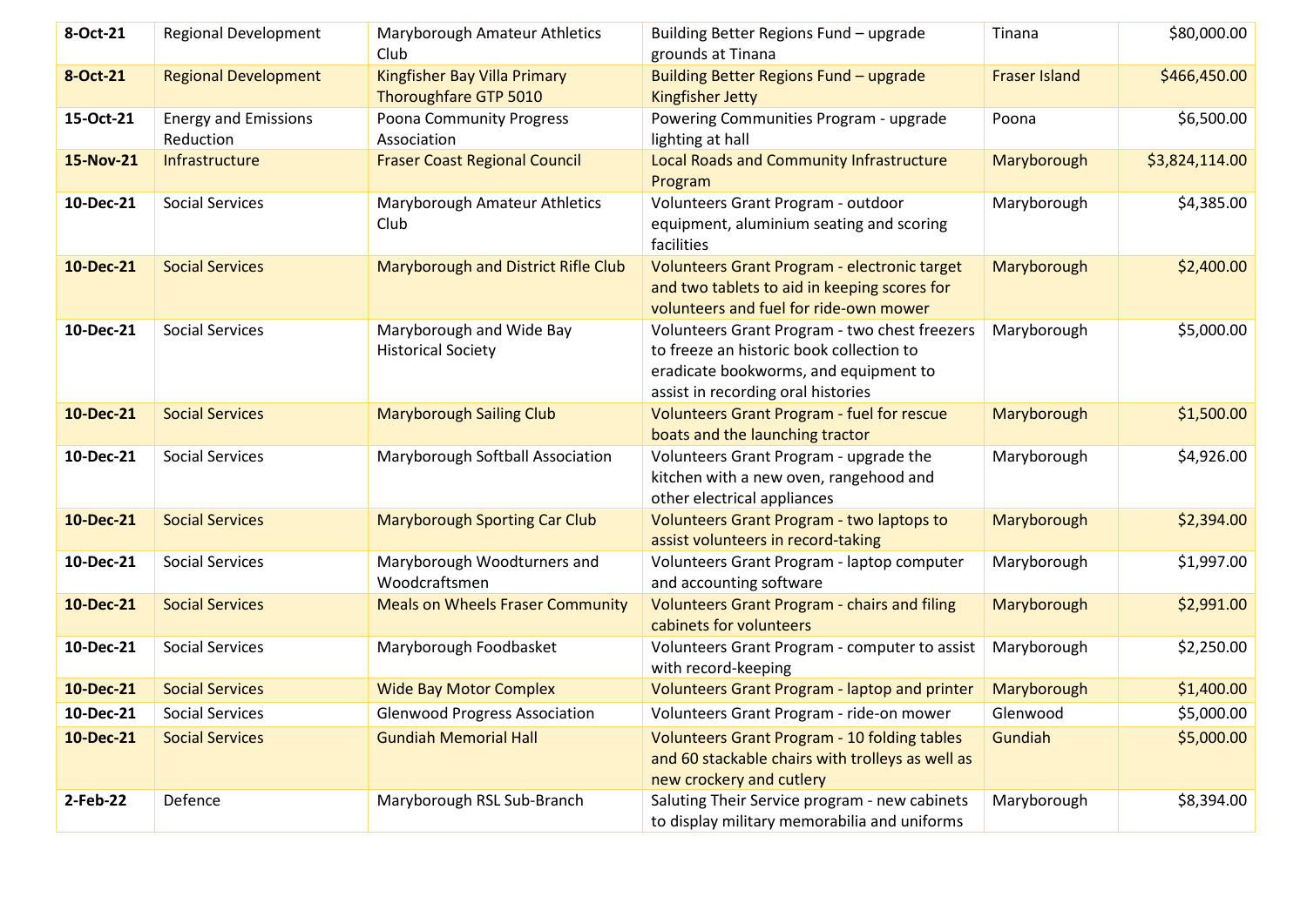| <b>5-Mar-22</b> | <b>Regional Development</b>              | Telstra                                                         | Mobile Network Hardening Program - Round 2<br>- Trailer with generator for mobile phone<br>tower battery backup                          | Maryborough | \$51,964.00  |
|-----------------|------------------------------------------|-----------------------------------------------------------------|------------------------------------------------------------------------------------------------------------------------------------------|-------------|--------------|
| 22-Mar-22       | <b>Energy and Emissions</b><br>Reduction | <b>Fraser Coast Wildlife Sanctuary</b>                          | Powering Communities Program - new fridge<br>and freezer                                                                                 | Maryborough | \$6,245.00   |
| 29-Mar-22       | <b>Energy and Emissions</b><br>Reduction | <b>Maryborough Excelsior City Band</b>                          | Powering Communities Program - 28 solar<br>panels and a 10.92ks system at its Band Hall                                                  | Maryborough | \$7,900.00   |
| 8-Apr-22        | <b>Regional Development</b>              | Maryborough Military and Colonial<br>Museum                     | Community Development Grant - upgrade<br>museum displays and fit out to improve<br>accessibility                                         | Maryborough | \$700,000.00 |
| 27-Apr-22       | Infrastructure                           | <b>Fraser Coast Regional Council</b>                            | Black Spot Program - upgrade intersection and<br>pedestrian crossing at Ariadne and Woodstock<br><b>Street</b>                           | Maryborough | \$275,000.00 |
| 04-May-22       | <b>Regional Development</b>              | <b>Endeavour Business Solutions</b><br>(Endeavour Foundation)   | Stronger Communities Programme Round 7 -<br>educational equipment including VR headset<br>and steering wheel                             | Maryborough | \$8,744.00   |
| 04-May-22       | <b>Regional Development</b>              | Maryborough Riding for the Disabled<br><b>Association (RDA)</b> | <b>Stronger Communities Programme Round 7 -</b><br>to install three-phase power and 10 LED lights                                        | Maryborough | \$12,500.00  |
| 19-May-22       | <b>Regional Development</b>              | <b>Sunshine Coast Family Contact</b><br>Centre (Harmony House)  | Stronger Communities Programme Round 7 -<br>air conditioner and computer for new<br>Maryborough family Contact Centre -<br>Harmony House | Maryborough | \$5,418.00   |

| <b>GYMPIE REGIONAL COUNCIL AREA</b> |                                |                                |                                                  |                                                    |                |  |  |
|-------------------------------------|--------------------------------|--------------------------------|--------------------------------------------------|----------------------------------------------------|----------------|--|--|
| Date                                | <b>Federal Funding From</b>    | <b>Federal Funding To</b>      | <b>Federal Funding For</b>                       | Project<br>Location                                | <b>Funding</b> |  |  |
| 2016/17                             | Infrastructure                 | <b>Gympie Regional Council</b> | Roads to Recovery Program                        | Gympie                                             | \$2,171,319.00 |  |  |
| 2016/17                             | <b>Regional Development</b>    | <b>Gympie Regional Council</b> | <b>Financial Assistance Grants</b>               | Gympie                                             | \$5,020,322.00 |  |  |
| 2016-18                             | <b>Regional Communications</b> | Mobile phone base stations     | Mobile Black Spot Funding                        | Glastonbury;<br>Wide Bay<br>Highway at<br>Cinnabar |                |  |  |
| $4$ -Aug-16                         | Defence                        | Tin Can Bay RSL Sub Branch     | Building Excellence in Support & Training (BEST) | Tin Can Bay                                        | \$9,799.00     |  |  |
| $4$ -Aug-16                         | Defence                        | Gympie RSL Sub Branch          | Building Excellence in Support & Training (BEST) | Gympie                                             | \$16,590.00    |  |  |
| $4$ -Aug-16                         | Defence                        | Mary Valley RSL Sub Branch     | Building Excellence in Support & Training (BEST) | Imbil                                              | \$1,720.00     |  |  |
| 21-Aug-16                           | Defence                        | Gympie RSL Sub-Branch          | Building Excellence in Support & Training (BEST) | Gympie                                             | \$3,516.23     |  |  |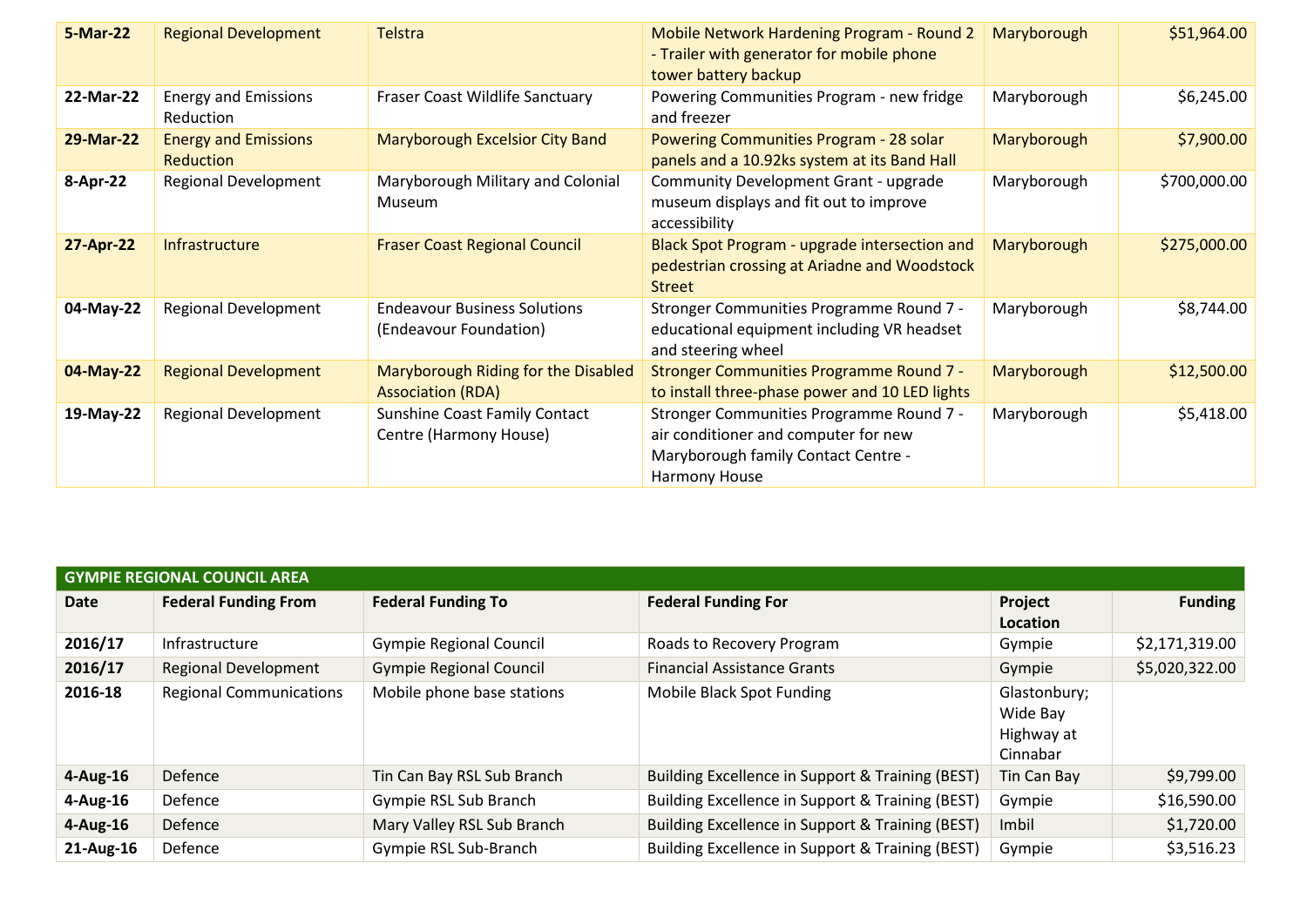| 22-Aug-16     | <b>Regional Communications</b>  | New mobile phone base stations                                   | <b>Mobile Black Spot Funding</b>                                     | Widgee, Kin<br>Kin, Woolooga<br>and Wide Bay<br>Highway at<br>Oakview |                |
|---------------|---------------------------------|------------------------------------------------------------------|----------------------------------------------------------------------|-----------------------------------------------------------------------|----------------|
| 4-Oct-16      | <b>Regional Development</b>     | Cooloola Coast Medical Transport                                 | Contribution towards new vehicles                                    | Cooloola Coast                                                        | \$11,752.00    |
| 4-Oct-16      | <b>Regional Development</b>     | <b>Guides Queensland</b>                                         | Renovations                                                          | Gympie                                                                | \$7,800.00     |
| 31-Oct-16     | <b>Regional Development</b>     | Mary Valley Show Society                                         | Contribution towards new lighting                                    | Imbil                                                                 | \$7,459.00     |
| 7-Nov-16      | Education                       | <b>Gympie Flexible Learning Centre</b>                           | Capital Grants Program                                               | Gympie                                                                | \$756,595.00   |
| 7-Nov-16      | Education                       | Cooloola Christian College                                       | Capital Grants Program                                               | Gympie                                                                | \$535,000.00   |
| 7-Nov-16      | Education                       | <b>Victory College</b>                                           | <b>Capital Grants Program</b>                                        | Gympie                                                                | \$245,000.00   |
| 30-Nov-16     | <b>Attorney General</b>         | <b>Gympie Regional Council</b>                                   | Natural Disaster Resilience Program                                  | Gympie                                                                | \$96,750.00    |
| 28-Mar-17     | <b>Veterans Affairs</b>         | Kilkivan RSL Sub-Branch                                          | <b>Saluting Their Service</b>                                        | Kilkivan                                                              | \$1,003.00     |
| 1-Apr-17      | <b>Regional Development</b>     | <b>Gympie Regional Council</b>                                   | National Stronger Regions Fund - Aquatic<br><b>Recreation Centre</b> | Gympie                                                                | \$5,000,000.00 |
| 19-May-17     | <b>Regional Development</b>     | Tin Can Bay Men's Shed                                           | National Shed Development Program                                    | Tin Can Bay                                                           | \$8,000.00     |
| 19-May-17     | <b>Regional Development</b>     | Tin Can Bay Men's Shed                                           | <b>Community Development Grant</b>                                   | Tin Can Bay                                                           | \$68,000.00    |
| 25-May-17     | <b>Aged Care</b>                | Cooinda Aged Care                                                | Capital works - extension                                            | Gympie                                                                | \$5,000,000.00 |
| $1$ -Jun-17   | <b>Education and Training</b>   | Gympie West State School                                         | <b>Digital Literacy Grants</b>                                       | Gympie                                                                | \$20,000.00    |
| $2$ -Jun-17   | Infrastructure and<br>Transport | <b>Gympie Regional Council</b>                                   | <b>Blackspot funding - Station Road</b>                              | Gympie                                                                | \$750,000.00   |
| 15-Jun-17     | <b>Veterans Affairs</b>         | Rainbow Beach RSL Sub-branch                                     | <b>Saluting Their Service</b>                                        | Rainbow<br>Beach                                                      | \$3,971.00     |
| 28-Jun-17     | Arts                            | <b>Heart of Gold International Short</b><br><b>Film Festival</b> | <b>Regional Arts Funding</b>                                         | Gympie                                                                | \$11,600.00    |
| 12-Jul-17     | Health                          | <b>Excelsior Medical Practice</b>                                | <b>Rural General Practice Grants</b>                                 | Gympie                                                                | \$300,000.00   |
| 2017/18       | <b>Regional Development</b>     | <b>Gympie Regional Council</b>                                   | <b>Financial Assistance Grants</b>                                   | Gympie                                                                | \$5,188,035.00 |
| 2017/18       | Infrastructure                  | <b>Gympie Regional Council</b>                                   | Roads to Recovery Program                                            | Gympie                                                                | \$1,880,961.00 |
| 4-Aug-17      | <b>Regional Development</b>     | <b>Gympie Regional Council</b>                                   | Upper Mary Street Precinct - Building Better<br>Regions              | Gympie                                                                | \$1,500,000.00 |
| <b>Sep-17</b> | <b>Regional Development</b>     | <b>Gympie Chamber of Commerce</b>                                | Ignite Business Conference                                           | Gympie                                                                | \$20,000.00    |
| 15-Sep-17     | <b>Education &amp; Training</b> | <b>Victory College</b>                                           | Capital Grants Program - Hospitality Centre,<br>classrooms           | Gympie                                                                | \$355,000.00   |
| 22-Sep-17     | <b>Regional Development</b>     | <b>Gympie Regional Council</b>                                   | 2018 Rush Festival                                                   | Gympie                                                                | \$75,000.00    |
| 22-Sep-17     | <b>Regional Development</b>     | Kilkivan Great Horse Ride                                        | 2018 Festival                                                        | Kilkivan                                                              | \$13,899.00    |
| 28-Sep-17     | Agriculture                     | Mary Valley Growers Co-operative                                 | Farm Co-operatives and Collaboration Pilot<br>Program                | Gympie                                                                | \$34,000.00    |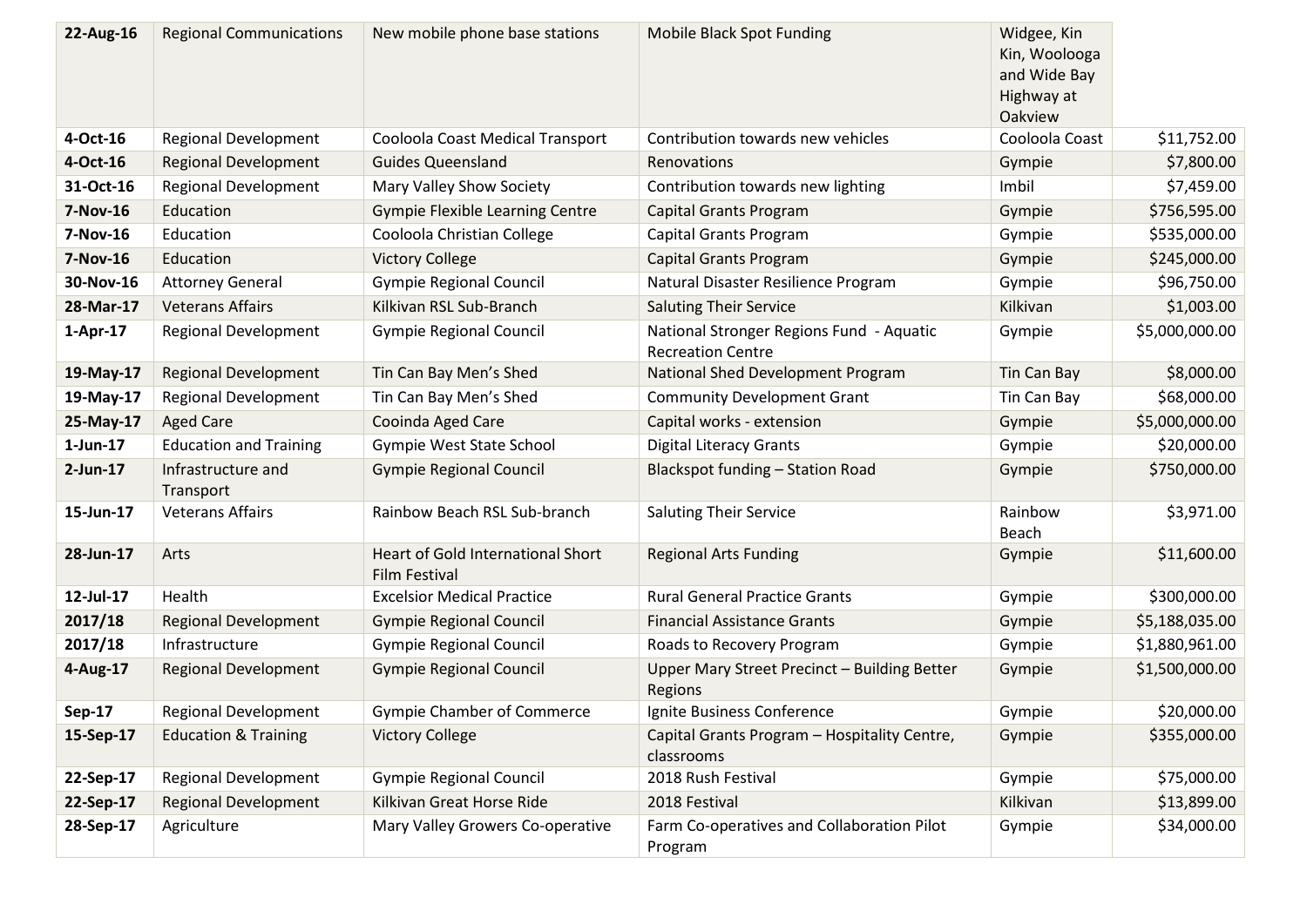| 13-Oct-17   | Health                      | Kilkivan Men's Shed                    | Upgrades and equipment                                                      | Kilkivan                  | \$4,482.00     |
|-------------|-----------------------------|----------------------------------------|-----------------------------------------------------------------------------|---------------------------|----------------|
| 17-Oct-17   | <b>Regional Development</b> | Kilkivan Men's Shed                    | Construction                                                                | Kilkivan                  | \$16,362.00    |
| 6-Dec-17    | <b>Regional Development</b> | Cooloola Coast Medical Transport       | New vehicles                                                                | Cooloola Coast            | \$16,362.00    |
| 6-Dec-17    | <b>Regional Development</b> | Little Haven Palliative Care           | Renovations                                                                 | Gympie                    | \$14,980.00    |
| 18-Dec-17   | <b>Regional Development</b> | Goomeri and District Show Society      | Kitchen re-fit                                                              | Goomeri                   | \$16,362.00    |
| 19-Jan-18   | Infrastructure              | <b>Gympie Regional Council</b>         | Sealing section of Counter Road - Noosa link                                | Gympie                    | \$2,000,000.00 |
| 28-Feb-18   | Defence                     | Mary Valley RSL                        | Kandanga Cemetery Armistice Memorial                                        | Kandanga                  | \$15,000.00    |
| 8-Mar-18    | <b>Regional Development</b> | Nolan Meats Pty Ltd, Gympie            | <b>Meat Processing Expansion Project</b>                                    | Gympie                    | \$4,979,706.00 |
| 8-Mar-18    | <b>Regional Development</b> | Suncoast Gold Macadamias (Aust)<br>Ltd | Installation of RVS electronic sorting technology                           | Gympie                    | \$170,000.00   |
| 8-Mar-18    | Regional Development        | Suncoast Gold Macadamias (Aust)<br>Ltd | <b>ERP Data Capture Project</b>                                             | Gympie                    | \$100,000.00   |
| 8-Mar-18    | <b>Regional Development</b> | <b>Gympie Regional Council</b>         | Skills and Training program for Tourism                                     | Rainbow<br><b>Beach</b>   | \$10,000.00    |
| 6-Apr-18    | Communications              | Mobile phone base Stations             | Mobile Black Spot Funding                                                   | Kilkivan                  |                |
| 16-Apr-18   | Health                      | Headspace                              | New headspace service                                                       | Gympie                    | \$716,000.00   |
| 2018/19     | <b>Regional Development</b> | <b>Gympie Regional Council</b>         | Financial Assistance Grants - 1st tranche                                   | Gympie                    | \$3,369,323.00 |
| $4$ -Jul-18 | <b>Indigenous Affairs</b>   | Cooloola Aboriginal Services Inc       | <b>NAIDOC Week</b>                                                          | Gympie                    | \$2,700.00     |
| $4$ -Jul-18 | <b>Indigenous Affairs</b>   | Gympie State High School               | NAIDOC Week                                                                 | Gympie                    | \$1,000.00     |
| 24-Aug-18   | Defence                     | Gympie RSL Sub-Branch                  | Armistice Centenary Grants Program                                          | Gympie                    | \$4,546.00     |
| 31-Aug-18   | Infrastructure              | Queensland Transport & Main Roads      | Coondoo Creek Bridge                                                        | Cooloola & Tin<br>Can Bay | \$5,000,000.00 |
| 31-Aug-18   | Infrastructure              | <b>Gympie Regional Council</b>         | Wadell Road upgrade at Bruce Highway                                        | Gympie                    | \$372,500.00   |
| 10-Oct-18   | Veterans' Affairs           | Tin Can Bay RSL                        | Outdoor extensions                                                          | Tin Can Bay               | \$45,796.00    |
| 25-Oct-18   | <b>Regional Development</b> | <b>Gympie Chamber of Commerce</b>      | Stronger Communities Programme Round 4 -<br>Audio visual equipment          | Gympie                    | \$2,521.00     |
| 31-Oct-18   | <b>Regional Development</b> | Cooloola Coast Medical Transport       | Stronger Communities Programme Round 4 -<br>New vehicles                    | Tin Can Bay               | \$15,000.00    |
| 5-Nov-18    | <b>Regional Development</b> | Tin Can Bay RSL                        | Stronger Communities Programme Round 4 -<br>Solar panel installation        | Tin Can Bay               | \$4,000.00     |
| 3-Dec-18    | <b>Regional Development</b> | Hope Reins Gympie                      | Stronger Communities Programme Round 4 -<br>Hay shed and water tanks        | Gympie                    | \$17,720.00    |
| 3-Dec-18    | <b>Regional Development</b> | Tin Can Bay Fishing Club               | Stronger Communities Programme Round 4 -<br>Security cameras and alarms     | Tin Can Bay               | \$2,878.00     |
| 13-Dec-18   | Sport                       | Kandanga Tennis Club                   | Community Sport Infrastructure Grant - court<br>surface, lights and fencing | Kandanga                  | \$159,990.00   |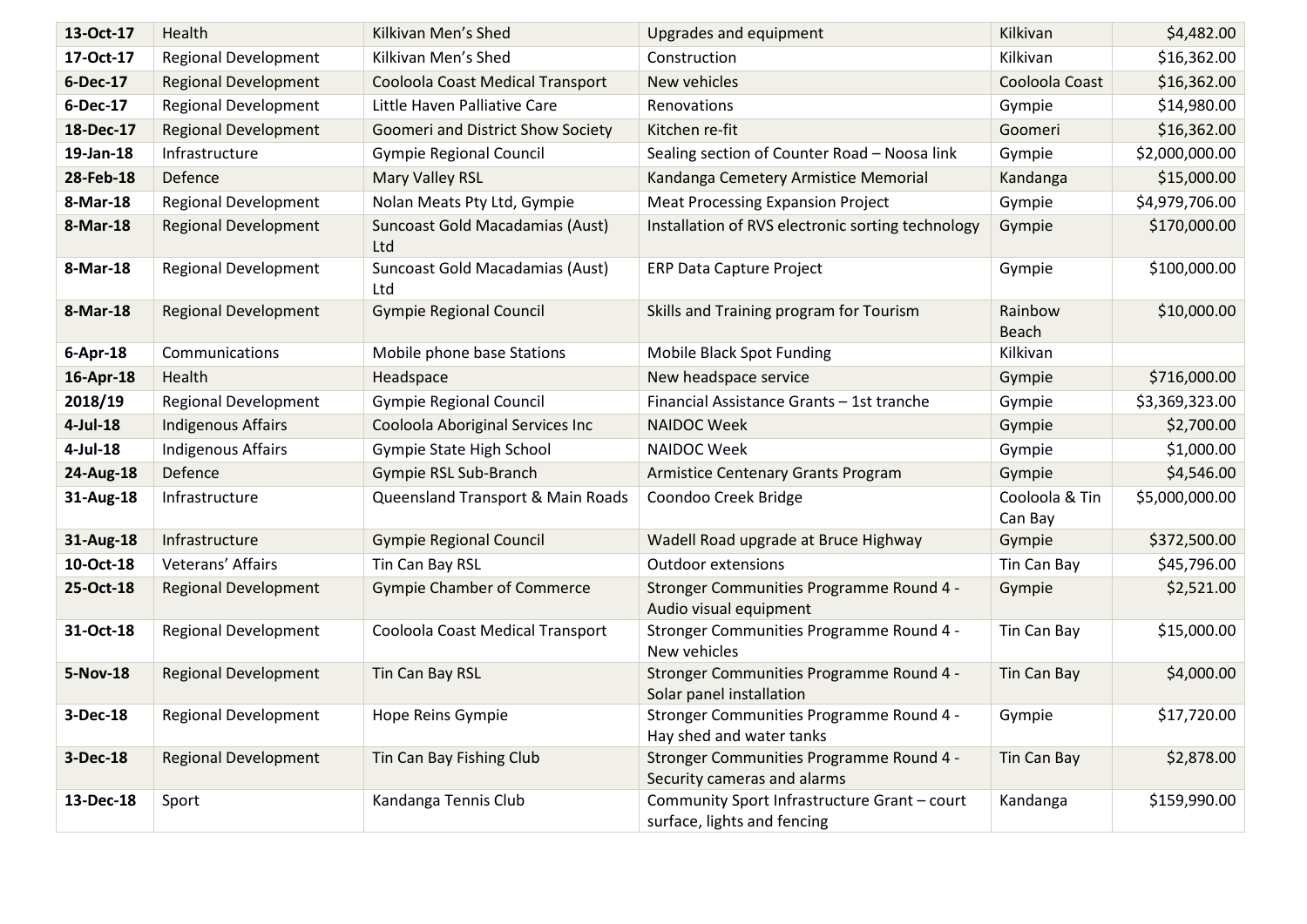| 13-Dec-18 | Sport                                                     | <b>Widgee Recreation Grounds</b>      | Community Sport Infrastructure Grant - power<br>supply and lighting upgrade                           | Widgee             | \$30,000.00     |
|-----------|-----------------------------------------------------------|---------------------------------------|-------------------------------------------------------------------------------------------------------|--------------------|-----------------|
| 11-Jan-19 | Infrastructure                                            | Transport & Main Roads Queensland     | Bruce Highway intersection upgrades                                                                   | Chatsworth         | \$15,350,000.00 |
| 22-Feb-19 | <b>Home Affairs</b>                                       | Vinnies Gympie                        | Safer Communities Fund - Security camera and<br>alarm system at Vinnies Gympie                        | Gympie             | \$15,865.00     |
| 22-Feb-19 | Health                                                    | <b>Gympie Radiology</b>               | <b>Medicare Licence for MRI</b>                                                                       | Gympie             |                 |
| 28-Feb-19 | Health                                                    | Little Haven Palliative Care          | Extend service - funding for three years                                                              | Gympie             | \$750,000.00    |
| 8-Mar-19  | Infrastructure and<br>Transport                           | Cooloola Coastcare Association        | Building Better Regions Fund - Develop Tourism<br>Strategy                                            | Tin Can Bay        | \$20,000.00     |
| 8-Mar-19  | Infrastructure and<br>Transport                           | <b>Gympie Showgrounds</b>             | Building Better Regions Fund - New Lighting                                                           | Gympie             | \$92,414.00     |
| 11-Mar-19 | Infrastructure and<br>Transport                           | Mary Valley Connect                   | Building Better Regions Fund - Mary Valley<br>Tourism                                                 | <b>Mary Valley</b> | \$19,191.00     |
| 18-Mar-19 | Health                                                    | Tin Can Bay Community & Men's<br>Shed | National Shed Development Program -<br>Improvements to kitchen, and first aid room                    | Tin Can Bay        | \$6,500.00      |
| 28-Mar-19 | <b>Regional Development</b>                               | Avenues Lifestyle's Sherwood Hall     | Building Better Regions Fund - Improve<br>disability access and facility upgrades                     | Sherwood           | \$40,000.00     |
| 28-Mar-19 | <b>Regional Development</b>                               | Tin Can Bay Fishing Club              | Building Better Regions Fund - Improve<br>facilities, buy generators                                  | Tin Can Bay        | \$40,000.00     |
| 12-Apr-19 | <b>Social Services</b>                                    | <b>Chatsworth Hall Committee</b>      | Volunteer Grants Program - storage of historic<br>records                                             | Chatsworth         | \$2,865.00      |
| 12-Apr-19 | <b>Social Services</b>                                    | Lions Club of Gympie                  | Volunteer Grants Program - volunteer transport<br>costs                                               | Gympie             | \$2,000.00      |
| 17-Apr-19 | <b>Regional Development</b>                               | Anderleigh Quarry                     | Indigenous Entrepreneurs Fund - 50 Indigenous<br>Jobs                                                 | Gunalda            | \$202,000.00    |
| 23-Apr-19 | Sport                                                     | Kandanga Country Club                 | Community Sport Infrastructure Grant - Flood<br>Lights                                                | Kandanga           | \$16,000.00     |
| 3-May-19  | Infrastructure                                            | <b>Gympie Regional Council</b>        | Bridge Renewal Program - Doyles Bridge<br>replacement, Kandanga Creek Road                            | Kandanga           | \$700,000.00    |
| 9-Aug-19  | Defence                                                   | Mary Valley RSL Sub-Branch            | Saluting Their Service program - restore First<br>World War Honour Boards and Imbil Memorial<br>Cross | <b>Mary Valley</b> | \$3,235.00      |
| 9-Aug-19  | Defence                                                   | Tin Can Bay RSL Sub-Branch            | Saluting Their Service program - Install Plaques                                                      | Tin Can Bay        | \$3,300.00      |
| 18-Oct-19 | Natural Disaster Relief &<br><b>Recovery Arrangements</b> | <b>Gympie Regional Council</b>        | Betterment Fund - Concrete approaches to<br><b>Gutchy Creek &amp; Dakins Rd</b>                       | Gundiah            | \$900,000.00    |
| 6-Dec-19  | Infrastructure                                            | <b>Gympie Regional Council</b>        | Roads to Recovery - Neerdie Road Widening                                                             | Gympie             | \$780,000.00    |
| 6-Dec-19  | Infrastructure                                            | <b>Gympie Regional Council</b>        | Roads to Recovery - Noosa Road Widening                                                               | Gympie             | \$81,802.00     |
| 6-Dec-19  | Infrastructure                                            | <b>Gympie Regional Council</b>        | Roads to Recovery - Barter Street<br>Reconstruction                                                   | Gympie             | \$500,000.00    |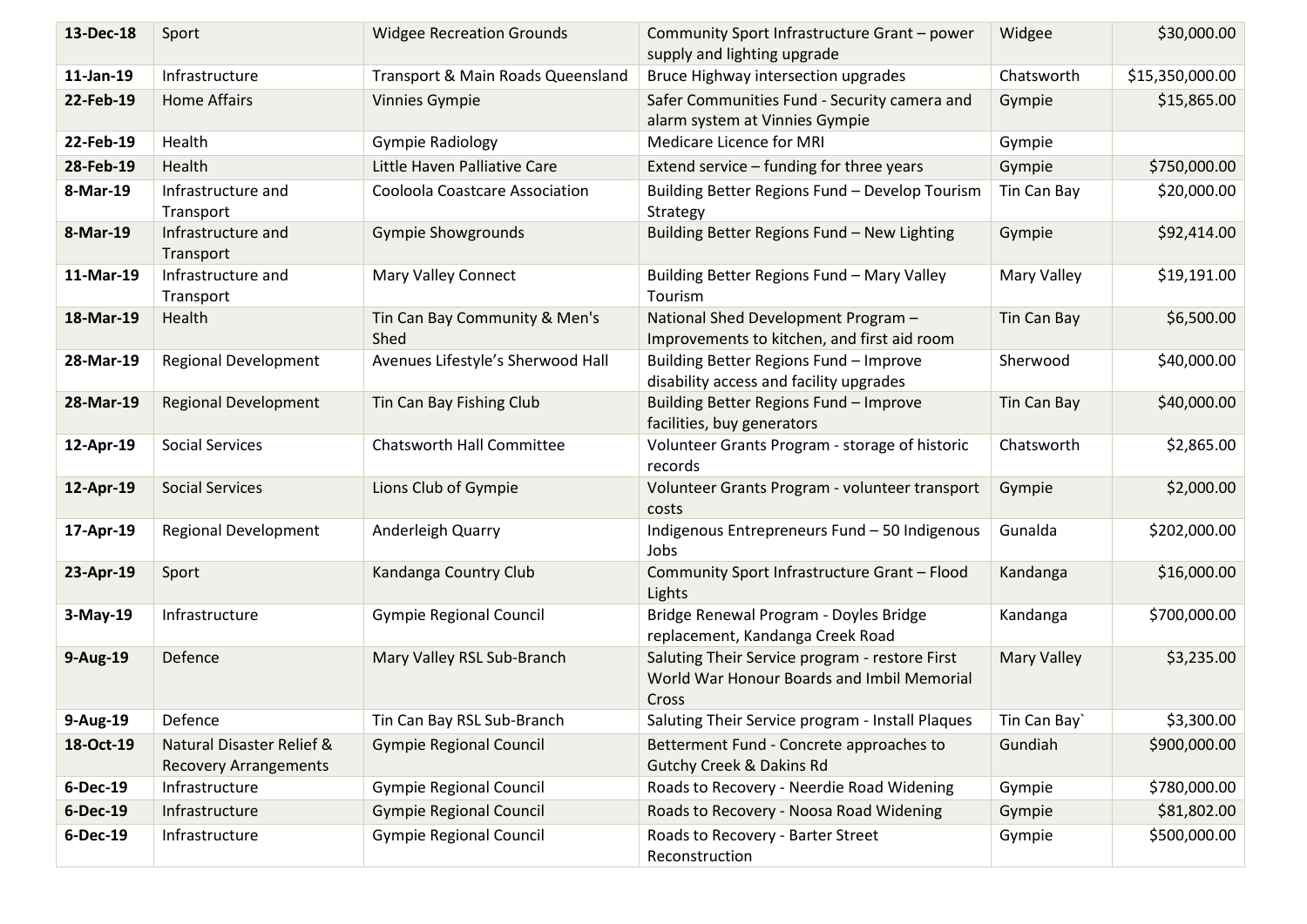| 22-Jan-20 | <b>Department of Social</b><br>Services | Kieran Broome Occupational<br>Therapist | <b>Transition Assistance Funding - Improve NDIS</b><br>Access                                                                                 | Imbil              | \$6,372.00   |
|-----------|-----------------------------------------|-----------------------------------------|-----------------------------------------------------------------------------------------------------------------------------------------------|--------------------|--------------|
| 22-Jan-20 | Department of Social<br>Services        | About Freedom                           | Transition Assistance Funding - Improve access<br>to NDIS                                                                                     | Gympie             | \$20,000.00  |
| 27-Feb-20 | <b>Regional Development</b>             | <b>Gympie Regional Council</b>          | Blackspot Funding - Cedar Pocket Road and Gap<br>Road at Cedar Pocket                                                                         | Gympie             | \$755,500.00 |
| 11-Mar-20 | <b>Regional Development</b>             | Cooloola Coast Medical Transport        | Stronger Communities Programme Round 5 -<br><b>New Service Vehicles</b>                                                                       | Tin Can Bay        | \$20,000.00  |
| 11-Mar-20 | <b>Regional Development</b>             | Tin Can Bay Fishing Club,               | Stronger Communities Programme Round 5 -<br><b>Upgrade Facilities</b>                                                                         | Tin Can Bay        | \$20,000.00  |
| 12-Mar-20 | <b>Regional Development</b>             | <b>Goomeri Show Society</b>             | Stronger Communities Programme Round 5 -<br>Kitchen and Infrastructure                                                                        | Goomeri            | \$20,000.00  |
| 12-Mar-20 | <b>Regional Development</b>             | Kilkivan Community Garden               | <b>Communities Environment Program - Railway</b><br><b>Markets Project</b>                                                                    | Kilkivan           | \$10,000.00  |
| 21-Apr-20 | <b>Regional Communications</b>          | New mobile phone base station           | Mobile Black Spot Funding                                                                                                                     | Wrattens<br>Forest |              |
| 21-May-20 | <b>Social Services</b>                  | Tin Can Bay Community and Men's<br>Shed | Volunteers Grant Program - Television set and<br>electronic visual/audio display equipment for<br>educational use                             | Tin Can Bay        | \$2,000.00   |
| 21-May-20 | <b>Social Services</b>                  | Cooloola Coast Medical Transport        | Volunteers Grant Program - Provide fuel<br>vouchers to 100+ volunteers live in areas from<br>Gympie to Rainbow Beach                          | Cooloola Coast     | \$4,320.00   |
| 21-May-20 | <b>Social Services</b>                  | Goomeri Pumpkin Festival                | Volunteers Grant Program - Purchase a flatbed<br>trolley for transportation of heavy equipment<br>and install a small water tank.             | Goomeri            | \$4,310.00   |
| 21-May-20 | <b>Social Services</b>                  | Woolooga Old Coach Trail Riders         | Volunteers Grant Program - Purchase laptop<br>computer to assist secretary in organising the<br>Ride for Angel Flight                         | Gympie             | \$1,690.00   |
| 21-May-20 | <b>Social Services</b>                  | Hope Reins Inc                          | Volunteers Grant Program - Purchase new quad<br>bike for purpose of feeding horses daily,<br>conducting farm duties and arena maintenance.    | Gympie             | \$4,320.00   |
| 21-May-20 | <b>Social Services</b>                  | Friends of Kandanga                     | Volunteers Grant Program - Purchase a ride on<br>mower to ensure volunteers can continue to<br>maintain the Mary Valley RV Park               | Kandanga           | \$4,310.00   |
| 21-May-20 | <b>Social Services</b>                  | Kilkivan Stingrays Swimming Club        | Volunteers Grant Program -<br>Upgrade of the Kilkivan Swimming Club's shed.<br>Purchase and installation of window, fans and<br>refrigerator. | Kilkivan           | \$2,810.00   |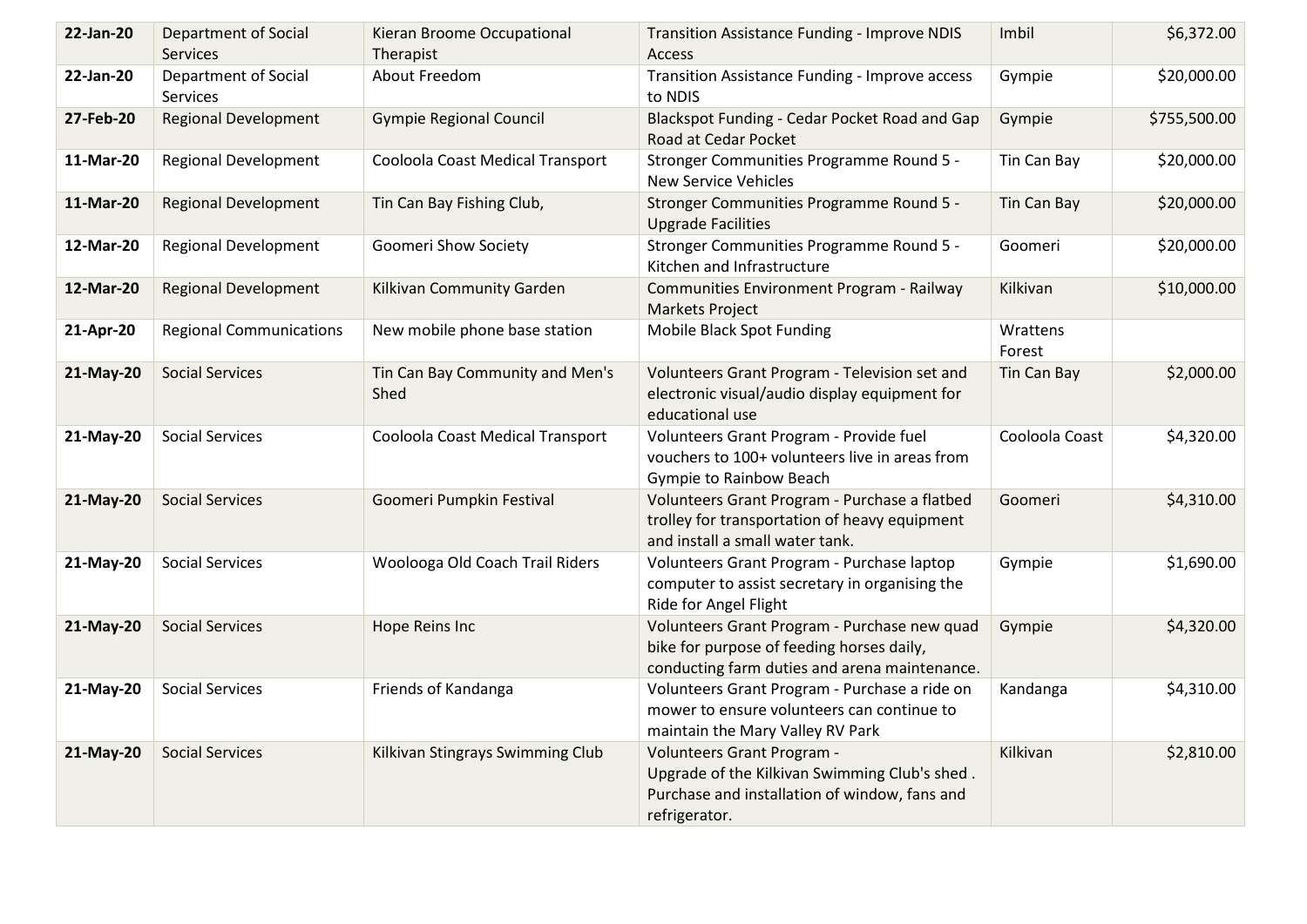| 21-May-20 | <b>Social Services</b>      | Rainbow Beach Surf Life Saving Club                                           | Volunteers Grant Program - Purchase facilities<br>equipment including chairs and tables for<br>volunteers for undertaking training. | Rainbow<br>Beach                                            | \$4,320.00     |
|-----------|-----------------------------|-------------------------------------------------------------------------------|-------------------------------------------------------------------------------------------------------------------------------------|-------------------------------------------------------------|----------------|
| 26-May-20 | Infrastructure              | <b>Gympie Regional Council</b>                                                | Local Roads and Community Infrastructure<br>Program                                                                                 | Gympie                                                      | \$1,361,802.00 |
| 5-Jun-20  | <b>Regional Development</b> | <b>Hope Reins</b>                                                             | Building Better Regions Fund - Building a New<br>Heart for What We Do educational and activity<br>centre                            | Langshaw                                                    | \$140,000.00   |
| 30-Jun-20 | Defence                     | Gympie RSL Sub-Branch                                                         | Building Excellence in Support & Training (BEST)                                                                                    | Gympie                                                      | \$11.613.68    |
| 30-Jun-20 | Infrastructure              | <b>Gympie Regional Council</b>                                                | Roads to Recovery                                                                                                                   | Gympie                                                      | \$780,000.00   |
| 10-Jul-20 | Arts                        | <b>Heart of Gold Festival</b>                                                 | Regional Arts Development Fund                                                                                                      | Gympie                                                      | \$18,250.00    |
| 5-Aug-20  | Communications              | Cooloola Bay Bulletin                                                         | Public Interest News Gathering Program                                                                                              | Cooloola Coast                                              | \$10,000.00    |
| 10-Aug-20 | Health                      | Tin Can Bay Men's Shed                                                        | National Shed Development Program - Purchase<br>of generator                                                                        | Tin Can Bay                                                 | \$5,000.00     |
| 10-Aug-20 | Health                      | Numabulla Men's Shed                                                          | National Shed Development Program - upgrade<br>to roof and water tank                                                               | Gympie                                                      | \$10,000.00    |
| 30-Sep-20 | Agriculture                 | Mary River Catchment Coordinating<br><b>Committee and Griffith University</b> | Wildlife and Habitat Bushfire Recovery Program<br>- Recovering burnt coastal wallum                                                 | Fraser Island,<br>Sandy Strait,<br>Peregian<br><b>Beach</b> | \$291,037.00   |
| 30-Sep-20 | Agriculture                 | <b>BirdLife Australia</b>                                                     | Wildlife and Habitat Bushfire Recovery Program<br>- Assessment of Mainland Ground Parrots and<br>Eastern Bristlebirds               | Fraser Island                                               | \$170,200.00   |
| 3-Dec-20  | Agriculture                 | <b>Gympie District Show Society</b>                                           | Supporting Agricultural Shows and Field Days<br>Program                                                                             | Gympie                                                      | \$66,980.69    |
| 11-Jan-21 | Infrastructure              | <b>Gympie Regional Council</b>                                                | Local Roads and Community Infrastructure<br>Program - to widen Amamoor Creek Road                                                   | Gympie                                                      | \$147,000.00   |
| 11-Jan-21 | Infrastructure              | <b>Gympie Regional Council</b>                                                | Local Roads and Community Infrastructure<br>Program - to seal roads in Brooloo                                                      | <b>Brooloo</b>                                              | \$335,000.00   |
| 11-Jan-21 | Infrastructure              | <b>Gympie Regional Council</b>                                                | Local Roads and Community Infrastructure<br>Program - widen Eel Creek Road                                                          | Gympie                                                      | \$350,000.00   |
| 11-Jan-21 | Infrastructure              | <b>Gympie Regional Council</b>                                                | Local Roads and Community Infrastructure<br>Program - bike and walking path on Excelsior<br>Road                                    | Gympie                                                      | \$13,802.00    |
| 11-Jan-21 | Infrastructure              | <b>Gympie Regional Council</b>                                                | Local Roads and Community Infrastructure<br>Program - bike and walking path on Mellor<br>Street                                     | Gympie                                                      | \$61,000.00    |
| 11-Jan-21 | Infrastructure              | <b>Gympie Regional Council</b>                                                | Local Roads and Community Infrastructure<br>Program - widen Rocks Road                                                              | Pie Creek                                                   | \$455,000.00   |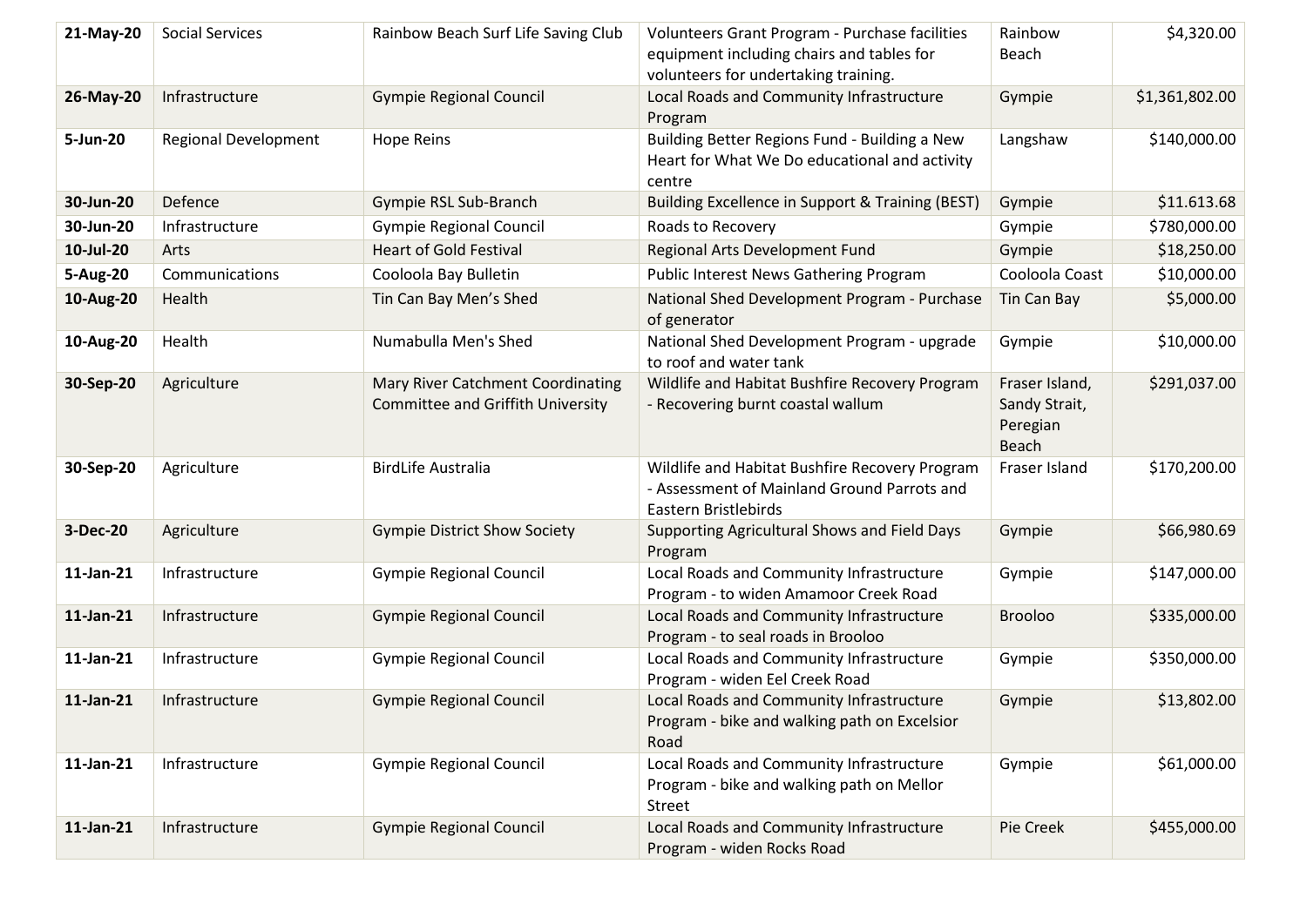| 22-Jan-21   | <b>Emergency Management</b>              | <b>Gympie Regional Council</b>                 | Local Economic Recovery (LER) Program -<br>Upgrades to a number of water mains                                                           | Gympie                | \$540,000.00   |
|-------------|------------------------------------------|------------------------------------------------|------------------------------------------------------------------------------------------------------------------------------------------|-----------------------|----------------|
| 26-Feb-21   | Agriculture                              | <b>Tansey Show Society</b>                     | Tackling Tough Times Together - Purchase<br>shaded grandstands and water troughs for<br><b>Tansey Showgrounds</b>                        | Tansey                | \$23,848.00    |
| 06-Apr-21   | Agriculture                              | <b>Bioresources Pty Ltd</b>                    | Smart Farms, Small Grants - Assist with<br>sustainable development of new macadamia<br>orchards in areas including Gympie                | Gympie                | \$100,000.00   |
| 07-Apr-21   | Agriculture                              | Colere Group Pty Ltd                           | Smart Farms, Small Grants - its Boosting Dung<br>Beetle Benefits project                                                                 | Gympie                | \$99,738.00    |
| 23-Apr-21   | Veterans                                 | Goomeri branch of the Murgon RSL<br>Sub-branch | Saluting Their Service - Bronze statue<br>commemorating World War 2 diggers                                                              | Goomeri               | \$43,950.00    |
| 07-Jun-21   | Veterans                                 | Gympie RSL Sub-branch                          | Saluting Their Service - Restore the Memorial<br>Gates and stonework at the entrance to Gympie<br><b>Memorial Park</b>                   | Gympie                | \$10,000.00    |
| 07-Jun-21   | Veterans                                 | Mary Valley RSL Sub-branch                     | Saluting Their Service - Restore the Kandanga<br>Memorial and upgrade the Imbil Memorial<br>Clock                                        | Kandanga and<br>Imbil | \$10,000.00    |
| 08-Jun-21   | <b>Energy and Emissions</b><br>Reduction | <b>Australian Hotel</b>                        | Hotel Energy Uplift Program - Replace existing<br>air conditioners                                                                       | Gympie                | \$25,000.00    |
| 05-Jul-21   | Education                                | Cooloola Christian College                     | Capital Grants Program - Development of a<br>master plan                                                                                 | Gympie                | \$26,850.00    |
| $6$ -Jul-21 | <b>Indigenous Affairs</b>                | Cooloola Aboriginal Services                   | <b>NAIDOC Week</b>                                                                                                                       | Gympie                | \$5,000.00     |
| 27-Jul-21   | Health                                   | Headspace                                      | Upgrade headspace Gympie to a full-service<br>centre, increasing staff and tripling the number<br>of available appointments every month. | Gympie                | \$4,000,000.00 |
| 06-Aug-21   | Education                                | St Patrick's College                           | Local Schools Community Fund - Install water<br>tanks for irrigating college oval                                                        | Gympie                | \$5,800.00     |
| 06-Aug-21   | Education                                | Gunalda State School                           | Local Schools Community Fund - Refurbish<br>library and purchase interactive whiteboard                                                  | Gunalda               | \$10,000.00    |
| 06-Aug-21   | Education                                | Jones Hill State School                        | Local Schools Community Fund - Purchase six<br>projectors and whiteboards                                                                | Gympie                | \$17,731.00    |
| 06-Aug-21   | Education                                | Goomeri State School                           | Local Schools Community Fund - Purchase ICT<br>equipment, TVs, and furniture                                                             | Goomeri               | \$16,056.00    |
| 06-Aug-21   | Education                                | <b>Gympie Flexible Learning Centre</b>         | Local Schools Community Fund - Purchase fleet<br>of bikes and bike carrier system                                                        | Gympie                | \$15,000.00    |
| 20-Aug-21   | Infrastructure                           | <b>Gympie Regional Council</b>                 | Road Safety Program - New culverts, clearing<br>and installation of guardrails along Wide Bay<br>Highway between Gympie and Goomeri      | Gympie to<br>Goomeri  | \$1,280,000.00 |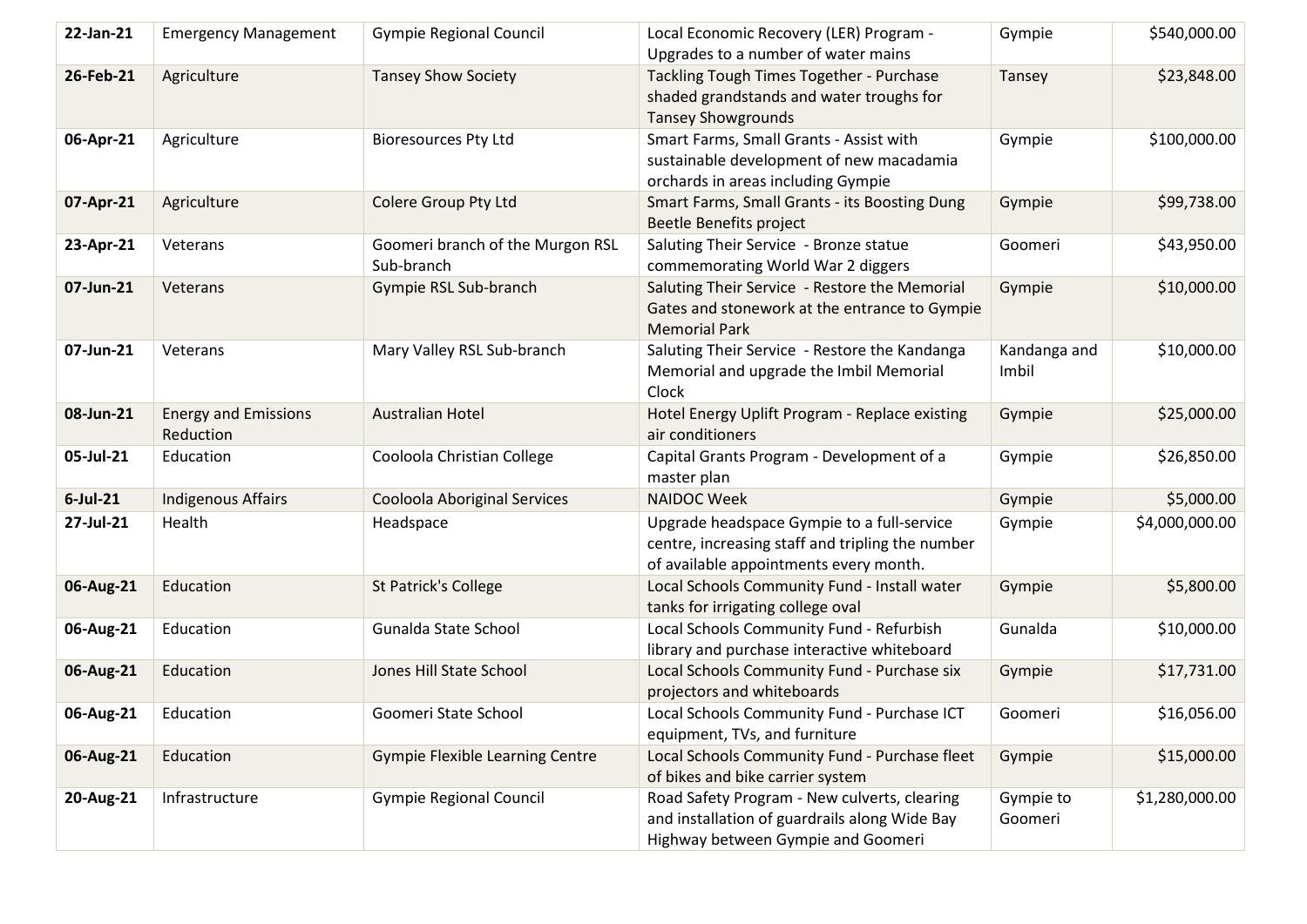| 20-Aug-21 | Infrastructure                             | <b>Gympie Regional Council</b>       | Road Safety Program - Widen and install centre<br>lines along a 36km section of Tin Can Bay Road,<br>between the Lillis Road and Dugong Street<br>intersections   | Tin Can Bay        | \$560,000.00   |
|-----------|--------------------------------------------|--------------------------------------|-------------------------------------------------------------------------------------------------------------------------------------------------------------------|--------------------|----------------|
| 15-Sep-21 | Regional<br>Development/Infrastructur<br>e | <b>Gympie Regional Council</b>       | Black Spot Program - Widen and reseal Sandy<br>Creek Road, east of Laurel Road at Veteran, and<br>install a shoulder, guardrails and markers.                     | Veteran            | \$513,000.00   |
| 17-Sep-21 | <b>Regional Development</b>                | Gympie Pistol Club                   | Stronger Communities Programme Round 6 -<br>New firing line and assist with construction of<br>shelter                                                            | Gympie             | \$15,000.00    |
| 17-Sep-21 | <b>Regional Development</b>                | <b>Gympie Chamber of Commerce</b>    | Stronger Communities Programme Round 6 -<br>New public address system and microphones                                                                             | Gympie             | \$8,000.00     |
| 17-Sep-21 | <b>Regional Development</b>                | Mary Valley Rail Trail Association   | Stronger Communities Programme Round 6 -<br>Installation of shade structure and seating at<br>Brooloo trail head                                                  | <b>Mary Valley</b> | \$13,443.00    |
| 20-Sep-21 | <b>Regional Development</b>                | Double Island Point UHF Committee    | Stronger Communities Programme Round 6 -<br>Purchase a repeater, antennas and electrical<br>equipment to provide communications channel<br>at Double Island Point | Cooloola Coast     | \$15,000.00    |
| 8-Oct-21  | <b>Regional Development</b>                | Goomeri and District Show Society    | Building Better Regions Fund - new amenities<br>block                                                                                                             | Goomeri            | \$93,500.00    |
| 8-Oct-21  | Regional Development                       | Kia Ora Pony Club                    | Building Better Regions Fund - new amenities<br>block                                                                                                             | Kia Ora            | \$35,000.00    |
| 8-Oct-21  | <b>Regional Development</b>                | <b>Gympie District Show Society</b>  | Building Better Regions Fund - Stage 2 lighting<br>upgrade                                                                                                        | Gympie             | \$51,622.00    |
| 15-Nov-21 | Infrastructure                             | <b>Gympie Regional Council</b>       | Local Roads and Community Infrastructure<br>Program - CCTV cameras                                                                                                | Gympie             | \$500,000.00   |
| 10-Nov-21 | Defence                                    | Gympie RSL Sub-Branch                | Building Excellence in Support & Training (BEST)                                                                                                                  | Gympie             | \$13,059.97    |
| 15-Nov-21 | Infrastructure                             | <b>Gympie Regional Council</b>       | Local Roads and Community Infrastructure<br>Program                                                                                                               | Gympie             | \$2,723,604.00 |
| 9-Dec-21  | <b>Social Services</b>                     | <b>Hope Reins</b>                    | Volunteers Grant Program - for small appliances<br>included a fridge freezer, oven, coffee machine<br>and kitchen equipment                                       | Langshaw           | \$5,000.00     |
| 9-Dec-21  | <b>Social Services</b>                     | Gympie Golf Club                     | Volunteers Grant Program - shade gazebos,<br>eskies, and a new barbecue to assist volunteers<br>at fundraising events                                             | Gympie             | \$3,000.00     |
| 9-Dec-21  | <b>Social Services</b>                     | Gympie & District Historical Society | Volunteers Grant Program - sandblasting<br>cabinet to enable volunteers to clean and<br>restore museum collection                                                 | Gympie             | \$1,500.00     |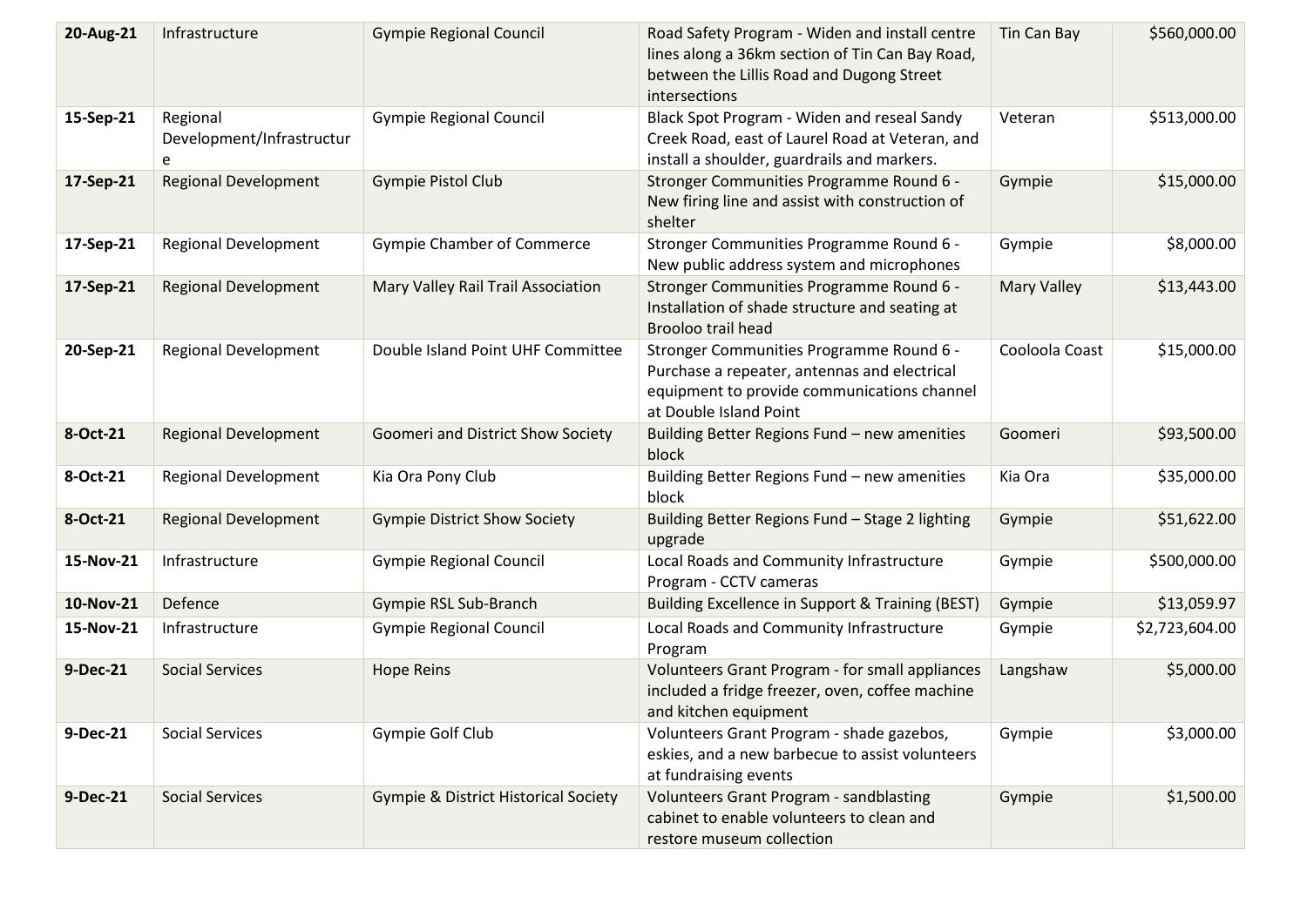| 9-Dec-21  | <b>Social Services</b>      | Australian Volunteer Coast Guard<br><b>Association Inc Tin Can Bay</b> | Volunteers Grant Program - six spotlights to be<br>used on Coastguard Tin Can Bay vessels                                                                                          | Tin Can Bay      | \$3,330.00     |
|-----------|-----------------------------|------------------------------------------------------------------------|------------------------------------------------------------------------------------------------------------------------------------------------------------------------------------|------------------|----------------|
| 9-Dec-21  | <b>Social Services</b>      | Cooloola Coast Bowls Club                                              | Volunteers Grant Program - to replace an old<br>analogue television with a new digital TV                                                                                          | Cooloola Coast   | \$5,000.00     |
| 9-Dec-21  | <b>Social Services</b>      | Cooloola Coast Medical Transport                                       | Volunteers Grant Program - fuel vouchers for<br>the organisation's 100-plus volunteers who take<br>people to medical appointments                                                  | Cooloola Coast   | \$5,000.00     |
| 9-Dec-21  | <b>Social Services</b>      | Rainbow Beach Surf Life Saving Club                                    | Volunteers Grant Program - resuscitation<br>manikins for first aid training                                                                                                        | Rainbow<br>Beach | \$4,788.00     |
| 9-Dec-21  | <b>Social Services</b>      | Tin Can Bay Meals On Wheels                                            | Volunteers Grant Program -assist volunteers<br>with meal costs and travel                                                                                                          | Tin Can Bay      | \$5,000.00     |
| 9-Dec-21  | <b>Social Services</b>      | Kandanga Tennis Club                                                   | Volunteers Grant Program - contactless credit<br>card payment system to use at fundraising<br>barbecues and club events, plus fuel cards for<br>volunteers and first aid equipment | Kandanga         | \$1,000.00     |
| 21-Dec-21 | Arts                        | <b>Gympie Music Muster</b>                                             | Restart Investment to Sustain and Expand (Rise)<br>- to support 2022 and 2023 events                                                                                               | Gympie           | \$1,000,000.00 |
| 17-Jan-22 | Arts                        | Rattler Railway Company                                                | Culture, Heritage and Arts Regional Tourism<br>(CHART) Program - upgrade workshop crib<br>room                                                                                     | Gympie           | \$3,000.00     |
| 13-Feb-22 | <b>Emergency Management</b> | Creative Arts Gympie Region                                            | Black Summer Bushfire Recovery - Cull-Cha arts<br>program                                                                                                                          | Gympie           | \$36,150.00    |
| 13-Feb-22 | <b>Emergency Management</b> | <b>Gympie Regional Council</b>                                         | Black Summer Bushfire Recovery - Disaster<br>Coordination Centre and training - Mellor St                                                                                          | Gympie           | \$611,000.00   |
| 13-Feb-22 | <b>Emergency Management</b> | <b>Gympie Regional Council</b>                                         | Black Summer Bushfire Recovery - Kandanga<br>Hall and Rural Fire Service - Carpark and<br><b>Emergency Access</b>                                                                  | Kandanga         | \$150,000.00   |
| 13-Feb-22 | <b>Emergency Management</b> | Gympie Regional Council and nbn                                        | Black Summer Bushfire Recovery - HPC power<br>back up cubes at 11 towers                                                                                                           | Gympie           | \$1,476,200.00 |
| 13-Feb-22 | <b>Emergency Management</b> | <b>Gympie Regional Council</b>                                         | <b>Black Summer Bushfire Recovery - Smith's</b><br>Bridge Replacement, Smith Road                                                                                                  | Woolooga         | \$1,440,000.00 |
| 5-Mar-22  | <b>Regional Development</b> | Telstra                                                                | Mobile Network Hardening Program - Round 2 -<br>Trailer with generator for mobile phone tower<br>battery backup                                                                    | Gympie           | \$51,964.00    |
| 7-Apr-22  | Arts                        | Heart of Gold Short Film Festival                                      | Restart Investment to Sustain and Expand (Rise)<br>- to support 2022 film festival and regional tour                                                                               | Gympie           | \$188,300.00   |
| 14-Apr-22 | <b>Regional Development</b> | Gympie RSL Sub-Branch                                                  | <b>Community Development Grant - Normanby Hill</b><br>memorial park redevelopment                                                                                                  | Gympie           | \$1,800,000.00 |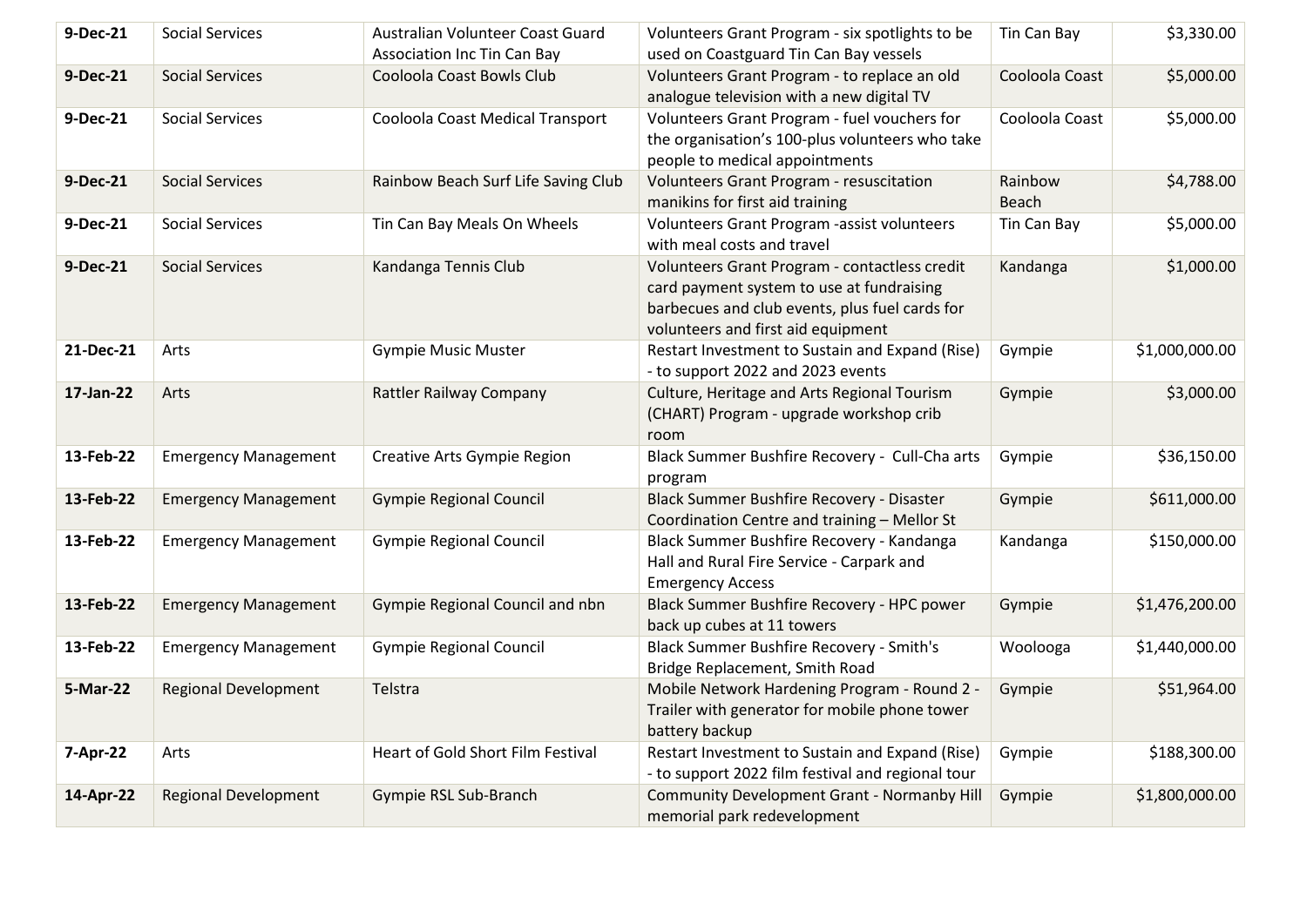| 22-Apr-22 | Sport                          | Rainbow Beach Surf Lifesaving Club       | Beach Safety Equipment Fund - manikins                                                                              | Rainbow<br>Beach    | \$10,000.00  |
|-----------|--------------------------------|------------------------------------------|---------------------------------------------------------------------------------------------------------------------|---------------------|--------------|
| 27-Apr-22 | Infrastructure                 | <b>Gympie Regional Council</b>           | Black Spot Program - upgrade intersection of<br>Tozer Street, Mellor Street and Station Road<br>and install signage | Gympie              | \$419,000.00 |
| 27-Apr-22 | Infrastructure                 | <b>Gympie Regional Council</b>           | Black Spot Program - wide and improve<br>alignment on North Deep Creek Road                                         | Gympie              | \$673,000.00 |
| 06-May-22 | <b>Regional Communications</b> | Telstra                                  | Regional Connectivity Program - new 10m 4G<br>tower at Inskip Point                                                 | <b>Inskip Point</b> | \$794,875.00 |
| 10-May-22 | <b>Regional Development</b>    | Gympie Amateur Basketball<br>Association | Stronger Communities Programme Round 7 -<br>portable scoreboard                                                     | Gympie              | \$4,950.00   |
| 10-May-22 | <b>Regional Development</b>    | Cooloola Coast Kart Club                 | Stronger Communities Programme Round 7 -<br>replace lighting                                                        | Gympie              | \$9,000.00   |
| 10-May-22 | <b>Regional Development</b>    | <b>Gympie Medical Transport</b>          | Stronger Communities Programme Round 7 -<br>towards a new car for the fleet                                         | Gympie              | \$13,990.00  |
| 13-May-22 | <b>Regional Development</b>    | Gympie Saloon Car Club                   | Stronger Communities Programme Round 7 -<br>purchase new gas cookers for canteen                                    | Gympie              | \$4,500.00   |
| 16-May-22 | <b>Regional Development</b>    | Tin Can Bay Fishing Club                 | Stronger Communities Programme Round 7 -<br>new computer equipment                                                  | Tin Can Bay         | \$4,348.00   |
| 19-May-22 | <b>Regional Development</b>    | Kandanga Tennis Club                     | Stronger Communities Programme Round 7 -<br>upgrade entrance path with handrail to improve<br>accessibility         | Kandanga            | \$6,135.00   |

| <b>NOOSA &amp; SUNSHINE COAST REGION</b> |                                |                                 |                                                                |                                  |                 |  |  |
|------------------------------------------|--------------------------------|---------------------------------|----------------------------------------------------------------|----------------------------------|-----------------|--|--|
| Date                                     | <b>Federal Funding From</b>    | <b>Federal Funding To</b>       | <b>Federal Funding For</b>                                     | Project<br>Location              | <b>Funding</b>  |  |  |
| 2016/17                                  | Infrastructure                 | Noosa Council                   | Roads to Recovery Program                                      | Noosa                            | \$1,278,139.00  |  |  |
| 2016/17                                  | <b>Regional Development</b>    | Noosa Council                   | <b>Financial Assistance Grants</b>                             | <b>Noosa</b>                     | \$2,103,778.00  |  |  |
| 2016/17                                  | Infrastructure                 | Sunshine Coast Regional Council | Roads to Recovery Program                                      | Sunshine<br>Coast                | \$5,649,651.00  |  |  |
| 2016/17                                  | <b>Regional Development</b>    | Sunshine Coast Regional Council | <b>Financial Assistance Grants</b>                             | Sunshine<br>Coast<br>communities | \$10,355,656.00 |  |  |
| 2016-18                                  | <b>Regional Communications</b> | Mobile phone base stations      | Kin Kin, Boreen Point; Cootharaba Road;<br>Pomona-Kin Kin Road |                                  |                 |  |  |
| $4$ -Aug-16                              | Defence                        | Cooroy Pomona RSL Sub Branch    | Building Excellence in Support & Training (BEST)               | Cooroy                           | \$24,600.00     |  |  |
| 4-Aug-16                                 | Defence                        | Tewantin Noosa RSL Sub Branch   | Building Excellence in Support & Training (BEST)               | Tewantin                         | \$6,655.00      |  |  |
| 4-Oct-16                                 | <b>Regional Development</b>    | Noosa District Rugby Union Club | Contribution towards new lighting                              | <b>Noosa</b>                     | \$20,000.00     |  |  |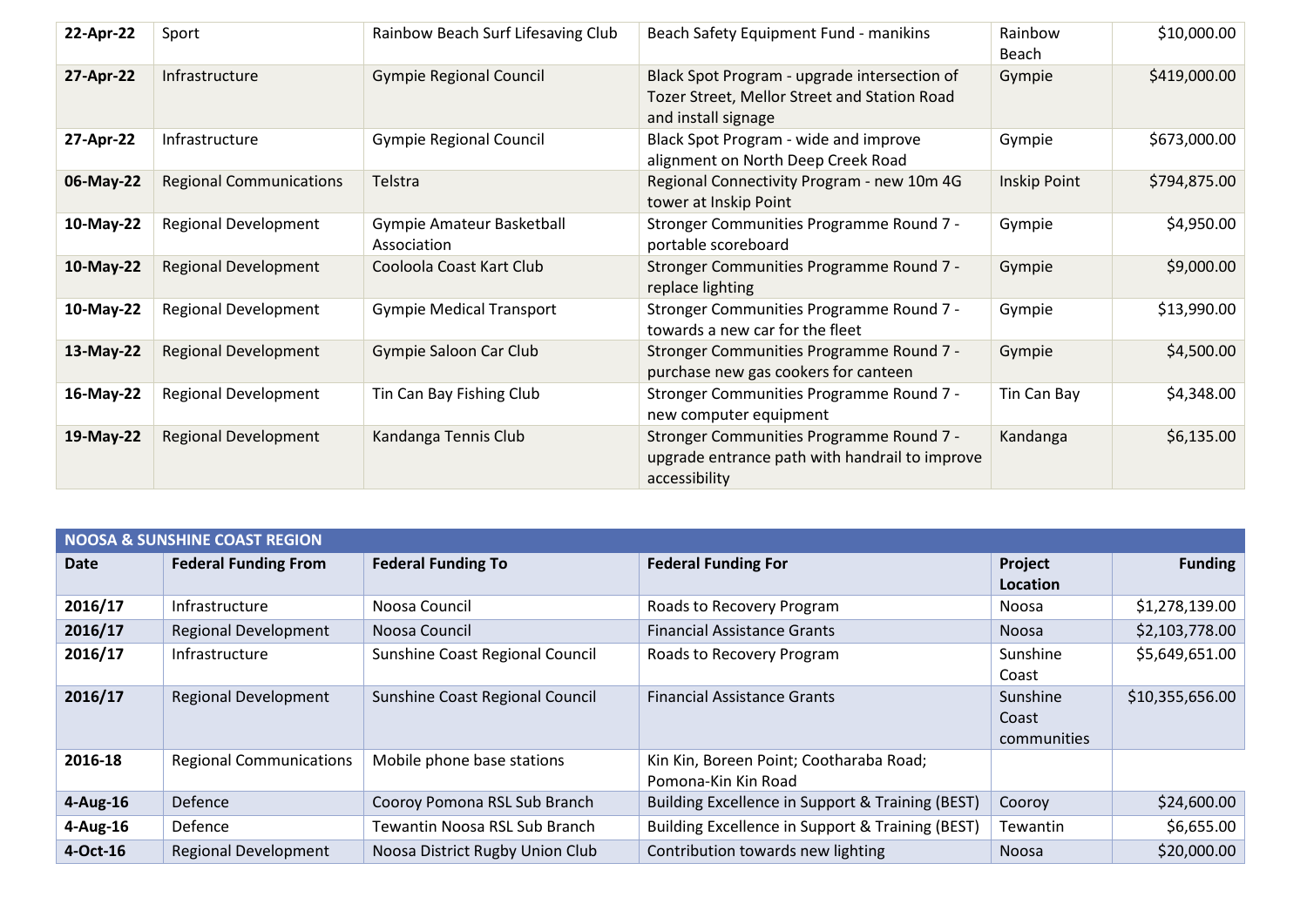| 4-Oct-16  | <b>Regional Development</b>       | Noosa District Community FM Radio<br>Assoc Inc.                  | Contribution towards new broadcasting<br>equipment             | Noosa             | \$5,160.00     |
|-----------|-----------------------------------|------------------------------------------------------------------|----------------------------------------------------------------|-------------------|----------------|
| 4-Oct-16  | <b>Regional Development</b>       | Noosa Council                                                    | Contribution towards renovations of Tait-Duke<br>Cottage       | Noosa             | \$20,000.00    |
| 4-Oct-16  | <b>Regional Development</b>       | Genealogical & Historical Research<br>Group Inc.                 | Contribution towards new building                              | Cooroy-Noosa      | \$11,352.00    |
| 24-Nov-16 | <b>Veterans Affairs</b>           | Noosa Sub-branch Vietnam Veterans<br>Assoc.                      | Veteran & Community Grants Program                             | Noosa             | \$2,500.00     |
| 29-Nov-16 | <b>Attorney General</b>           | Noosa Council                                                    | Natural Disaster Resilience Program                            | <b>Noosa</b>      | \$124,798.00   |
| 23-Jun-17 | Industry, Innovation &<br>Science | Noosa Eco Marine Holdings                                        | Accelerating Commercialisation -<br>Entrepreneurs' Programme   | Noosa             | \$965,644.00   |
| 23-Jun-17 | Industry, Innovation &<br>Science | Thedocyard Pty Ltd                                               | Accelerating Commercialisation -<br>Entrepreneurs' Programme   | Peregian<br>Beach | \$500,000.00   |
| 29-Jun-17 | <b>Regional Development</b>       | Noosa Men's Long Shed                                            | Long Shed fit-out                                              | Noosa             | \$22,000.00    |
| 2017/18   | <b>Regional Development</b>       | Noosa Council                                                    | <b>Financial Assistance Grants</b>                             | Noosa             | \$2,164,006.00 |
| 2017/18   | Infrastructure                    | Noosa Council                                                    | Roads to Recovery Program                                      | Noosa             | \$1,107,221.00 |
| 2017/18   | Infrastructure                    | Sunshine Coast Regional Council                                  | Roads to Recovery Program                                      | Sunshine<br>Coast | \$4,893,990.00 |
| 14-Sep-17 | Infrastructure                    | Noosa Council                                                    | Bridge Renewal Program - Mary River Road<br>bridge replacement | <b>Noosa</b>      | \$663,429.00   |
| 14-Sep-17 | Infrastructure                    | Noosa Council                                                    | Bridge Renewal Program - Old Noosa Road<br>bridge replacement  | Noosa             | \$875,000.00   |
| 14-Sep-17 | Infrastructure                    | Noosa Council                                                    | Bridge Renewal Program - Orealla Bridge<br>upgrade             | <b>Noosa</b>      | \$922,256.00   |
| 22-Sep-17 | <b>Regional Development</b>       | Noosa Council                                                    | Floating Land exhibition                                       | Noosa             | \$47,425.00    |
| 13-Oct-17 | Health                            | National Shed Development Program                                | Upgrades and equipment for Pomona Men's<br>Sheds               | Pomona,           | \$4,000.00     |
| 31-Oct-17 | Trade, Tourism &<br>Investment    | <b>Tourism Demand Driver</b><br>Infrastructure                   | Noosa National Park - walking trail                            | <b>Noosa</b>      | \$400,000.00   |
| 12-Jan-18 | <b>Regional Development</b>       | <b>Sunshine Butterflies Disability</b><br><b>Support Service</b> | Facility upgrade                                               | <b>Noosa</b>      | \$16,362.00    |
| 12-Jan-18 | <b>Regional Development</b>       | Sunshine Beach Surf Life Saving Club                             | All Terrain Vehicle                                            | Noosa             | \$10,313.00    |
| 12-Jan-18 | <b>Regional Development</b>       | QF5 Noosa Coast Guard                                            | Computer equipment                                             | Noosa             | \$3,181.00     |
| 28-Feb-18 | Defence                           | Cooroy Pomona RSL Sub-Branch                                     | Cooroy Centenary of Armistice Exhibition                       | Cooroy            | \$10,330.00    |
| 19-Mar-18 | Science, Jobs &<br>Innovation     | Noosa Council - Library for Science<br>Week                      | <b>Showcasing Science</b>                                      | <b>Noosa</b>      | \$6,078.00     |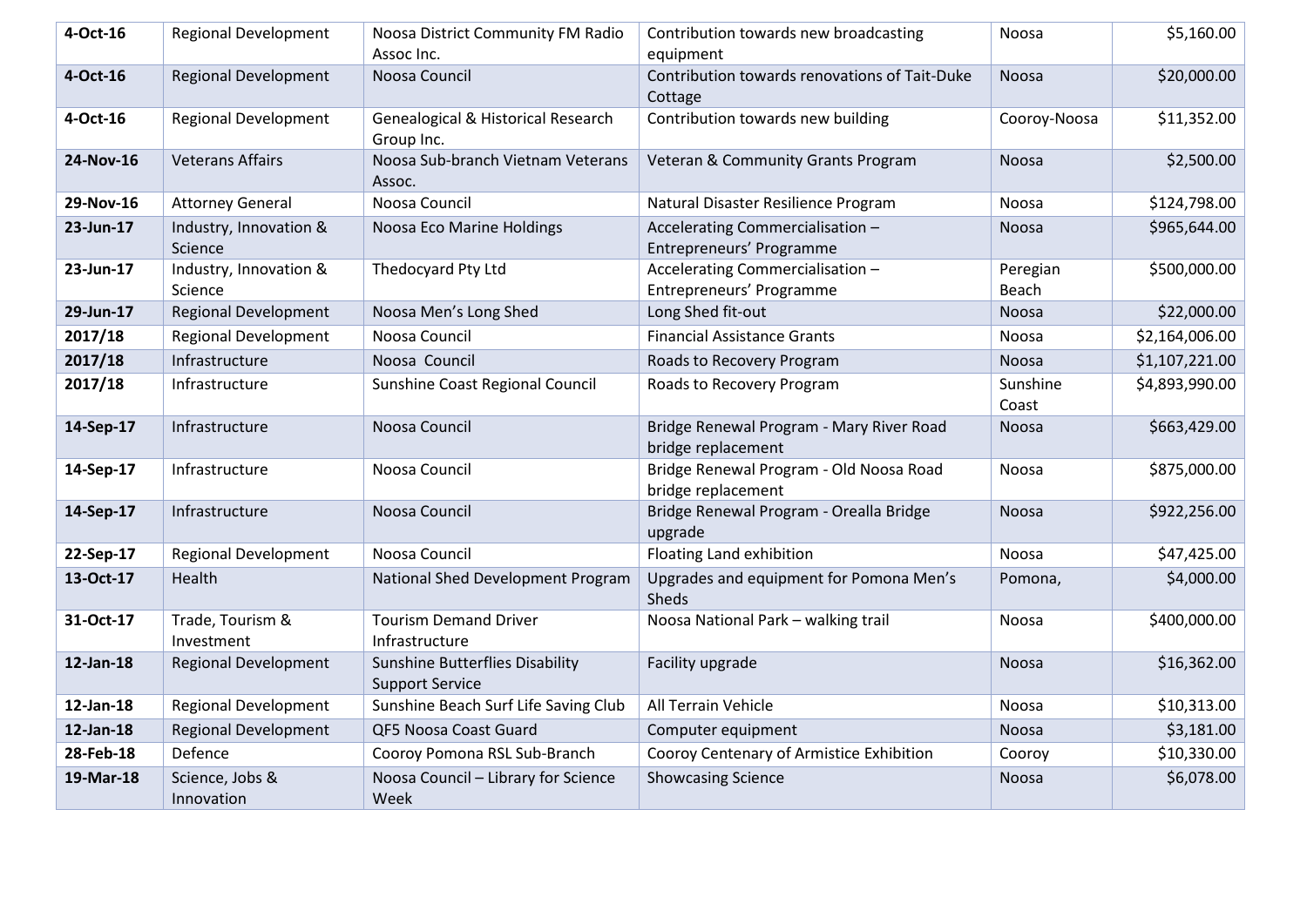| 28-Mar-18   | Health                                                    | Noosa Men's Shed                              | National Shed Development Program - Men's                                                                   | Noosa                            | \$3,880.00     |
|-------------|-----------------------------------------------------------|-----------------------------------------------|-------------------------------------------------------------------------------------------------------------|----------------------------------|----------------|
|             |                                                           |                                               | Health awareness programs, including regional                                                               |                                  |                |
|             |                                                           |                                               | expo                                                                                                        |                                  |                |
| 24-May-18   | <b>Home Affairs</b>                                       | Noosa Council                                 | <b>CCTV for Noosa Heads</b>                                                                                 | Noosa Heads                      | \$155,920.00   |
| 2018/19     | <b>Regional Development</b>                               | Noosa Council                                 | Financial Assistance Grants - 1st tranche                                                                   | <b>Noosa</b>                     | \$1,401,857.00 |
| 2018/19     | <b>Regional Development</b>                               | Sunshine Coast Regional Council               | Financial Assistance Grants - 1st tranche                                                                   | Sunshine<br>Coast<br>communities | \$7,068,958.00 |
| $4$ -Jul-18 | Infrastructure                                            | Cooroy Chamber of Commerce                    | Building Better Regions Fund - Australian Body<br><b>Art Festival</b>                                       | Cooroy                           | \$34,500.00    |
| 16-Jul-18   | Infrastructure                                            | Noosa Council - Peregian Beach<br>Digital Hub | Building Better Regions Fund -                                                                              | Peregian<br>Beach                | \$2,550,179.00 |
| 7-Aug-18    | <b>Small Business</b>                                     | Champion Life Education                       | <b>Accelerating Commercialisation</b>                                                                       | Sunshine<br>Beach                | \$255,000.00   |
| 7-Aug-18    | <b>Small Business</b>                                     | <b>Unattended Technologies</b>                | <b>Accelerating Commercialisation</b>                                                                       | Noosaville                       | \$372,204.00   |
| 8-Aug-18    | Natural Disaster Relief &<br><b>Recovery Arrangements</b> | Noosa Council                                 | <b>Betterment Fund</b>                                                                                      | Cooroy - Belli<br>Creek Rd       | \$24,250.00    |
| 21-Aug-18   | Defence                                                   | Tewantin Noosa RSL Sub-Branch                 | Building Excellence in Support & Training (BEST)                                                            | Tewantin                         | \$18,600.00    |
| 29-Aug-18   | <b>Regional Development</b>                               | Noosa Chamber of Commerce                     | Noosa Venture Playbook                                                                                      | Noosa                            | \$19,500.00    |
| 5-Nov-18    | <b>Regional Development</b>                               | QF5 Noosa Coast Guard                         | Stronger Communities Programme Round 4 -<br>Firefighting equipment & training room upgrade                  | Noosaville                       | \$3,500.00     |
| 3-Dec-18    | <b>Regional Development</b>                               | Sunshine Butterflies Inc                      | Stronger Communities Programme Round 4 -<br>Plumbing, electrical & air conditioning to facility             | Tewantin                         | \$17,295.00    |
| 3-Dec-18    | <b>Regional Development</b>                               | Noosa Heads Surf Lifesaving Club              | Stronger Communities Programme Round 4 -<br>All Terrain Vehicle for Peregian Beach patrols                  | Peregian<br>Beach                | \$11,351.00    |
| 3-Dec-18    | <b>Regional Development</b>                               | Tewantin-Noosa RSL Sub-Branch                 | Stronger Communities Programme Round 4 -<br>Diggers' memorial                                               | Tewantin                         | \$10,000.00    |
| 3-Dec-18    | <b>Regional Development</b>                               | St Vincent's de Paul Society                  | Stronger Communities Programme Round 4 -<br>Solar power system - Noosaville outlet                          | Noosaville                       | \$7,777.00     |
| 13-Dec-18   | Sport                                                     | Noosa District Softball Association           | Community Sport Infrastructure Grant - fencing<br>and repairs                                               | Noosa                            | \$23,800.00    |
| 17-Jan-19   | Industry                                                  | GravityFit                                    | Accelerating Commercialisation grant -<br>Entrepreneurs' Program                                            | Peregian<br>Beach                | \$478,950.00   |
| 4-Mar-19    | Infrastructure and<br>Transport                           | Sunshine Beach Surf Lifesaving Club           | Building Better Regions Fund - Upgrades to<br>Sunshine Beach Surf Lifesaving Club Building                  | Sunshine<br>Coast                | \$2,500,000.00 |
| 6-Mar-19    | Infrastructure and<br>Transport                           | <b>Tourism Noosa</b>                          | Building Better Regions Fund - Industry<br>Leadership Program and 2019 Noosa Food &<br><b>Wine Festival</b> | Noosa                            | \$30,000.00    |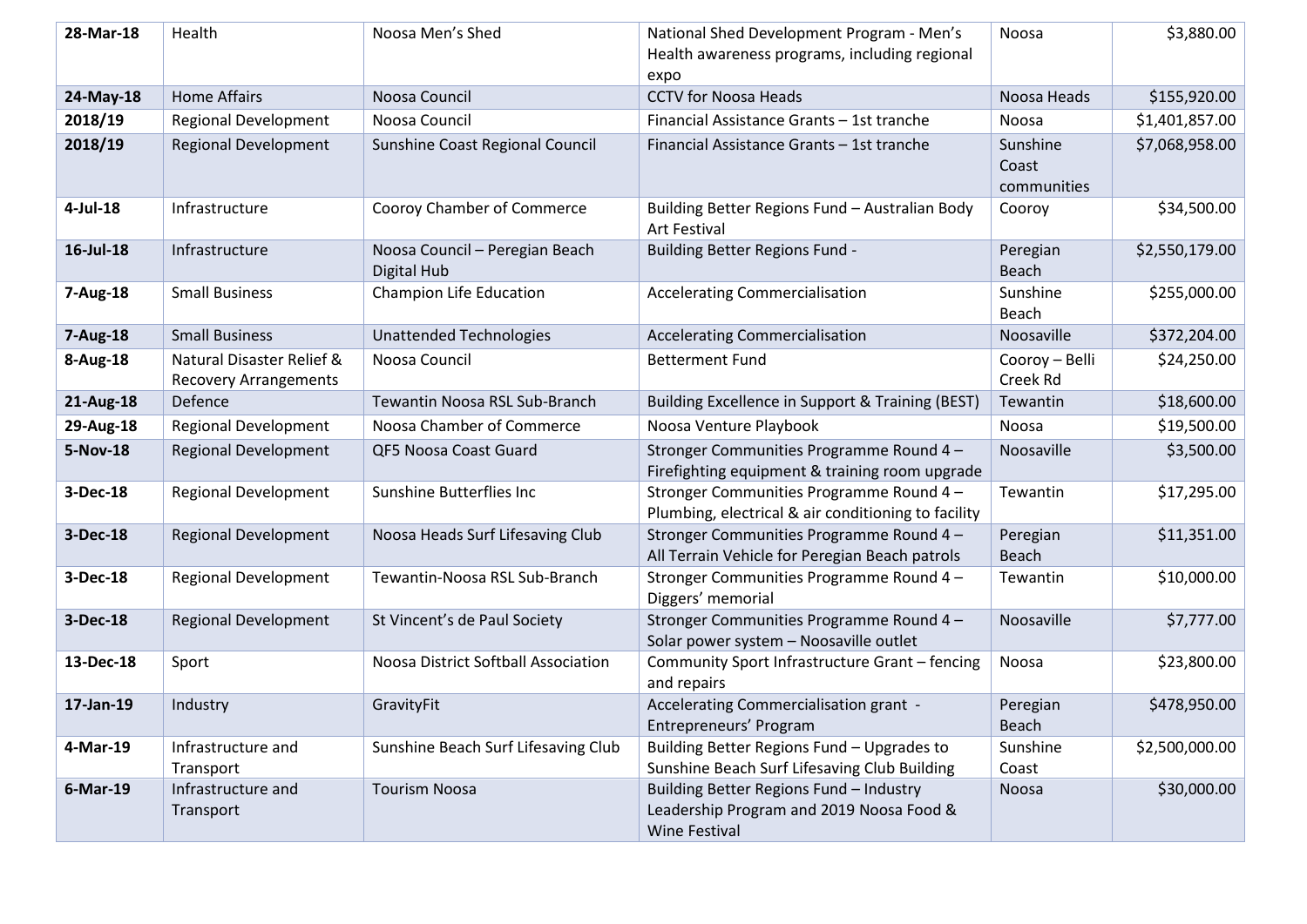| 18-Mar-19 | Health                                                      | Men's Shed Pomona                        | National Shed Development Program - First Aid<br>refreshers and safety equipment                   | Pomona      | \$3,500.00     |
|-----------|-------------------------------------------------------------|------------------------------------------|----------------------------------------------------------------------------------------------------|-------------|----------------|
| 27-Mar-19 | Infrastructure, Regional<br>Development and Cities          | <b>Sunshine Butterflies</b>              | Building Better Regions Fund - Shed upgrade to<br>provide more service                             | Noosa       | \$71,000.00    |
| 27-Mar-19 | Infrastructure, Regional<br>Development and Cities          | <b>Tewantin Noosa Cricket Club</b>       | Building Better Regions Fund - Night Lights                                                        | Tewantin    | \$500,000.00   |
| 28-Mar-19 | Infrastructure, Regional<br>Development and Cities          | Noosa Tigers Australian Football<br>Club | Building Better Regions Fund - Improve<br><b>Drainage</b>                                          | Noosa       | \$191,195.00   |
| 12-Apr-19 | <b>Social Services</b>                                      | Pomona Majestic Theatre                  | Volunteer Grants Program - office equipment,<br>training and transport costs                       | Pomona      | \$4,876.00     |
| 12-Apr-19 | <b>Social Services</b>                                      | Pomona Meals on Wheels                   | Volunteer Grants Program - fuel costs                                                              | Pomona      | \$5,000.00     |
| 12-Apr-19 | <b>Social Services</b>                                      | Pomona and District Community<br>House   | Volunteer Grants Program - security cameras,<br>office and gardening equipment and<br>refrigerator | Pomona      | \$4,924.00     |
| 12-Apr-19 | <b>Social Services</b>                                      | Cooran Hall                              | Volunteer Grants Program - Energy-efficient<br>LED stage lighting                                  | Pomona      | \$5,000.00     |
| 23-Apr-19 | Sport                                                       | Pomona Bowls Club                        | Community Sport Infrastructure Program -<br>National Sports Plan - Shade Covers                    | Pomona      | \$50,000.00    |
| 4-May-19  | Infrastructure                                              | Noosa Council                            | Bridge Renewal Program - Tablelands Road<br>Bridge 'B'                                             | Cooran      | \$681,232.00   |
| 5-May-19  | Infrastructure                                              | Noosa Council                            | Bridge Renewal Program - Wahpunga Lane<br><b>Bridge</b>                                            | Kin Kin     | \$1,331,465.00 |
| 4-Oct-19  | <b>Regional Development</b>                                 | Noosa District Rugby Union Club          | Stronger Communities - New Sports Shed                                                             | Noosa       | \$50,000.00    |
| 12-Nov-19 | Health                                                      | Noosa Men's Shed                         | National Shed Development Programme - First<br>Aid Training, Electronics and Exercise<br>Equipment | Noosa       | \$7,961.00     |
| 9-Jan-20  | <b>Natural Disaster and</b><br><b>Emergency Management</b>  | Noosa Council                            | National Bushfire Recovery Agency                                                                  | Noosa       | \$1,000,000.00 |
| 22-Jan-20 | Department of Social<br>Services                            | <b>Encompass Health Services</b>         | Transition Assistance Funding - Improve NDIS<br>Access                                             | Noosa Heads | \$10,000.00    |
| 25-Feb-20 | Department of Industry,<br>Science, Energy and<br>Resources | Helitak                                  | Accelerating Commercialisation grant - Aerial<br>Firefighting                                      | Noosaville  | \$497,500.00   |
| 10-Mar-20 | <b>Regional Development</b>                                 | Cooroy Gymnastics                        | Stronger Communities Programme Round 5 -<br>Reroof Gymnasium                                       | Cooroy      | \$17,788.00    |
| 10-Mar-20 | <b>Regional Development</b>                                 | Noosa Boardriders Club                   | Stronger Communities Programme Round 5 -<br>Surf Club Jet-Ski                                      | Noosa       | \$7,750.00     |
| 10-Mar-20 | Environment                                                 | Cooroy Golf Club                         | Communities Environment Program - Improve<br>Watercourse                                           | Cooroy      | \$6,934.00     |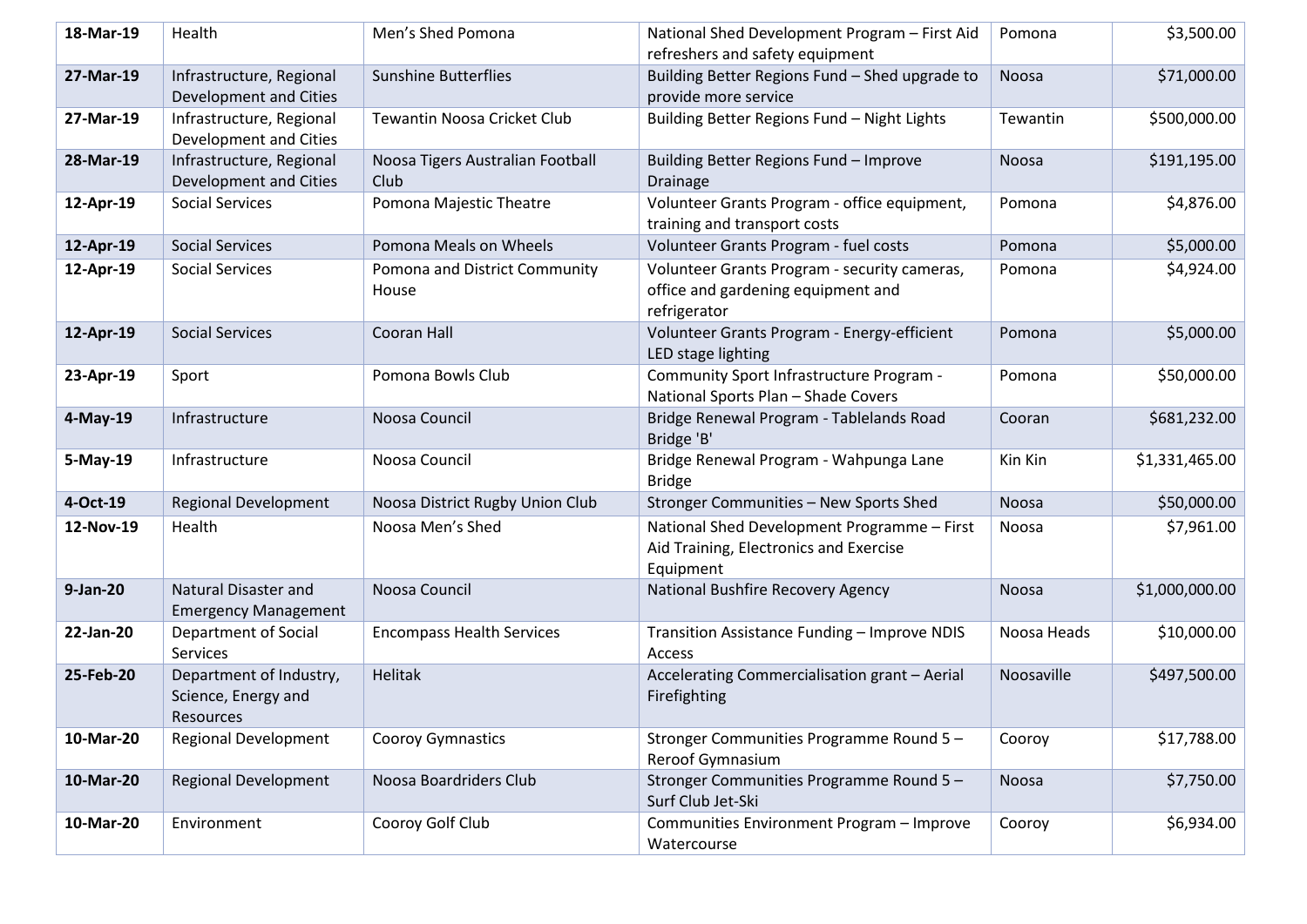| 10-Mar-20 | Environment                 | Noosa and District Landcare                      | Communities Environment Program -<br>Sheppersen's Lane Lookout Revegetation                                                                                                                                        | Noosa                          | \$19,226.00    |
|-----------|-----------------------------|--------------------------------------------------|--------------------------------------------------------------------------------------------------------------------------------------------------------------------------------------------------------------------|--------------------------------|----------------|
| 10-Mar-20 | Environment                 | Noosa Integrated<br><b>Catchment Association</b> | Communities Environment Program -<br>Rehabilitation of Wallum Woodland                                                                                                                                             | Noosa                          | \$13,000.00    |
| 10-Mar-20 | <b>Regional Development</b> | <b>Sunshine Butterflies</b>                      | Stronger Communities Programme Round 5 -<br>Air-conditioning for Activity Shed                                                                                                                                     | Cooroibah                      | \$20,000.00    |
| 10-Mar-20 | Environment                 | <b>Sunshine Butterflies</b>                      | Communities Environment Program -<br>Rejuvenate Cooroibah Dam                                                                                                                                                      | Cooroibah                      | \$20,000.00    |
| 14-Apr-20 | Infrastructure              | Noosa Council                                    | Roads to Recovery - upgrades to Black<br><b>Mountain Road</b>                                                                                                                                                      | Noosa                          | \$275,165.00   |
| 19-May-20 | <b>Regional Development</b> | Noosa Show Society                               | Regional Agricultural Show Development Grants<br>program - Lighting for Pomona Showgrounds                                                                                                                         | Pomona                         | \$85,675.00    |
| 21-May-20 | <b>Social Services</b>      | Noosa District Community FM Radio<br>Assn Inc.   | Volunteer Grants Program - Update our aged<br>studio and live broadcast microphones with<br>quality Microphones & Booms.                                                                                           | Noosa                          | \$3,200.00     |
| 21-May-20 | <b>Social Services</b>      | Noosa District Rugby League Football<br>Club     | Volunteer Grants Program - 'Pirates Junior Skills<br>Partnership' training for volunteers and<br>coaching staff to deliver better services and<br>skills (both sporting and non-sporting) to our<br>junior players | Noosa                          | \$3,200.00     |
| 21-May-20 | <b>Social Services</b>      | Noosa Shire Arts and Crafts<br>Association       | Volunteer Grants Program - Purchase an<br>Automated External Cardiac Defibrillator (AECD)<br>device with specialist training for 45 volunteers                                                                     | Noosa                          | \$4,310.00     |
| 21-May-20 | <b>Social Services</b>      | Pomona Meals on Wheels                           | Volunteer Grants Program - Provide fuel<br>subsidies to volunteers                                                                                                                                                 | Pomona                         | \$4,310.00     |
| 21-May-20 | <b>Social Services</b>      | Pomona and District Community<br>House           | Volunteer Grants Program - Upgrade computers<br>for volunteer training                                                                                                                                             | Pomona                         | \$1,000.00     |
| 26-May-20 | <b>Veterans Affairs</b>     | <b>Cooroy Memorial Hall</b>                      | Veteran & Community Grants Program - new<br>furniture                                                                                                                                                              | Cooroy                         | \$65,000.00    |
| 26-May-20 | Infrastructure              | Noosa Council                                    | Local Roads and Community Infrastructure<br>Program                                                                                                                                                                | Noosa                          | \$790,346.00   |
| 26-May-20 | Infrastructure              | Sunshine Coast Regional Council                  | Local Roads and Community Infrastructure<br>Program                                                                                                                                                                | Noosa and<br>Sunshine<br>Coast | \$3,653,767.00 |
| 5-Jun-20  | <b>Regional Development</b> | The Noosa Long Weekend                           | Building Better Regions Fund - NOOSA alive! -<br>Creating a destination festival                                                                                                                                   | Noosa Heads                    | \$60,000.00    |
| 5-Jun-20  | <b>Regional Development</b> | <b>Sunshine Butterflies</b>                      | Building Better Regions Fund - Construction of<br>the Training Room and Pick Up/ Drop Off<br>Shelter                                                                                                               | Cooroibah                      | \$42,539.00    |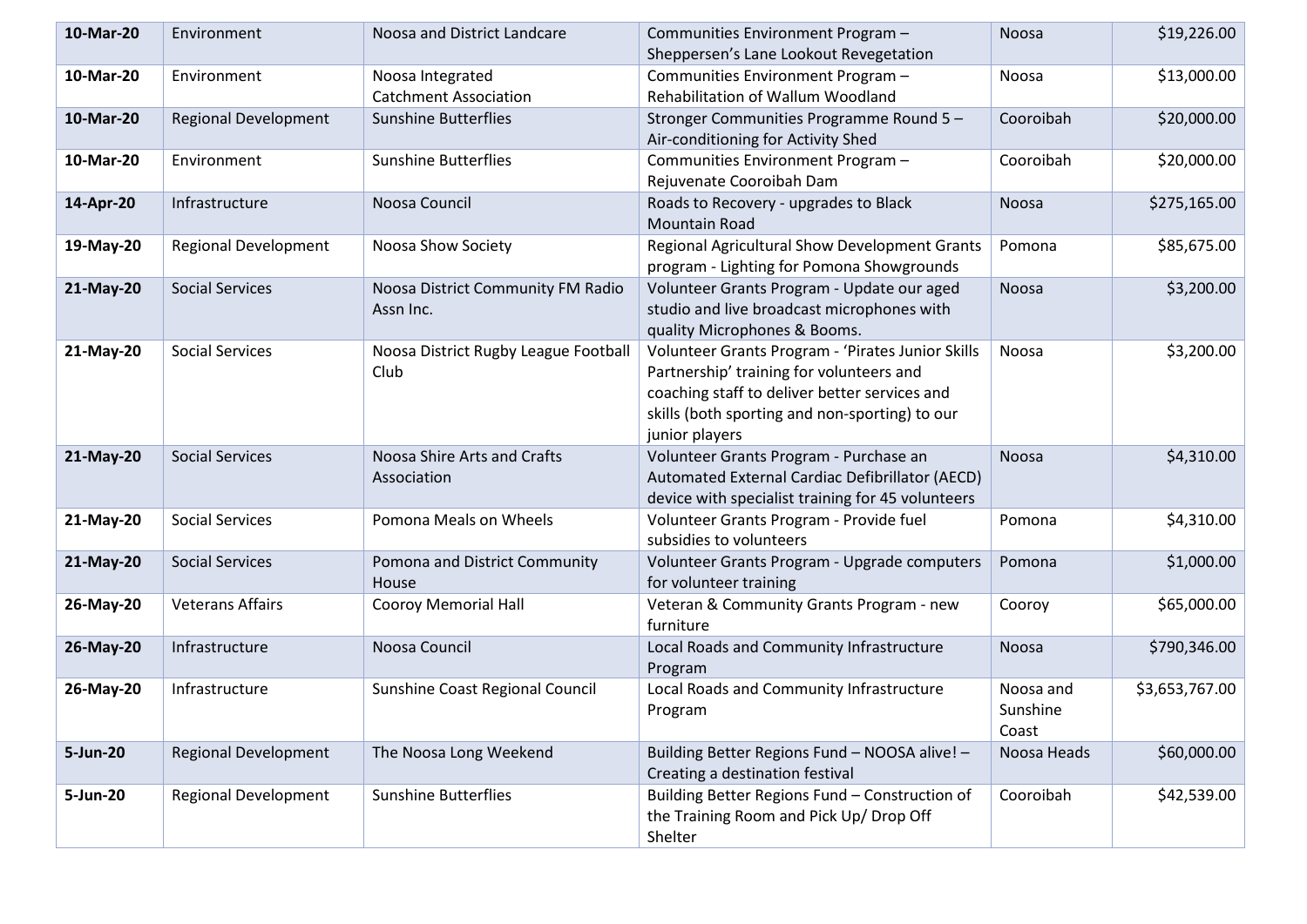| 5-Jun-20  | <b>Regional Development</b>       | Cooroy Badminton Club             | Building Better Regions Fund - Badminton Hall<br>Amenities upgrade                                    | Cooroy      | \$20,000.00    |
|-----------|-----------------------------------|-----------------------------------|-------------------------------------------------------------------------------------------------------|-------------|----------------|
| 10-Jun-20 | Defence                           | Cooroy-Pomona RSL Sub-Branch      | Saluting Their Service program - update the<br><b>RSLs Memorial Park</b>                              | Cooroy      | \$10,000.00    |
| 30-Jun-20 | Defence                           | Cooroy-Pomona RSL Sub-Branch      | Building Excellence in Support & Training (BEST)                                                      | Cooroy      | \$6,048.47     |
| 30-Jun-20 | Infrastructure                    | Noosa Council                     | Roads to Recovery                                                                                     | Noosa       | \$516,181.00   |
| 30-Jun-20 | Infrastructure                    | Sunshine Coast Regional Council   | Roads to Recovery - upgrade to Eumarella Road                                                         | Weyba Downs | \$746,295.00   |
| 10-Jul-20 | Agriculture                       | Noosa and District Landcare       | Smart Farms, Small Grants - Keeping It In Kin Kin<br>Lake Cootharaba Catchment project                | Kin Kin     | \$49,887.00    |
| 28-Jul-20 | Industry, Innovation &<br>Science | Provectus Algae                   | Modernising Manufacturing Fund - develop<br>world-first technology to extract compounds<br>from algae | Noosa       | \$100,000.00   |
| 30-Sep-20 | Industry, Innovation &<br>Science | <b>Fireball International</b>     | Accelerating Commercialisation Grants program<br>- Bushfire detection system                          | Noosa       | \$500,000.00   |
| 30-Sep-20 | Agriculture                       | Noosa Eat and Drink Celebration   | Regional Tourism Bushfire Recovery Grants<br>program                                                  | Noosa       | \$15,000.00    |
| 30-Sep-20 | Agriculture                       | <b>Firetech Connect</b>           | Regional Tourism Bushfire Recovery Grants<br>program - connecting fire-fighting start-ups             | Noosa       | \$100,000.00   |
| 30-Sep-20 | Industry, Innovation &<br>Science | FireTech 2020                     | Entrepreneur's Programme Expert in Residence<br>- develop firefighting technologies                   | Noosa       | \$100,000.00   |
| 14-Oct-20 | <b>Emergency Management</b>       | Noosa Council                     | Local Economic Recovery (LER) program - Noosa<br>Trails network                                       | Noosa       | \$800,000.00   |
| 14-Oct-20 | Infrastructure                    | Noosa Council                     | Bridge Renewal Program - Donella Lake bridge<br>replacement                                           | Noosa       | \$2,000,000.00 |
| 14-Oct-20 | Infrastructure                    | Noosa Council                     | Bridge Renewal Program - Cooroy Belli Creek<br>bridge replacement                                     | Noosa       | \$450,000.00   |
| 14-Oct-20 | Infrastructure                    | Noosa Council                     | Bridge Renewal Program - strengthen Garth<br>Prowd Bridge                                             | Noosa       | \$1,750,000.00 |
| 14-Oct-20 | Infrastructure                    | Noosa Council                     | Bridge Renewal Program - replace Lawnville<br><b>Bridge</b>                                           | Noosa       | \$755,347.00   |
| 3-Dec-20  | Agriculture                       | Noosa AH&I Society (Show Society) | Supporting Agricultural Shows and Field Days<br>Program                                               | Noosa       | \$34,985.54    |
| 14-Dec-20 | Energy                            | <b>Eco Cottages</b>               | <b>Energy Efficient Communities - Small Business</b><br>Grants                                        | Cooroy      | \$20,000.00    |
| 14-Dec-20 | Energy                            | Ivory Palms Resort                | <b>Energy Efficient Communities - Small Business</b><br>Grants                                        | Noosa       | \$20,000.00    |
| 14-Dec-20 | Energy                            | Noosa Brewing Company             | <b>Energy Efficient Communities - Small Business</b><br>Grants                                        | Noosa       | \$20,000.00    |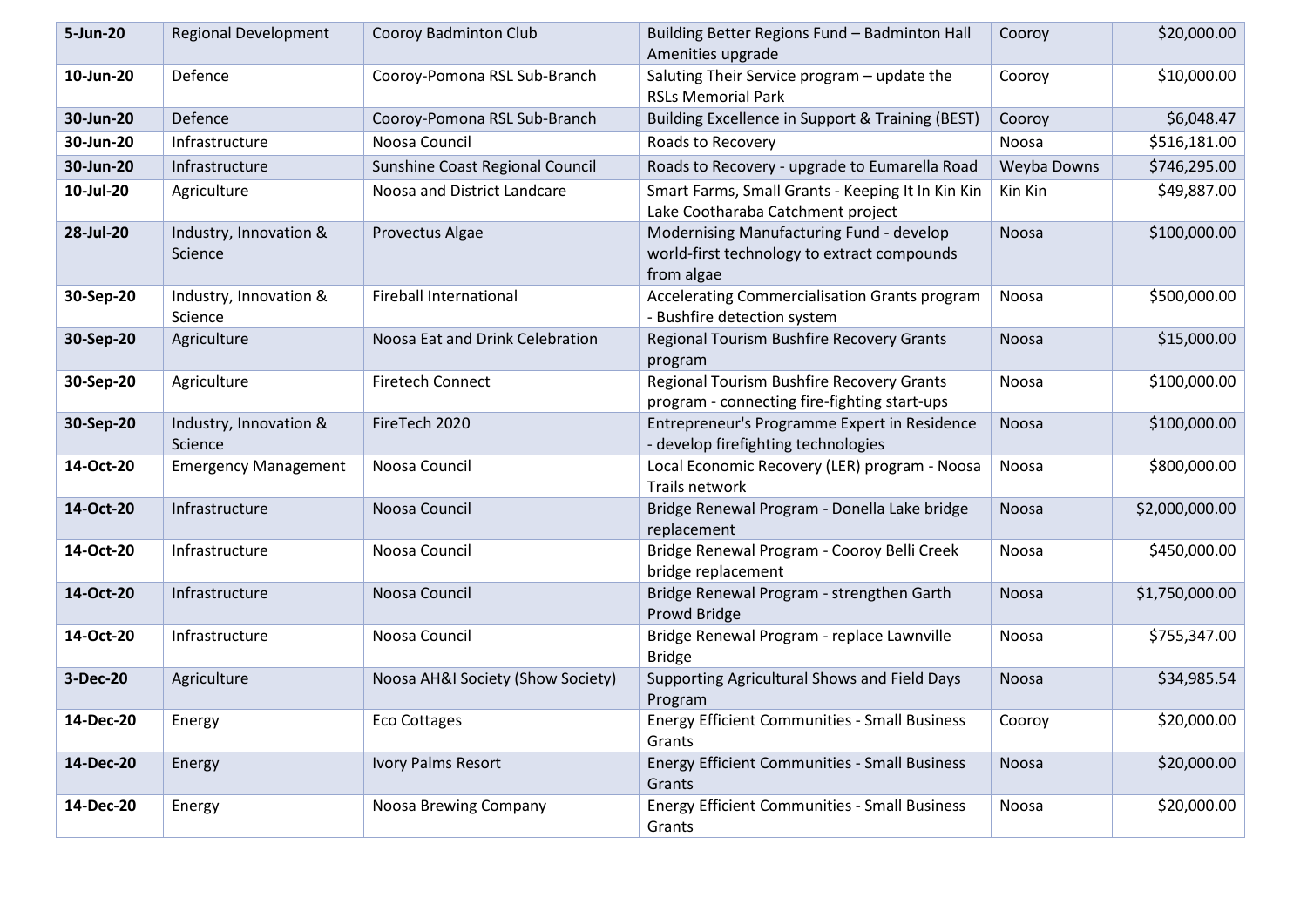| 15-Dec-20   | Arts                                     | Cooroy Future Group Inc for Cooroy<br><b>Butter Factory Arts Centre</b> | Regional Arts Fund - Recovery Grants                                                                                           | Cooroy            | \$29,947.00    |
|-------------|------------------------------------------|-------------------------------------------------------------------------|--------------------------------------------------------------------------------------------------------------------------------|-------------------|----------------|
| 17-Dec-20   | Arts                                     | Noosa Film Academy                                                      | Restart Investment to Sustain and Expand (Rise)                                                                                | Noosa             | \$258,398.00   |
| 18-Dec-20   | <b>Emergency Management</b>              | Noosa Council                                                           | Local Economic Recovery (LER) Program - to<br>establish FireTech Laboratory                                                    | Noosa             | \$947,000.00   |
| 18-Dec-20   | <b>Emergency Management</b>              | Noosa Council                                                           | Local Economic Recovery (LER) Program -<br>Reduce vegetation and fuel load on rural roads                                      | Noosa             | \$55,000.00    |
| 12-May-21   | Environment                              | Noosa Council                                                           | ReefBuilder - Oyster bed restoration                                                                                           | Noosa             | \$1,200,000.00 |
| 08-Jun-21   | <b>Energy and Emissions</b><br>Reduction | Noosa Sun Motel                                                         | Hotel Energy Uplift Program - Energy efficient<br>equipment                                                                    | Noosaville        | \$15,450.00    |
| 8-Jun-21    | <b>Regional Development</b>              | Noosa Dolphins Rugby Union Club                                         | Stronger Communities Programme Round 6 -<br>Fitness and sports equipment for training                                          | Noosa             | \$9,552.00     |
| 8-Jun-21    | Regional Development                     | Pomona and District Community<br>House                                  | Stronger Communities Programme Round 6 -<br>Paint and refurbish facilities                                                     | Pomona            | \$15,015.00    |
| 8-Jun-21    | <b>Regional Development</b>              | <b>Tewantin Noosa Bowls Club</b>                                        | Stronger Communities Programme Round 6 -<br>Refurbish facilities, new light fittings and<br>screens                            | <b>Noosa</b>      | \$10,000.00    |
| 8-Jun-21    | <b>Regional Development</b>              | Uniforms4Kids                                                           | Stronger Communities Programme Round 6 -<br>Provide new sewing machines and overlockers                                        | Cooroy            | \$5,000.00     |
| $6$ -Jul-21 | <b>Indigenous Affairs</b>                | Cooroy Future Group Inc for Cooroy<br><b>Butter Factory Arts Centre</b> | NAIDOC Week - Celebration Day for First<br>Nations NAIDOC Art Exhibition at Cooroy Butter<br><b>Factory Arts Centre</b>        | Cooroy            | \$1,000.00     |
| 20-Jul-20   | Arts                                     | Noosa Film Academy                                                      | Restart Investment to Sustain and Expand (Rise)<br>Round 3                                                                     | <b>Noosa</b>      | \$298,445.00   |
| 3-Aug-21    | Infrastructure                           | Noosa Council                                                           | Local Roads and Community Infrastructure<br>Program - Upgrade and resurface Langura<br>Street and the Cooyar Street roundabout | Noosa             | \$38,000.00    |
| 06-Aug-21   | Education                                | Sunshine Beach State School                                             | Local Schools Community Fund - Purchase<br>electronics and iPads                                                               | Sunshine<br>Beach | \$8,054.00     |
| 06-Aug-21   | Education                                | Kin Kin State School                                                    | Local Schools Community Fund - Purchase<br>interactive whiteboard and ICT equipment                                            | Kin Kin           | \$19,791.00    |
| 06-Aug-21   | Education                                | Noosa Flexible Learning Centre                                          | Local Schools Community Fund - Purchase<br>electronic equipment for digital lab                                                | Noosa             | \$15,000.00    |
| 20-Aug-21   | Infrastructure                           | Noosa Council                                                           | Road Safety Program - Widen Kin Kin Road<br>range between Williams Road and Turnbull<br>Road                                   | Kin Kin           | \$4,800,000.00 |
| 8-Oct-21    | <b>Regional Development</b>              | Noosa Pickleball                                                        | Building Better Regions Fund - dedicated<br>pickleball facility with eight courts                                              | Noosa             | \$248,900.00   |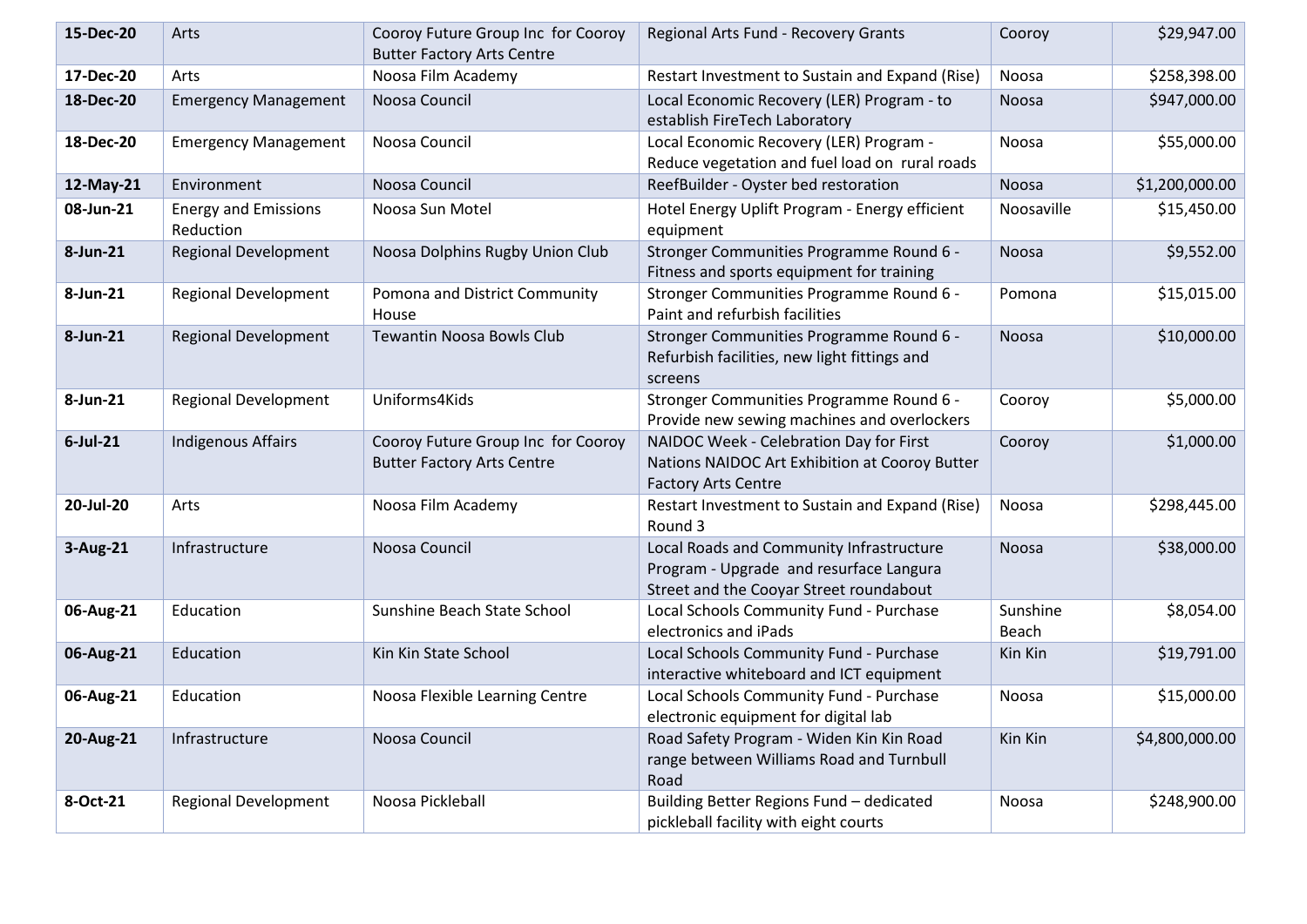| 8-Oct-21  | <b>Regional Development</b>                 | Noosa Council                                    | Building Better Regions Fund - Employment<br>Precincts Activation Roadmap plan                                                     | Noosa                                 | \$50,000.00    |
|-----------|---------------------------------------------|--------------------------------------------------|------------------------------------------------------------------------------------------------------------------------------------|---------------------------------------|----------------|
| 15-Nov-21 | Infrastructure                              | Noosa Council                                    | Local Roads and Community Infrastructure<br>Program                                                                                | Noosa                                 | \$1,580,692.00 |
| 19-Nov-21 | <b>Regional Communications</b>              | Mobile phone base station - Optus                | Mobile Black Spot Funding - New tower at<br>Cootharaba Road near Davis Road to boost<br>conenctivity for 642 premises              | Cootharaba                            |                |
| 24-Nov-20 | Environment                                 | Noosa and District Landcare                      | Black Summer Bushfire Recovery - weed<br>management and revegetation at Peregian<br>Beach                                          | Peregian<br>Beach                     | \$51,451.00    |
| 24-Nov-20 | Environment                                 | Noosa and District Landcare                      | Black Summer Bushfire Recovery - weed<br>management and corridor revegetation at<br>Cooroibah and Noosa North Shore                | Cooroibah and<br>Noosa North<br>Shore | \$49,889.00    |
| 24-Nov-20 | Environment                                 | Noosa and District Landcare                      | Black Summer Bushfire Recovery - assessing and<br>improving Glider habitat                                                         | Noosa                                 | \$64,428.00    |
| 10-Dec-21 | <b>Social Services</b>                      | Cooran State School P & C<br>Association         | Volunteers Grant Program - for an iPad to be<br>used for sales at the tuckshop and fundraising<br>events                           | Cooran                                | \$1,200.00     |
| 10-Dec-21 | <b>Social Services</b>                      | Cooroy Golf Club                                 | Volunteers Grant Program - protective<br>workwear and a first aid kit                                                              | Cooroy                                | \$2,530.00     |
| 10-Dec-21 | <b>Social Services</b>                      | Katie Rose Hospice Cottage                       | Volunteers Grant Program - CPR training for<br>volunteers and a laptop computer                                                    | Doonan                                | \$5,000.00     |
| 10-Dec-21 | <b>Social Services</b>                      | Noosa Shire Arts and Crafts<br>Association       | Volunteers Grant Program - laptop, software,<br>computer training and an ergonomic chair                                           | Noosa                                 | \$5,000.00     |
| 10-Dec-21 | <b>Social Services</b>                      | Noosa Heads Surf Lifesaving Club                 | Volunteers Grant Program - nippers program,<br>first aid equipment and radio equipment                                             | Noosa Heads                           | \$5,000.00     |
| 10-Dec-21 | <b>Social Services</b>                      | Noosa Integrated<br><b>Catchment Association</b> | Volunteers Grant Program - new spotting scope<br>and tripod to support the shorebird survey<br>team                                | Noosa                                 | \$3,500.00     |
| 10-Dec-21 | <b>Social Services</b>                      | Ozfish Unlimited - Noosa                         | Volunteers Grant Program - new laptop and<br>projector to assist with administration duties                                        | Noosa                                 | \$1,690.00     |
| 10-Dec-21 | <b>Social Services</b>                      | Pomona Arts - Majestic Theatre                   | Volunteers Grant Program - fuel vouchers, a<br>washer and dryer, signage and signage                                               | Pomona                                | \$3,442.00     |
| 10-Dec-21 | <b>Social Services</b>                      | PTSD Dogs Australia                              | Volunteers Grant Program - training courses to<br>assist volunteers in their work with veterans<br>with PTSD                       | Noosa                                 | \$4,998.00     |
| 10-Jan-22 | Infrastructure and<br>Regional Development. | Katie Rose Hospice Cottage                       | Community Development Grants Programme -<br>Extension with two new rooms, lounge room,<br>an administrative area and storage room. | Doonan                                | \$1,500,000.00 |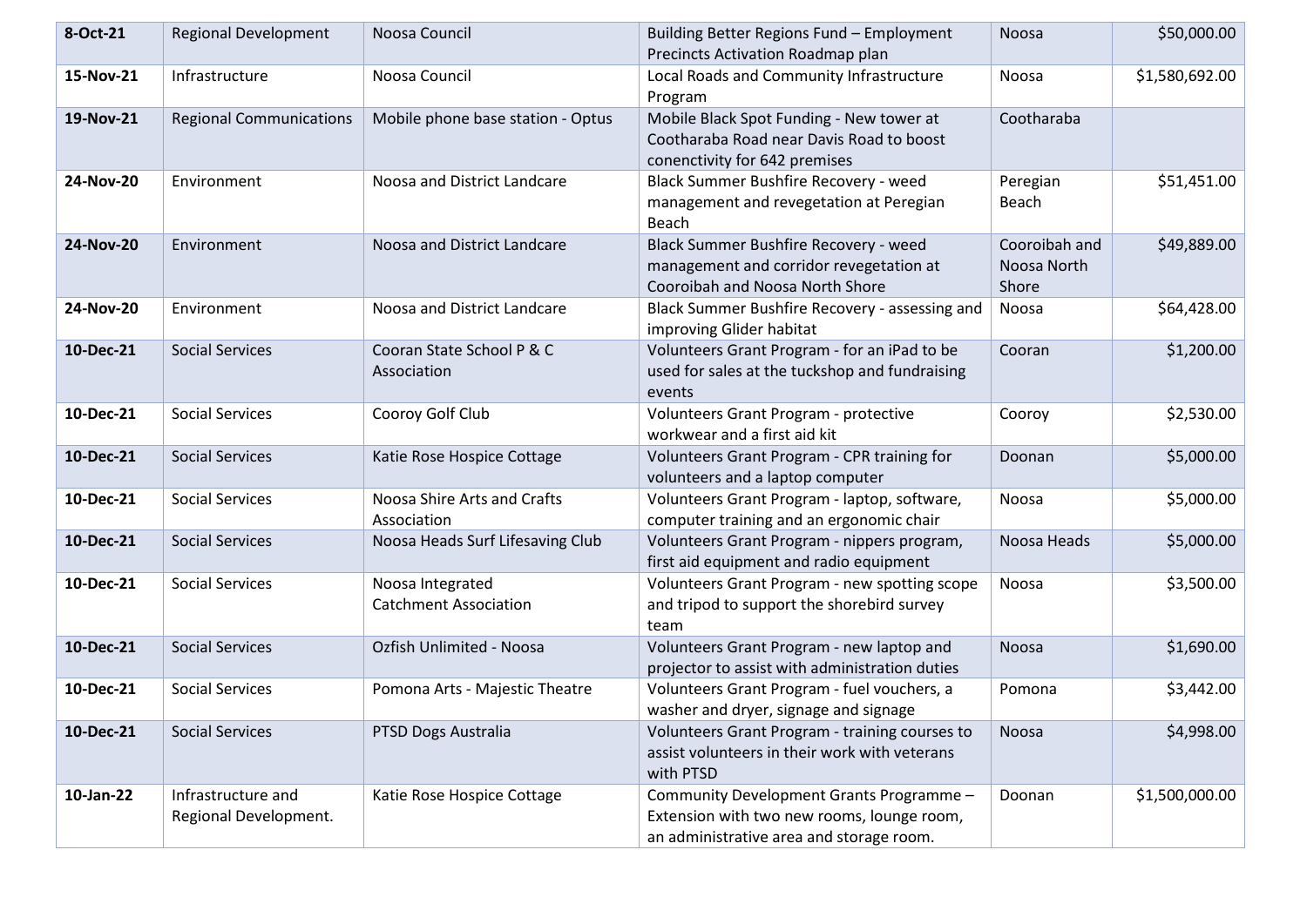| 14-Jan-22 | <b>Regional Development</b>                       | <b>Sunshine Butterflies</b>                | Building Better Regions Fund - new café, an<br>accessible playground and a stage roof                                                                 | Cooroibah         | \$135,000.00   |
|-----------|---------------------------------------------------|--------------------------------------------|-------------------------------------------------------------------------------------------------------------------------------------------------------|-------------------|----------------|
| 17-Jan-22 | Arts                                              | Noosa Regional Gallery (Noosa<br>Council)  | Culture, Heritage and Arts Regional Tourism<br>(CHART) Program - Stage PAINT exhibition                                                               | Noosa             | \$3,000.00     |
| 13-Feb-22 | <b>Emergency Management</b>                       | Noosa Council                              | Black Summer Bushfire Recovery - VHF<br><b>Communication System</b>                                                                                   | Noosa             | \$778,000.00   |
| 13-Feb-22 | <b>Emergency Management</b>                       | Noosa Council                              | <b>Black Summer Bushfire Recovery - Noosa</b><br>Leisure Centre: Plumbing & bathroom<br>restoration and CCTV installation                             | Noosa             | \$695,000.00   |
| 13-Feb-22 | <b>Emergency Management</b>                       | Noosa Council                              | Black Summer Bushfire Recovery - FireTech<br>program two-year extension                                                                               | <b>Noosa</b>      | \$979,875.00   |
| 13-Feb-22 | <b>Emergency Management</b>                       | Noosa Council                              | Black Summer Bushfire Recovery - Noosa LGA<br>Disaster Resilience Officer                                                                             | Noosa             | \$393,695.00   |
| 13-Feb-22 | <b>Emergency Management</b>                       | University of Southern Queensland          | Black Summer Bushfire Recovery - Battery back-<br>up systems for The J Noosa and Noosa Leisure<br>Centre, community outrach and engagement<br>program | Noosa             | \$551,594.00   |
| 10-May-22 | Infrastructure and<br><b>Regional Development</b> | Noosa Golf Club                            | Community Development Grants Programme -<br>Upgrade carpark and courses                                                                               | Noosa             | \$1,300,000.00 |
| 14-Apr-22 | Environment                                       | Noosa Landcare                             | Threatened Species Action Plan - monitor and<br>enhance koala habitat vegetation                                                                      | Noosa             | \$249,985.00   |
| 13-Apr-22 | Industry, Innovation &<br>Science                 | Helitak Fire Fighting Equipment            | Accelerating Commercialisation - develop<br>expandable water tank                                                                                     | Noosa             | \$481,423.00   |
| 15-Mar-22 | Energy                                            | Cooroora United Football Club              | Powering Communities Program - purchase<br>eight 1000-watt LED lights at the Cooroy<br><b>Sporting Complex</b>                                        | Cooroy            | \$7,750.00     |
| 22-Apr-22 | Sport                                             | Noosa Heads Surf Lifesaving Club           | Beach Safety Equipment Fund - fuel cell, patrol<br>accessories, PPE, radios                                                                           | Noosa Heads       | \$10,000.00    |
| 22-Apr-22 | Sport                                             | Sunshine Beach Surf Lifesaving Club        | Beach Safety Equipment Fund - defibrillators,<br>fuel cells, manikins, patrol accessories, rescue<br>tubes                                            | Sunshine<br>Beach | \$10,000.00    |
| 19-May-22 | <b>Regional Development</b>                       | Noosa Shire Arts and Crafts<br>Association | Stronger Communities Programme Round 7 -<br>new pottery wheels and banding wheels                                                                     | Noosa             | \$13,000.00    |
| 19-May-22 | <b>Regional Development</b>                       | Noosa Arts Theatre                         | Stronger Communities Programme Round 7 -<br>short throw projector lens for<br>backdrops/staging effects                                               | Noosa             | \$3,811.00     |
| 19-May-22 | <b>Regional Development</b>                       | Noosa Outrigger Canoe Club                 | Stronger Communities Programme Round 7 -<br>towards replacement of rescue craft                                                                       | Noosa             | \$4,000.00     |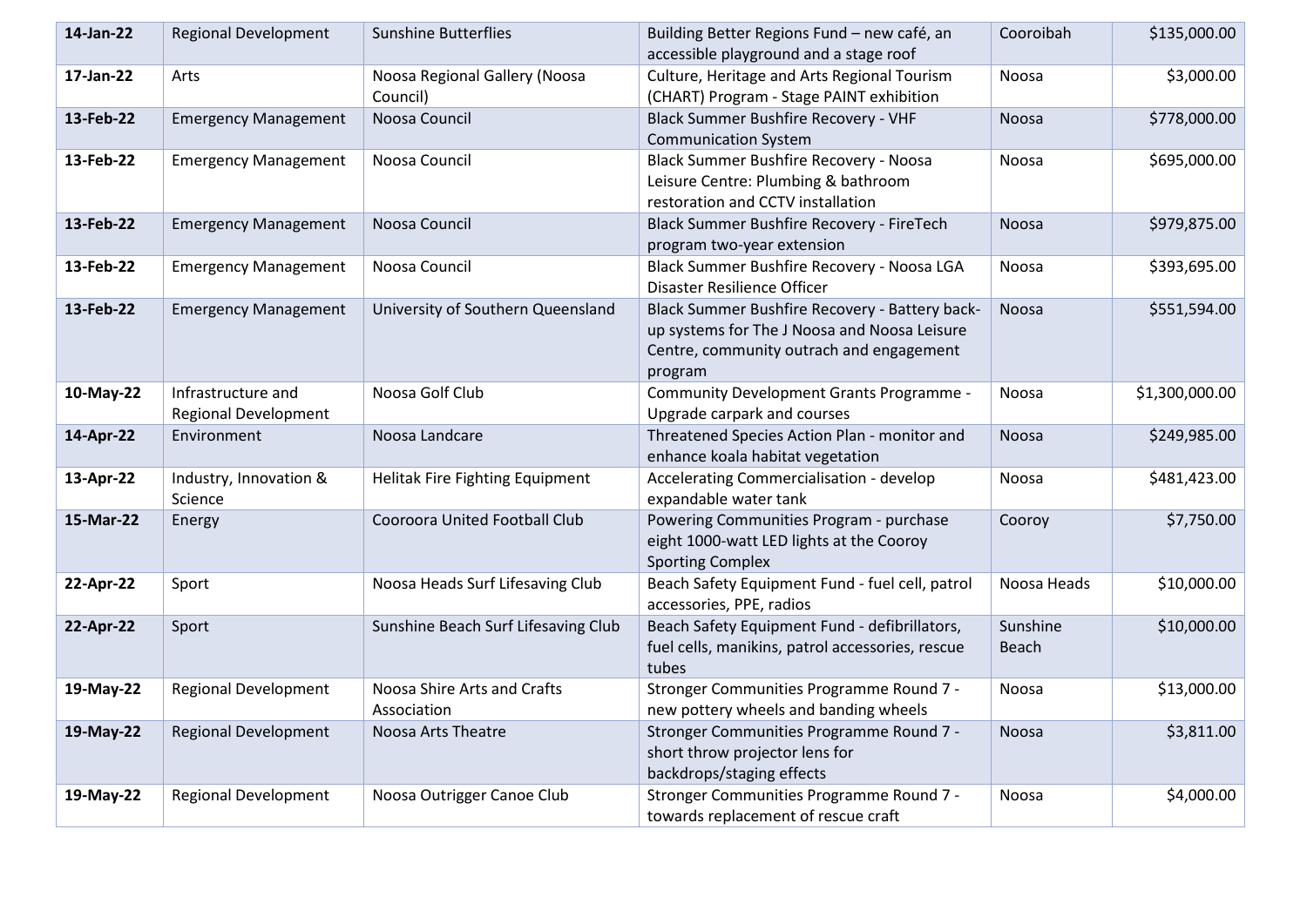| <b>CHERBOURG ABORIGINAL SHIRE COUNCIL AREA</b> |                                  |                                                                  |                                                                                                                                                                                                                                                                                                                 |                         |                |  |
|------------------------------------------------|----------------------------------|------------------------------------------------------------------|-----------------------------------------------------------------------------------------------------------------------------------------------------------------------------------------------------------------------------------------------------------------------------------------------------------------|-------------------------|----------------|--|
| <b>Date</b>                                    | <b>Federal Funding From</b>      | <b>Federal Funding To</b>                                        | <b>Federal Funding For</b>                                                                                                                                                                                                                                                                                      | <b>Project Location</b> | <b>Funding</b> |  |
| 2016/17                                        | <b>Regional Development</b>      | Cherbourg Aboriginal Shire Council                               | <b>Financial Assistance Grants</b>                                                                                                                                                                                                                                                                              | Cherbourg               | \$581,102.00   |  |
| 2017/18                                        | <b>Regional Development</b>      | <b>Cherbourg Aboriginal Shire Council</b>                        | <b>Financial Assistance Grants</b>                                                                                                                                                                                                                                                                              | Cherbourg               | \$618,268.00   |  |
| 2018/19                                        | <b>Regional Development</b>      | <b>Cherbourg Aboriginal Shire Council</b>                        | Financial Assistance Grants - July quarter                                                                                                                                                                                                                                                                      | Cherbourg               | \$406,120.00   |  |
| 2016/17                                        | Infrastructure                   | <b>Cherbourg Aboriginal Shire Council</b>                        | Roads to Recovery Program                                                                                                                                                                                                                                                                                       | Cherbourg               | \$64,080.00    |  |
| 2017/18                                        | Infrastructure                   | <b>Cherbourg Aboriginal Shire Council</b>                        | Roads to Recovery Program                                                                                                                                                                                                                                                                                       | Cherbourg               | \$55,510.00    |  |
| 2018/19                                        | Infrastructure                   | <b>Cherbourg Aboriginal Shire Council</b>                        | <b>Roads to Recovery Program</b>                                                                                                                                                                                                                                                                                | Cherbourg               | \$254,143.00   |  |
| 19-Oct-16                                      | Indigenous Affairs               | <b>Cherbourg Ration Shed Museum</b>                              | Indigenous Advancement Strategy                                                                                                                                                                                                                                                                                 | Cherbourg               | \$237,000.00   |  |
| 28-Oct-16                                      | <b>Communications &amp; Arts</b> | <b>Cherbourg Ration Shed Museum</b>                              | <b>Community Heritage Grants Program</b>                                                                                                                                                                                                                                                                        | Cherbourg               | \$12,585.00    |  |
| <b>Nov-17</b>                                  | Health                           | <b>CRAICCHS</b>                                                  | Facility upgrades                                                                                                                                                                                                                                                                                               | Cherbourg               | \$2,340,100.00 |  |
| 28-Feb-18                                      | Defence                          | <b>Cherbourg Ration Shed Museum</b>                              | Boys from Barambah Story - Armistice<br><b>Centenary Grants</b>                                                                                                                                                                                                                                                 | Cherbourg               | \$2,728.00     |  |
| 22-Mar-18                                      | <b>Social Services</b>           | Cherbourg-Murgon Reconnect<br>Service                            | <b>Reconnect Program</b>                                                                                                                                                                                                                                                                                        | South Burnett           | \$1,025,458.00 |  |
| $9$ -Jul-18                                    | <b>Indigenous Affairs</b>        | <b>Cherbourg Historical Precinct Group</b><br>- Barambah Pottery | <b>Indigenous Entrepreneurs</b>                                                                                                                                                                                                                                                                                 | Cherbourg               | \$59,000.00    |  |
| $4$ -Jul-18                                    | <b>Indigenous Affairs</b>        | <b>Cherbourg Historical Precinct Group</b>                       | NAIDOC week                                                                                                                                                                                                                                                                                                     | Cherbourg               | \$5,500.00     |  |
| 8-Oct-18                                       | <b>Indigenous Affairs</b>        | <b>Cherbourg Aboriginal Shire Council</b>                        | Local radio broadcasting service                                                                                                                                                                                                                                                                                | Cherbourg               | \$580,000.00   |  |
| 25-Feb-19                                      | <b>Home Affairs</b>              | Cherbourg Aboriginal Shire Council                               | Safer Communities Fund                                                                                                                                                                                                                                                                                          | Cherbourg               | \$987,000.00   |  |
| 28-Mar-19                                      | <b>Indigenous Affairs</b>        | <b>Cherbourg Aboriginal Shire Council</b>                        | <b>Indigenous Advancement Strategy</b>                                                                                                                                                                                                                                                                          | Cherbourg               | \$3,000,000.00 |  |
| 17-Apr-19                                      | Indigenous Affairs               | <b>Cherbourg Aboriginal Shire Council</b>                        | Indigenous Advancement Strategy - Better<br><b>Health Services</b>                                                                                                                                                                                                                                              | Cherbourg               | \$390,000.00   |  |
| 17-Apr-20                                      | Infrastructure                   | <b>Cherbourg Aboriginal Shire Council</b>                        | Roads to Recovery Program - upgrades to<br>Murgon to Cherbourg Road at the Stan Mickelo<br>Drive intersection and the Broadway Street<br>intersection; maintenance to several locations<br>on Barambah Avenue; and road reconstruction<br>and widening at multiple locations on Murray<br>Road and Wondai Road. | Cherbourg               | \$108,925.00   |  |
| 22-Jan-20                                      | <b>Social Services</b>           | <b>Cherbourg Wellbeing</b>                                       | Transition Assistance Funding - Improve NDIS<br>Access                                                                                                                                                                                                                                                          | Cherbourg               | \$20,000.00    |  |
| 27-May-20                                      | Infrastructure                   | <b>Cherbourg Aboriginal Shire Council</b>                        | Local Roads and Community Infrastructure<br>Program                                                                                                                                                                                                                                                             | Cherbourg               | \$39,849.00    |  |
| 1-Nov-20                                       | Infrastructure                   | <b>Cherbourg Aboriginal Shire Council</b>                        | Roads to Recovery Program - upgrades to<br>Murgon Cherbourg Road, Wondai Road, Murray<br>Road and Barambah Ave                                                                                                                                                                                                  | Cherbourg               | \$90,318.00    |  |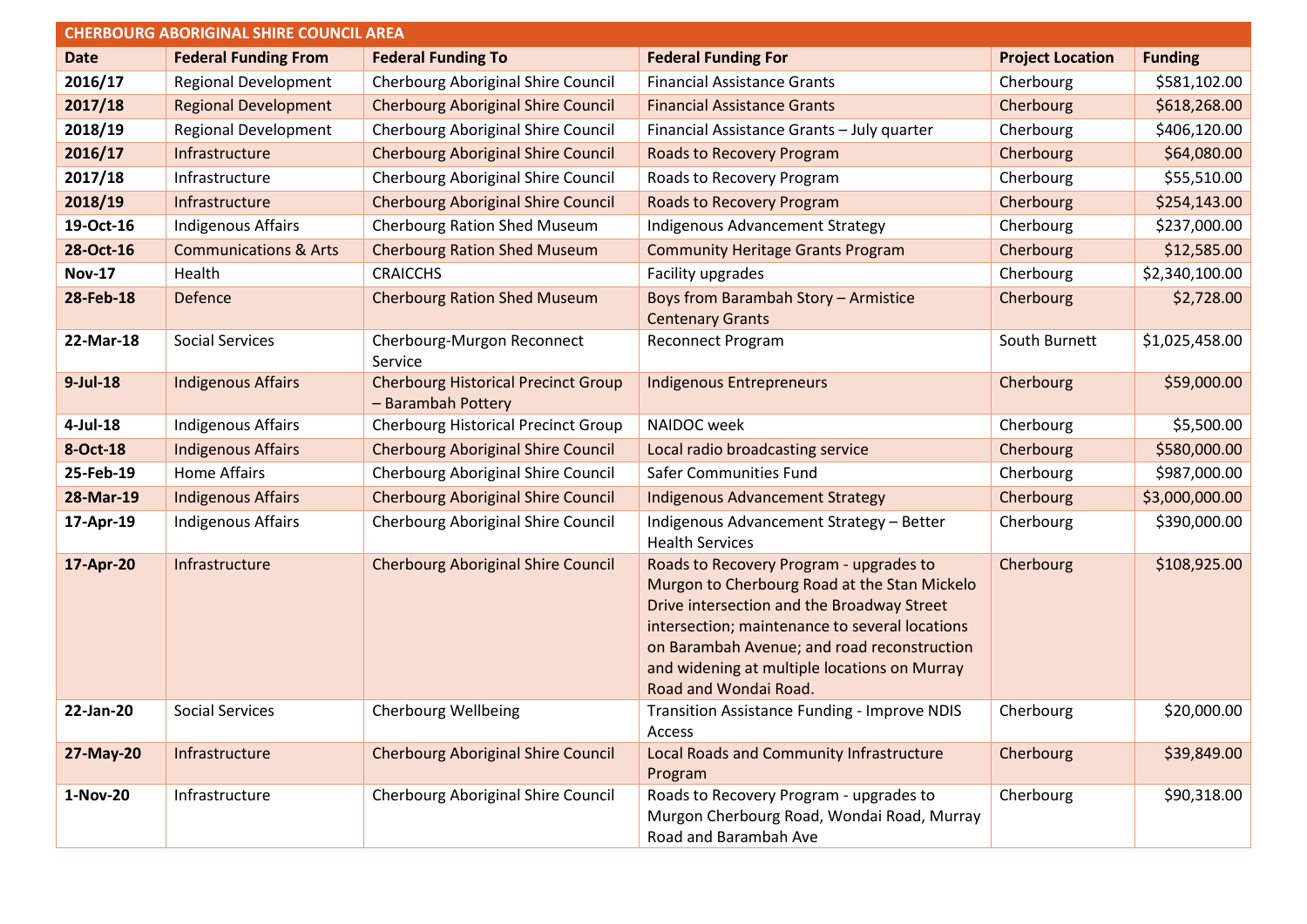| 11-Jan-21 | Infrastructure                 | <b>Cherbourg Aboriginal Shire Council</b> | Local Road and Community Infrastructure<br>Program                                                                                                                                   | Cherbourg | \$39,849.00  |
|-----------|--------------------------------|-------------------------------------------|--------------------------------------------------------------------------------------------------------------------------------------------------------------------------------------|-----------|--------------|
| 15-Nov-21 | Infrastructure                 | Cherbourg Aboriginal Shire Council        | Local Road and Community Infrastructure<br>Program                                                                                                                                   | Cherbourg | \$79,698.00  |
| 7-Apr-22  | <b>Emergency Management</b>    | <b>Cherbourg Aboriginal Shire Council</b> | <b>Preparing Australian Communities Program -</b><br>Cherbourg Fire Mitigation Project - education<br>program plus bushfire preparation and hazard<br>reduction works                | Cherbourg | \$89,450.00  |
| 7-Apr-22  | Indigenous Affairs             | Cherbourg Aboriginal Shire Council        | Indigenous Youth Connection to Culture -<br>programs to improve mental health, including<br>leadership workshops, youth festival, cultural<br>exchange, NAIDOC Ball and other events | Cherbourg | \$400,000.00 |
| 04-May-22 | <b>Regional Development</b>    | <b>Cherbourg Men's Shed</b>               | Stronger Communities Programme Round 7 -<br>timber bandsaw mill                                                                                                                      | Cherbourg | \$13,000.00  |
| 06-May-22 | <b>Regional Communications</b> | Telstra                                   | Regional Connectivity Program - new Telstra<br>macro site at Cherbourg                                                                                                               | Cherbourg | \$920,025.00 |

|           | SOUTH BURNETT REGIONAL COUNCIL AREA |                                              |                                           |                                         |                |  |  |
|-----------|-------------------------------------|----------------------------------------------|-------------------------------------------|-----------------------------------------|----------------|--|--|
| Date      | <b>Federal Funding From</b>         | <b>Federal Funding To</b>                    | <b>Federal Funding For</b>                | <b>Project Location</b>                 | <b>Funding</b> |  |  |
| 2016/17   | <b>Regional Development</b>         | South Burnett Regional Council               | <b>Financial Assistance Grants</b>        | South Burnett<br>Council<br>communities | \$6,849,934.00 |  |  |
| 2017/18   | <b>Regional Development</b>         | South Burnett Regional Council               | <b>Financial Assistance Grants</b>        | South Burnett<br>Council<br>communities | \$6,730,714.00 |  |  |
| 2018/19   | <b>Regional Development</b>         | South Burnett Regional Council               | Financial Assistance Grants - 1st tranche | South Burnett<br>Council<br>communities | \$4,371,596.00 |  |  |
| 2016-18   | <b>Regional Communications</b>      | Mobile phone base stations                   | Mobile Black Spot Program                 | Tansey; Windera                         |                |  |  |
| 2016/17   | Infrastructure                      | South Burnett Regional Council               | Roads to Recovery Program                 | South Burnett                           | \$2,638,102.00 |  |  |
| 2017/18   | Infrastructure                      | South Burnett Regional Council               | Roads to Recovery Program                 | South Burnett                           | \$2,285,323.00 |  |  |
| 2018/19   | Infrastructure                      | South Burnett Regional Council               | Roads to Recovery Program                 | South Burnett                           | \$1,456,301.00 |  |  |
| 4-Oct-16  | <b>Regional Development</b>         | South Burnett Regional Council               | Contribution towards new playground       | Murgon                                  | \$20,000.00    |  |  |
| 14-Nov-16 | Health                              | Murgon Men's Shed                            | National Shed Development Programme       | Murgon                                  | \$9,272.00     |  |  |
| 17-Nov-16 | <b>Regional Development</b>         | Murgon Men's Shed                            | Shed extension                            | Murgon                                  | \$25,000.00    |  |  |
| 26-Apr-17 | Justice                             | Murgon Business & Development<br>Association | Safer Communities CCTV cameras            | Murgon                                  | \$396,698.00   |  |  |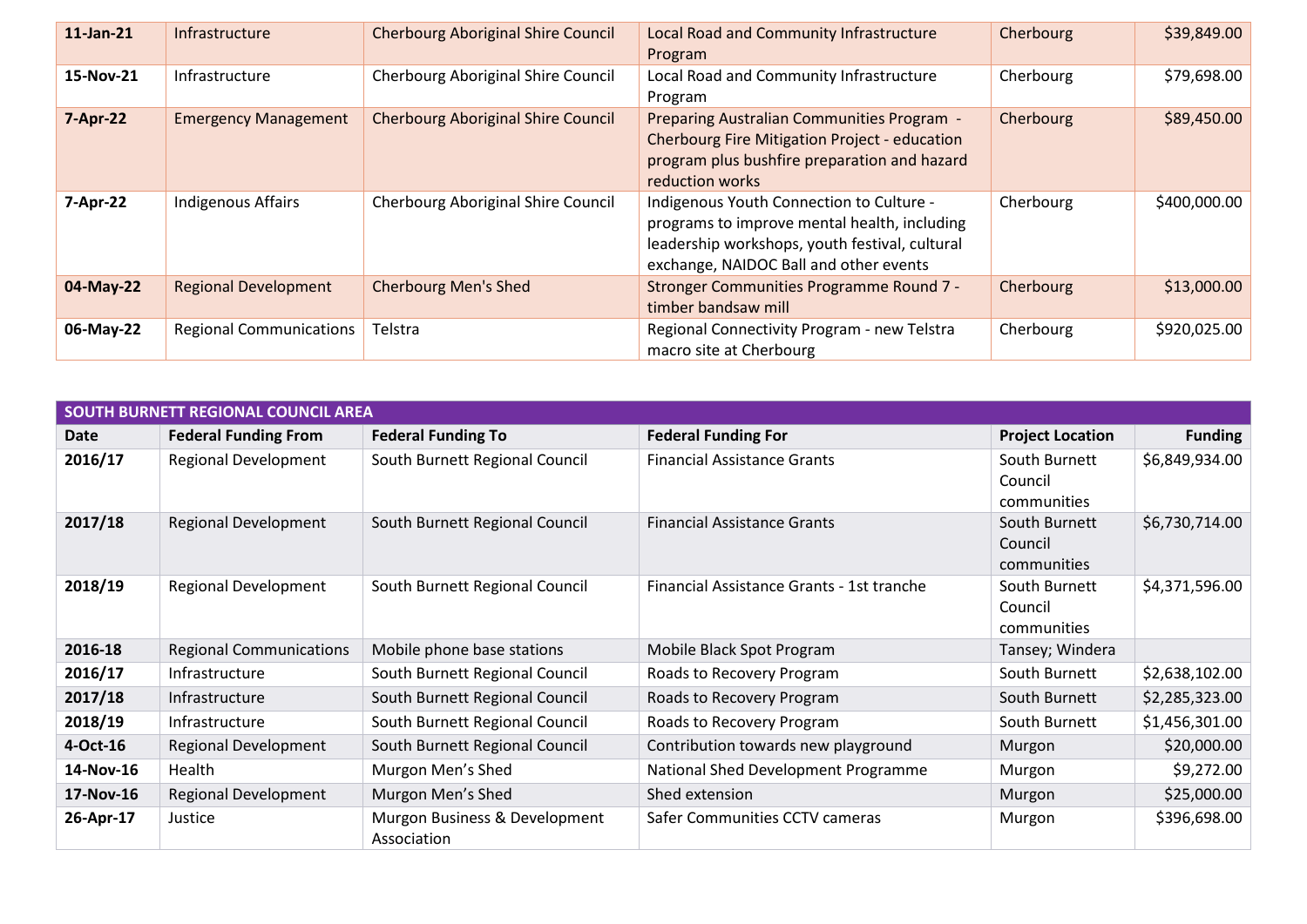| 13-Oct-17 | Health                          | National Shed Development Program                              | Upgrades and equipment for Murgon Men's<br>Shed                                       | Murgon        | \$5,000.00   |
|-----------|---------------------------------|----------------------------------------------------------------|---------------------------------------------------------------------------------------|---------------|--------------|
| 13-Dec-17 | <b>Regional Development</b>     | Murgon Lions Club - food van fit-out                           | Stronger Communities Programme - Round 3                                              | Murgon        | \$13,662.00  |
| 13-Dec-17 | <b>Regional Development</b>     | Queensland Dairy and Heritage<br>Museum - doors and windows    | Stronger Communities Programme - Round 3                                              | Murgon        | \$2,500.00   |
| 13-Dec-17 | <b>Regional Development</b>     | <b>Graham House Community Centre -</b><br>Murgon               | Stronger Communities Programme - Round 3                                              | Murgon        | \$9,917.00   |
| 12-Jan-18 | Infrastructure and<br>Transport | Investment - Murgon Music Muster                               | South Burnett Police Citizens Youth Club (PCYC)                                       | Murgon        | \$19,307.00  |
| 8-Mar-18  | <b>Regional Development</b>     | Teys Australia Murgon Pty Ltd                                  | Expansion of beef cattle hide processing facility                                     | Murgon        | \$267,406.00 |
| 16-Mar-18 | <b>Social Services</b>          | <b>Burnett Inland Economic</b><br>Development Organisation Inc | <b>Strong &amp; Resilient Communities Activity (SARC)</b>                             | South Burnett | \$468,000.00 |
| 21-Aug-18 | Defence                         | Legacy Fraser Coast & Country<br><b>Burnett</b>                | Building Excellence in Support & Training (BEST)                                      | South Burnett | \$11,322.17  |
| 29-Sep-18 | <b>Regional Development</b>     | <b>Burnett Inland Economic</b><br>Development Organisation Inc | <b>Business Information sessions</b>                                                  | South Burnett | \$25,000.00  |
| 31-Oct-18 | <b>Regional Development</b>     | South Burnett First Aid Volunteers                             | Stronger Communities Programme - Improve<br>disability access                         | Murgon        | \$4,800.00   |
| 18-Mar-19 | Health                          | Murgon Men's Shed                                              | National Shed Development Program - Install 8<br>kWh Solar Power System               | Murgon        | \$7,500.00   |
| 28-Mar-19 | Regional Development            | Murgon Town Hall                                               | Building Better Regions Fund - New furniture<br>and mobile projector screen           | Murgon        | \$20,000.00  |
| 22-Apr-19 | <b>Regional Development</b>     | <b>Murgon RSL</b>                                              | Building Better Regions Fund - Murgon RSL<br>Drop-in Centre for veterans and families | Murgon        | \$450,000.00 |
| 6-Dec-19  | Infrastructure                  | South Burnett Regional Council                                 | Roads to Recovery - Annings Road Reseal                                               | Murgon        | \$33,068.00  |
| 6-Dec-19  | Infrastructure                  | South Burnett Regional Council                                 | Roads to Recovery - Silverleaf Road Reseal                                            | Murgon        | \$121,176.00 |
| 6-Dec-19  | Infrastructure                  | South Burnett Regional Council                                 | Roads to Recovery -Bradleys Road Reseal                                               | Wooroonden    | \$43,252.00  |
| 6-Dec-19  | Infrastructure                  | South Burnett Regional Council                                 | Roads to Recovery - Reidys Road Reseal                                                | Wooroonden    | \$19,644.00  |
| 6-Dec-19  | Infrastructure                  | South Burnett Regional Council                                 | Roads to Recovery - Freemans Road Reseal                                              | Wooroonden    | \$22,680.00  |
| 6-Dec-19  | Infrastructure                  | South Burnett Regional Council                                 | Roads to Recovery -Brand Road Reseal                                                  | Wooroonden    | \$55,660.00  |
| 6-Dec-19  | Infrastructure                  | South Burnett Regional Council                                 | Roads to Recovery - Wooroonden Road Reseal                                            | Glenrock      | \$88,404.00  |
| 6-Dec-19  | Infrastructure                  | South Burnett Regional Council                                 | Roads to Recovery - Tipperary Road Reseal                                             | Redgate       | \$65,400.00  |
| 6-Dec-19  | Infrastructure                  | South Burnett Regional Council                                 | Roads to Recovery - Heatheringtons Road Reseal                                        | Manyung       | \$53,652.00  |
| 6-Dec-19  | Infrastructure                  | South Burnett Regional Council                                 | Roads to Recovery - Crownthorpe Road Reseal                                           | Crownthorpe   | \$99,180.00  |
| 6-Dec-19  | Infrastructure                  | South Burnett Regional Council                                 | Roads to Recovery - Carters Road Reseal                                               | Tablelands    | \$21,288.00  |
| 12-Mar-20 | <b>Regional Development</b>     | Rotary Club of Murgon                                          | Stronger Communities Programme Round 5 -<br>Pond Aerator                              | Murgon        | \$12,500.00  |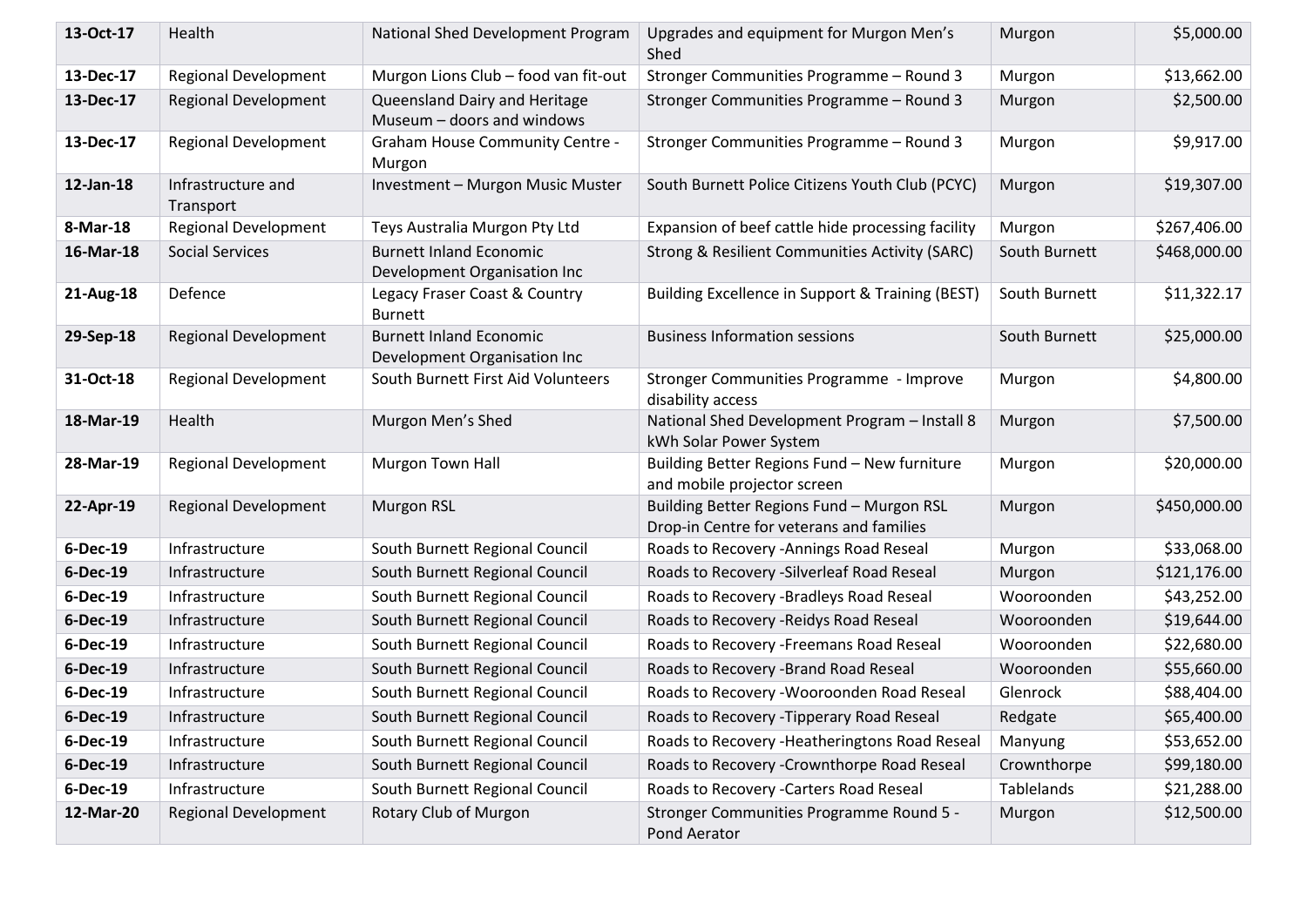| 12-Mar-20 | <b>Regional Development</b> | Murgon Men's Shed                       | Stronger Communities Programme Round 5 -<br>First Aid Equipment                                                                                                                                                                                                          | Murgon        | \$6,795.00     |
|-----------|-----------------------------|-----------------------------------------|--------------------------------------------------------------------------------------------------------------------------------------------------------------------------------------------------------------------------------------------------------------------------|---------------|----------------|
| 12-Mar-20 | <b>Regional Development</b> | <b>Graham House Community Centre</b>    | Stronger Communities Programme Round 5 -<br><b>Community Garden</b>                                                                                                                                                                                                      | Murgon        | \$4,574.00     |
| 12-Mar-20 | <b>Regional Development</b> | Queensland Dairy and Heritage<br>Museum | Stronger Communities Programme Round 5 -<br><b>Electrical works for Museum Barn</b>                                                                                                                                                                                      | Murgon        | \$5,000.00     |
| 17-Apr-20 | Infrastructure              | South Burnett Regional Council          | Roads to Recovery - works on Wooroonden<br>Road; Glenrock, Brand, Freemans and Bradleys<br>Roads at Wooroonden; Annings Road and<br>Silverleaf Road, Murgon; Crownthorpe Road<br>and Nangur Road, Crownthorpe; Carters Road,<br>Tablelands; and Tipperary Road, Redgate. | Wooroonden    | \$865,612.00   |
| 21-May-20 | <b>Social Services</b>      | <b>Graham House Community Centre</b>    | Volunteer Grants Program - Provide training to<br>volunteers and running costs for vehicle                                                                                                                                                                               | South Burnett | \$4,000.00     |
| 21-May-20 | <b>Social Services</b>      | Murgon Men's Shed                       | Volunteer Grants Program - Running costs and<br>purchase craft materials and equipment for our<br>disadvantaged members to construct/build<br>various items.                                                                                                             | Murgon        | \$3,500.00     |
| 27-May-20 | Infrastructure              | South Burnett Regional Council          | Local Roads and Community Infrastructure<br>Program                                                                                                                                                                                                                      | South Burnett | \$1,644,465.00 |
| 5-Jun-20  | <b>Regional Development</b> | <b>Creative Country Association</b>     | Building Better Regions Fund - Purpose build<br>cultural centre with museum                                                                                                                                                                                              | Murgon        | \$1,596,514.00 |
| 1-Nov-20  | <b>Regional Development</b> | South Burnett Regional Council          | Roads to Recovery - upgrades to roads at<br>Warnung, Crownthorpe, Murgon, Redgate,<br>Tablelands, Wooroonden, Manyung and<br>Glenrock                                                                                                                                    | South Burnett | \$1,560,071.00 |
| 11-Jan-21 | Infrastructure              | South Burnett Regional Council          | Local Roads and Community Infrastructure<br>Program - reseal Silverleaf Road                                                                                                                                                                                             | South Burnett | \$85,712.00    |
| 11-Jan-21 | Infrastructure              | South Burnett Regional Council          | Local Roads and Community Infrastructure<br>Program - reseal Verdehlo Drive                                                                                                                                                                                              | South Burnett | \$38,500.00    |
| 16-Sep-21 | <b>Regional Development</b> | Murgon Men's Shed                       | Stronger Communities Programme Round 6 -<br>Two restored carriages will be lifted into place<br>to form a railway display at the Murgon Men's<br>Shed                                                                                                                    | Murgon        | \$15,000.00    |
| 06-Aug-21 | Education                   | Murgon State High School                | Local Schools Community Fund - Refurbish<br>student services building                                                                                                                                                                                                    | Murgon        | \$15,000.00    |
| 8-Oct-21  | Regional Development        | Murgon Men's Shed                       | Building Better Regions Fund - install steel shed<br>and annex at the Railway Museum                                                                                                                                                                                     | Murgon        | \$33,000.00    |